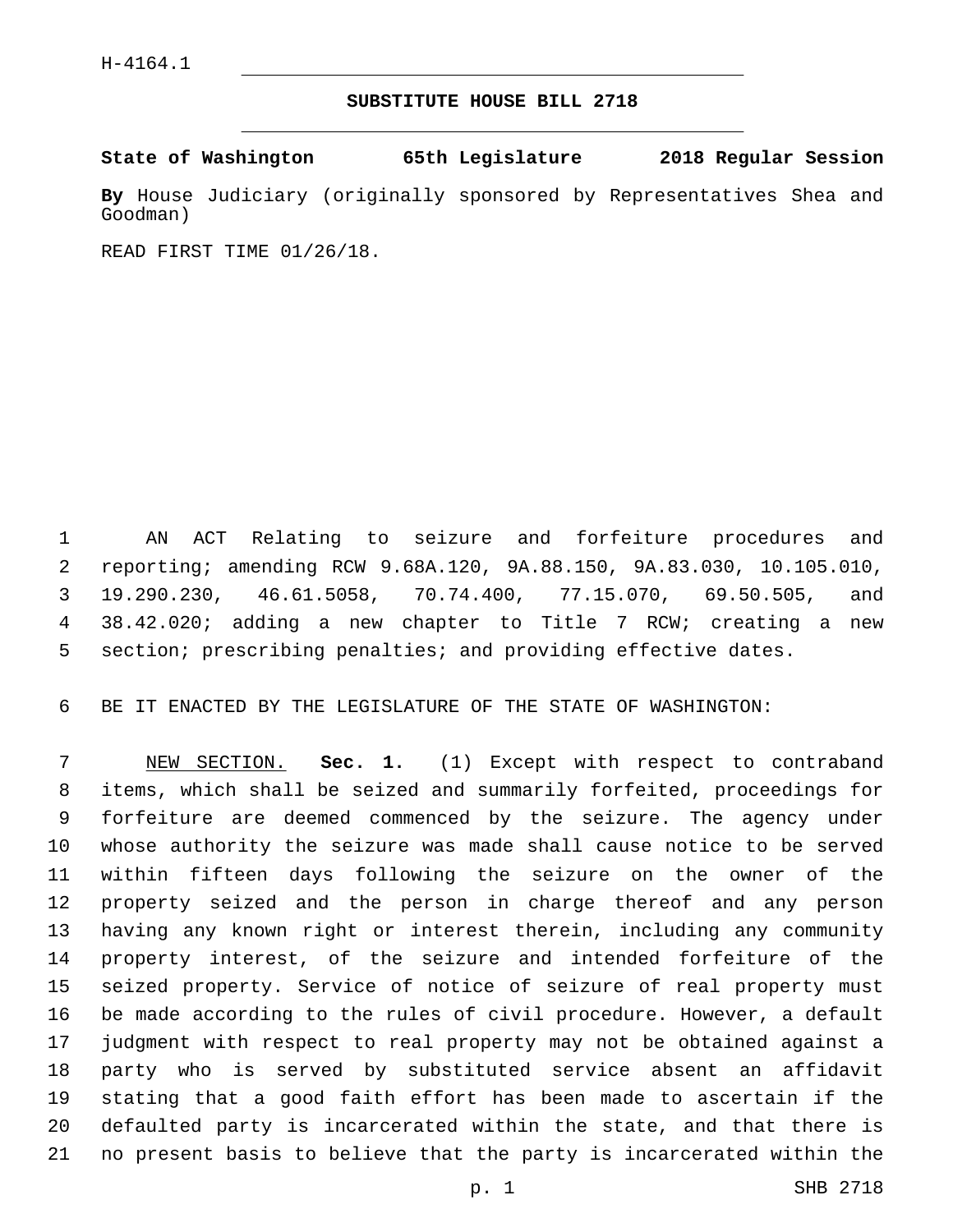state. Notice of seizure in the case of property subject to a security interest that has been perfected by filing a financing statement in accordance with chapter 62A.9A RCW, or a certificate of title, must be made by service upon the secured party or the secured party's assignee at the address shown on the financing statement or the certificate of title. The notice of seizure in other cases may be served by any method authorized by law or court rule including, but not limited to, service by certified mail with return receipt requested. Service by mail is deemed complete upon mailing within the 10 fifteen-day period following the seizure.

 (2) If no person notifies the seizing agency in writing of the person's claim of ownership or right to possession of an item seized within forty-five days of the service of notice from the seizing agency in the case of personal property and ninety days in the case of real property, the item seized is deemed forfeited. The community property interest in real property of a person whose spouse or domestic partner committed a violation giving rise to seizure of the real property may not be forfeited if the person did not participate 19 in the violation.

 (3) If any person notifies the seizing agency in writing of the person's claim of ownership or right to possession of an item seized within forty-five days of the service of notice from the seizing agency in the case of personal property and ninety days in the case of real property, the person or persons must be afforded a reasonable opportunity to be heard as to the claim or right. The notice of claim may be served by any method authorized by law or court rule including, but not limited to, service by first-class mail. Service by mail is deemed complete upon mailing within the forty-five day period following service of the notice of seizure in the case of personal property and within the ninety-day period following service of the notice of seizure in the case of real property.

 (4) The hearing must be before the chief law enforcement officer of the seizing agency or the chief law enforcement officer's designee, except that where the seizing agency is a state agency as defined in RCW 34.12.020(4), the hearing must be before the chief law enforcement officer of the seizing agency or an administrative law judge appointed under chapter 34.12 RCW. Such a hearing and any 38 appeal therefrom must be under Title 34 RCW.

 (5) Any person asserting a claim or right may remove the matter to a court of competent jurisdiction. Removal of any matter involving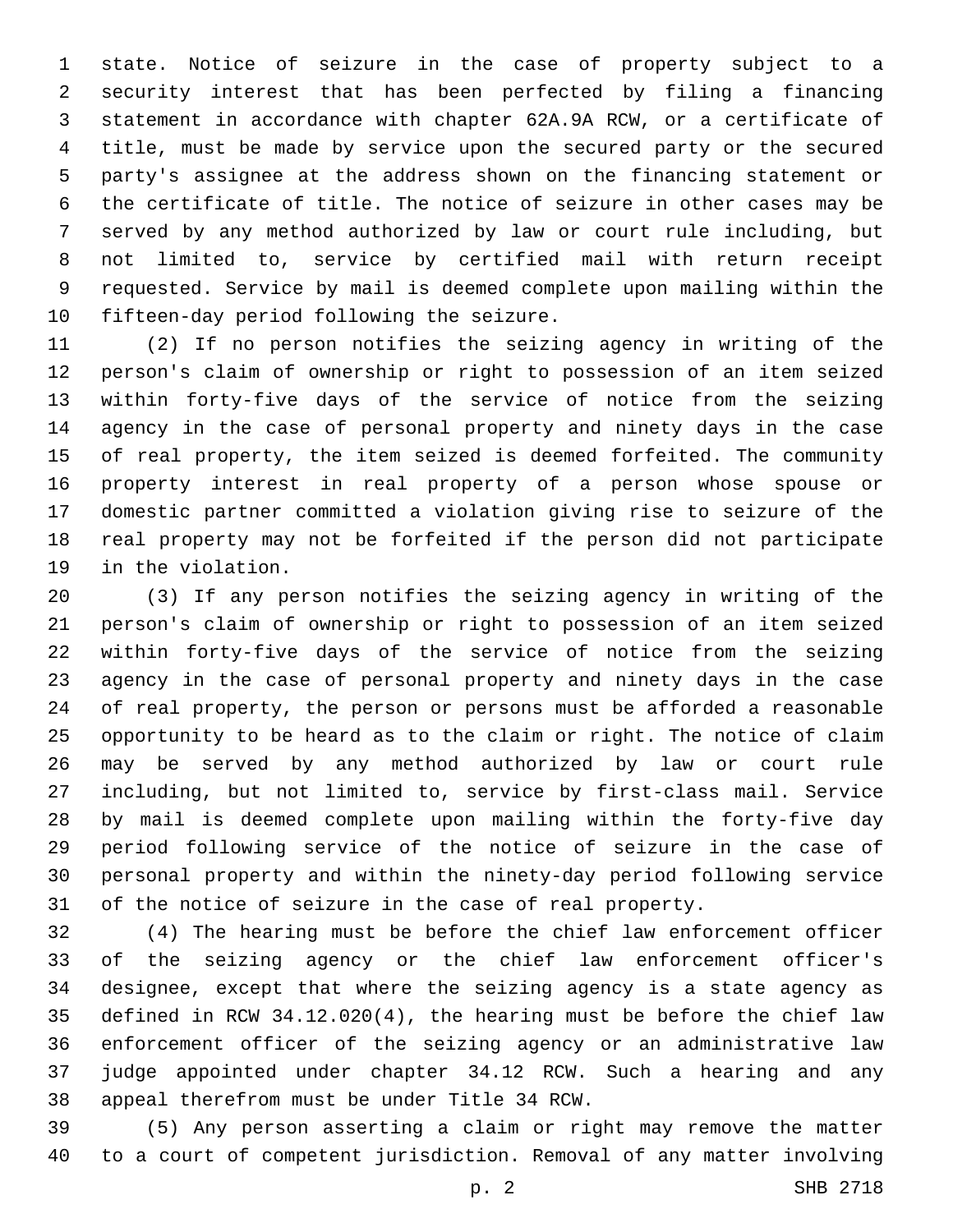personal property may only be accomplished according to the rules of civil procedure. The person seeking removal of the matter must serve process against the state, county, political subdivision, or municipality that operates the seizing agency, and any other party of interest, in accordance with RCW 4.28.080 or 4.92.020, within forty- five days after the person seeking removal has notified the seizing agency of the person's claim of ownership or right to possession. The court to which the matter is to be removed must be the district court when the aggregate value of personal property is within the 10 jurisdictional limit set forth in RCW 3.66.020.

 (6)(a) Whether the matter is heard under Title 34 RCW pursuant to subsection (4) of this section or removed to court pursuant to subsection (5) of this section, the burden of proof is upon the seizing agency to establish, by a preponderance of the evidence, that 15 the property is subject to forfeiture.

 (b) No personal property may be forfeited to the extent of the interest of an owner, by reason of any act or omission committed or 18 omitted without the owner's knowledge or consent;

 (c) No real property may be forfeited to the extent of the interest of an owner, by reason of any act or omission committed or 21 omitted without the owner's knowledge or consent.

 (d) A forfeiture of real property encumbered by a bona fide security interest is subject to the interest of the secured party if the secured party, at the time the security interest was created, neither had knowledge of nor consented to the act or omission.

 (7) The seizing agency shall promptly return seized items, in the same or substantially similar condition as when they were seized, to the claimant upon a determination by the administrative law judge or court that the claimant is the present lawful owner or is lawfully 30 entitled to possession thereof.

 (8) In any proceeding to forfeit property under this chapter, where the claimant substantially prevails, the claimant is entitled to reasonable attorneys' fees reasonably incurred by the claimant.

 (9) The protections afforded by the service members' civil relief act, chapter 38.42 RCW, are applicable to proceedings under this 36 chapter.

 NEW SECTION. **Sec. 2.** (1) Upon the entry of an order of forfeiture of real property, the court shall forward a copy of the order to the assessor of the county in which the property is located.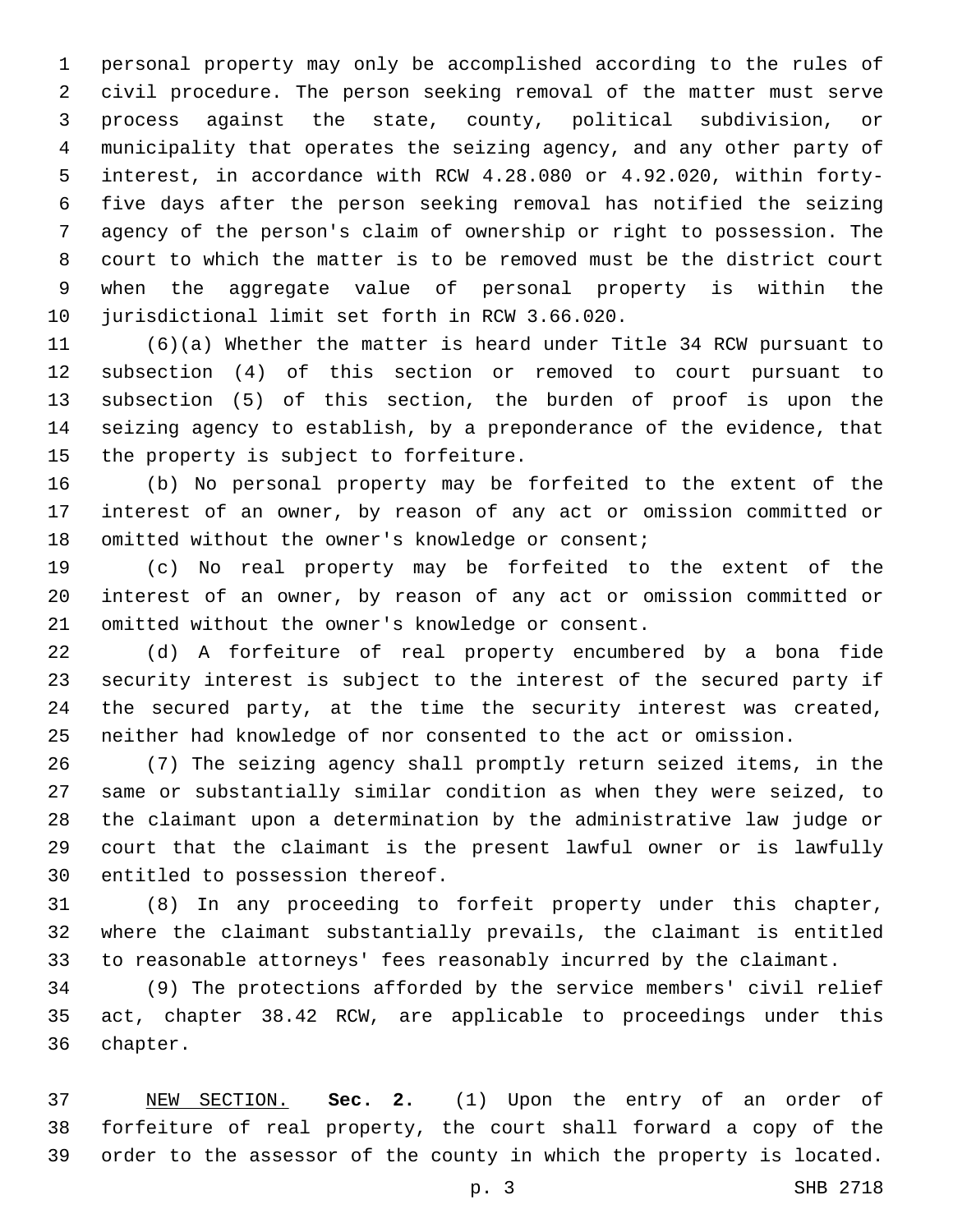Orders for the forfeiture of real property shall be entered by the superior court, subject to court rules. Such an order shall be filed by the seizing agency in the county auditor's records in the county 4 in which the real property is located.

 (2)(a) A landlord may assert a claim against proceeds from the 6 sale of assets seized and forfeited only if:

 (i) An employee, agent, or officer of the seizing agency, while acting in his or her official capacity, directly caused damage to the complaining landlord's property while executing a search of a 10 tenant's residence; and

 (ii) The landlord has applied any funds remaining in the tenant's deposit, to which the landlord has a right under chapter 59.18 RCW, to cover the damage directly caused by the employee, agent, or officer of the seizing agency prior to asserting a claim under the 15 provisions of this section;

 (A) Only if the funds applied under (a)(ii) of this subsection are insufficient to satisfy the damage directly caused by the employee, agent, or officer of the seizing agency, may the landlord seek compensation for the damage by filing a claim against the governmental entity under whose authority the seizing agency operates 21 within thirty days after the search;

 (B) Only if the governmental entity denies or fails to respond to the landlord's claim within sixty days of the date of filing, may the landlord collect damages under this subsection by filing within thirty days of denial or the expiration of the sixty-day period, whichever occurs first, a claim with the seizing agency. The seizing agency must notify the landlord of the status of the claim by the end of the thirty-day period. Nothing in this section requires the claim to be paid by the end of the sixty-day or thirty-day period.

 (b) For any claim filed under (a)(ii) of this subsection, the seizing agency shall pay the claim unless the agency provides 32 substantial proof that the landlord either:

 (i) Knew or consented to actions of the tenant in violation of this chapter or the chapter pursuant to which the seizure was made; 35 or

 (ii) Failed to respond to a notification of the illegal activity, provided by a law enforcement agency under RCW 59.18.075, within seven days of receipt of notification of the illegal activity.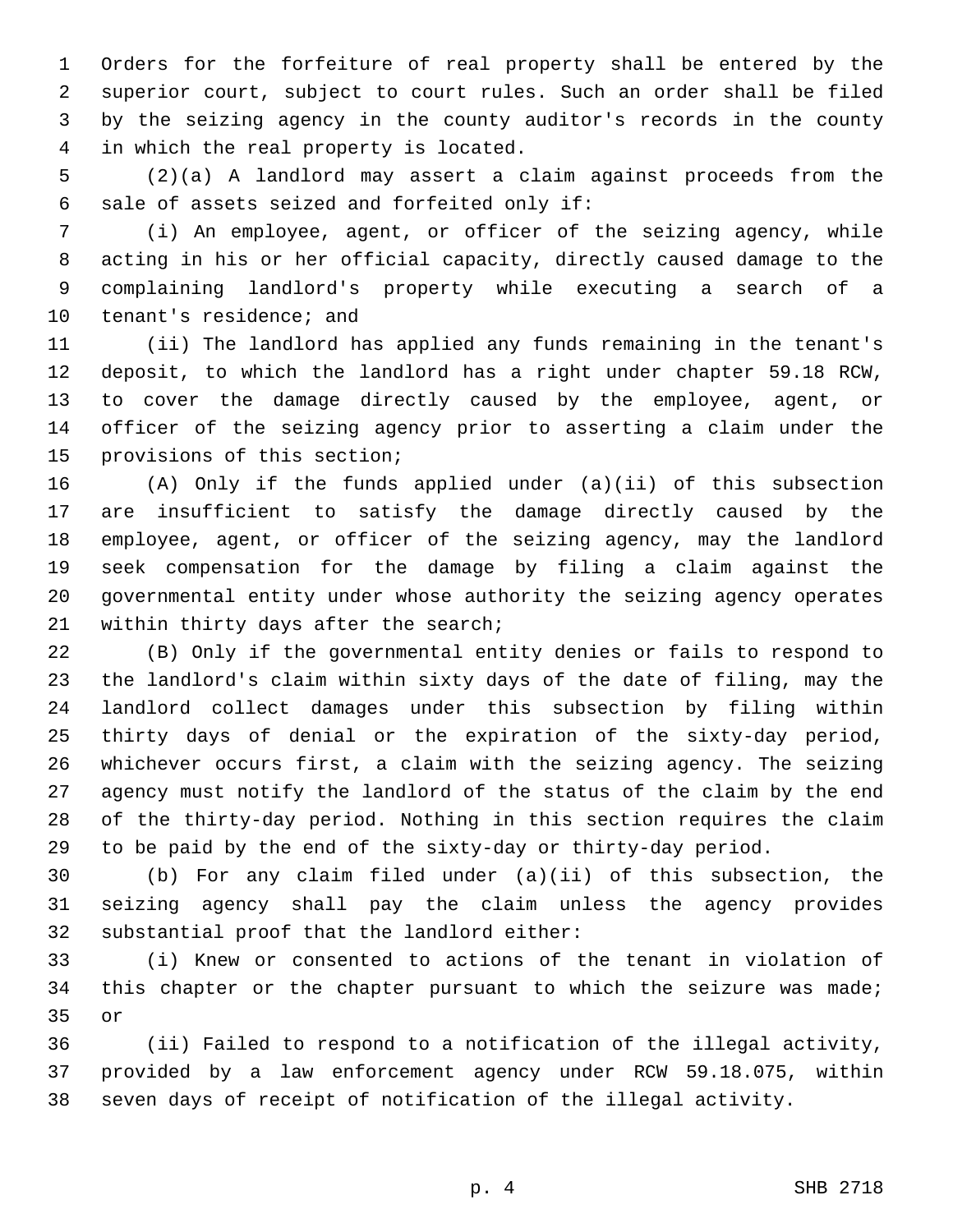(3) The landlord's claim for damages under subsection (2) of this section may not include a claim for loss of business and is limited to:

(a) Damage to tangible property and clean-up costs;

 (b) The lesser of the cost of repair or fair market value of the damage directly caused by the employee, agent, or officer of the 7 seizing agency;

 (c) The proceeds from the sale of the specific tenant's property 9 seized and forfeited; and

 (d) The proceeds available after the seizing law enforcement agency satisfies any bona fide security interest in the tenant's property and costs related to sale of the tenant's property.

 (4) Subsections (2) and (3) of this section do not limit any other rights a landlord may have against a tenant to collect for damages. However, if a seizing agency satisfies a landlord's claim under subsection (2) of this section, the rights the landlord has against the tenant for damages directly caused by an employee, agent, or officer of the seizing agency under the terms of the landlord and tenant's contract are subrogated to the seizing agency.

 NEW SECTION. **Sec. 3.** When property is forfeited under this chapter, the seizing agency may:

 (1) Retain it for official use or upon application by any law enforcement agency of this state release such property to such agency 24 to be used in enforcement;

 (2) Sell that which is not required to be destroyed by law and 26 which is not harmful to the public;

 (3) Request the appropriate sheriff or director of public safety to take custody of the property and remove it for disposition in 29 accordance with law;

 (4) Forward it to an appropriate entity, such as the drug 31 enforcement administration, for disposition; or

32 (5) Take any other action allowed by statute.

 NEW SECTION. **Sec. 4.** (1) This section is applicable to all seizures by seizing agencies, regardless of whether the seizure is:

35 (a) Pursuant to this chapter;

 (b) Pursuant to any other section in the Revised Code of 37 Washington that authorizes seizure; or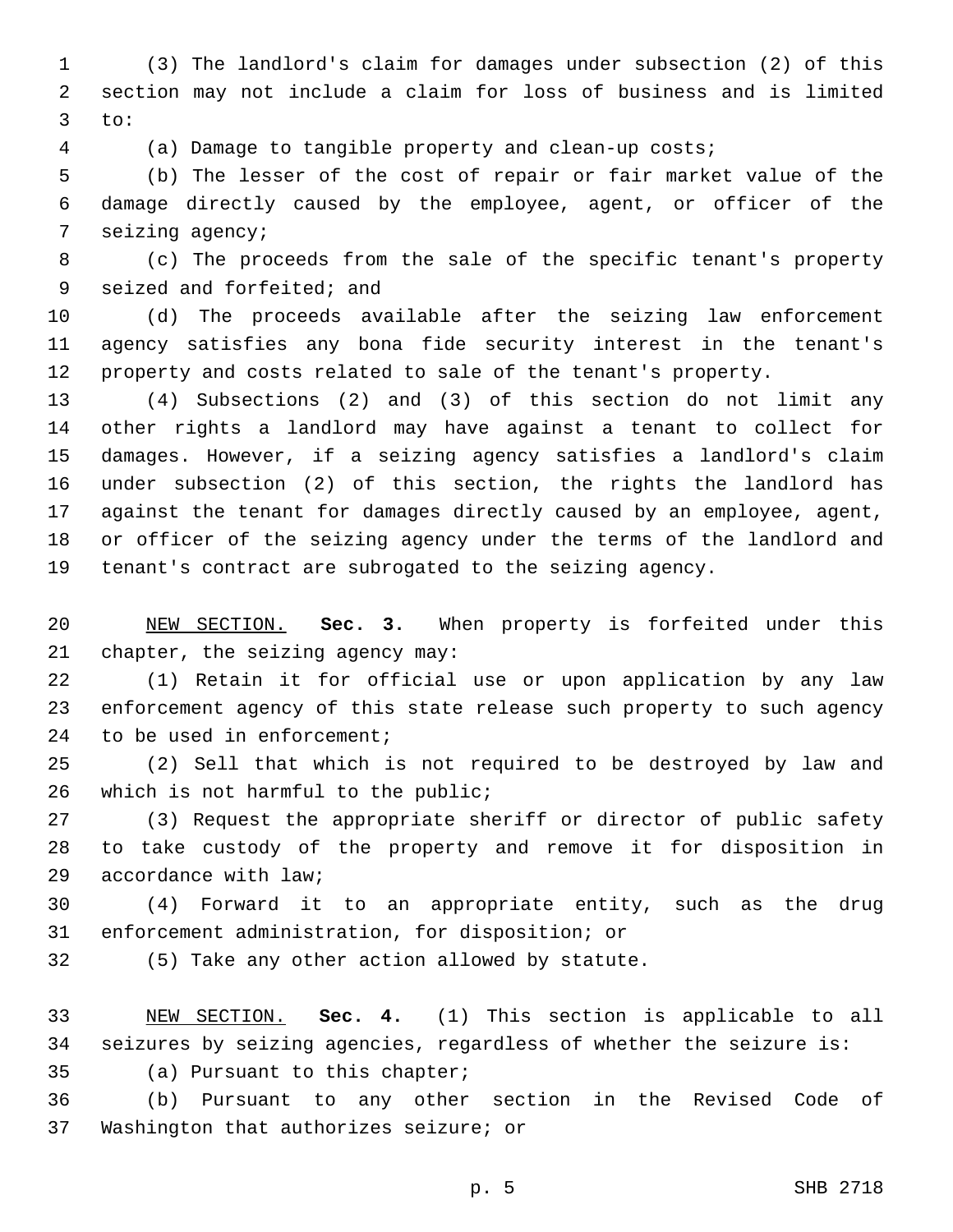(c) Conducted in collaboration with a federal agency under 2 federal law.

 (2) For purposes of this section, "seizing agency" means any police force, multijurisdictional task force, fire department, or other municipal, county, or state agency that has authority under state law or collaborates with a federal agency under federal law to 7 seize property.

 (3)(a) The seizing agency must keep a record, about property seized and forfeited under state law and any agreement with any 10 federal agency, of each forfeiture indicating:

11 (i) The name of the seizing agency;

12 (ii) Date of seizure;

13 (iii) Type of property seized;

 (iv) Description of the property including make, model, year, and 15 serial number;

 (v) Street address or description of the location where the 17 seizure occurred;

 (vi) Whether the seizure was adopted by the federal government, part of a joint task force with the federal government, or other 20 arrangement with the federal government;

(vii) Crime for which the suspect was charged;

(viii) Whether the suspect was convicted of a crime;

 (ix) Whether the forfeiture was contested by a suspect, innocent 24 owner claimant, joint owner, or other property owner;

 (x) Disposition of the property through the forfeiture process, such as returned to suspect, returned to a joint owner or third-party 27 owner, sold, destroyed, or retained by a law enforcement agency;

28 (xi) Date of disposition of the property;

 (xii) Basis for disposition of property in (a)(x) of this subsection, such as suspect found not guilty, plea agreement, or 31 criminal forfeiture or civil forfeiture;

32 (xiii) Value of the property forfeited; and

 (xiv) The net proceeds retained by the law enforcement agency 34 that seized the property.

 (b) Annually, on a date specified by the state treasurer, the seizing agency shall file a report, that includes all of the records in (a) of this subsection, to the state treasurer. The state treasurer must establish and maintain a searchable public web site that includes all of the records in (a) of this subsection. The annual report need not include a record of forfeited property that is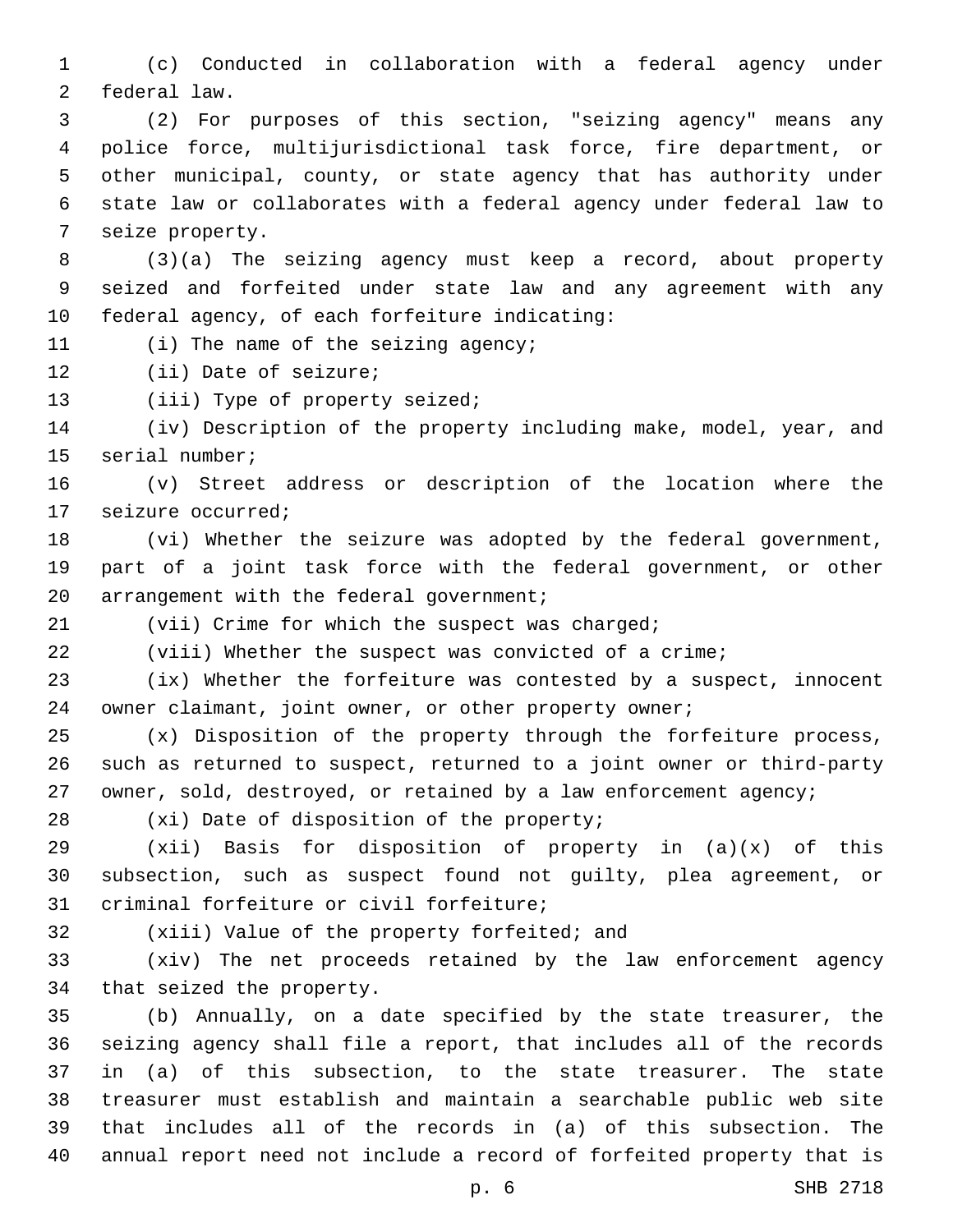still being held for use as evidence during the investigation or prosecution of a case or during the appeal from a conviction. The commander of a multijurisdictional task force may appoint one agency to report its seizures. If an agency has made no seizures during the previous year, a null report must be filed by the agency specifying that it did not engage in seizures or forfeitures during the 7 reporting period.

 (c) By March 1st each year, the seizing agency shall file with the state treasurer a report that summarizes the agency's expenditures from the sum of the net proceeds of all seized and forfeited property during the previous calendar year. The report must be posted and made available on the web site created in this subsection (3). The report must use the following categories to 14 summarize expenditures and values:

(i) Abuse, crime, and gang prevention programs;

16 (ii) Witness protection, informant fees, and controlled buys;

17 (iii) Salaries, overtime, and benefits;

 (iv) Professional outside services, including auditing, court reporting, expert witnesses, outside attorneys' fees, and membership 20 fees paid to trade associations;

 (v) Travel, meals, entertainment, conferences, training, and 22 continuing education seminars;

 (vi) Other operating expenses including office supplies, postage, 24 and printing;

 (vii) Capital expenditures including vehicles, firearms, 26 equipment, computers, and furniture;

(viii) Other expenditures of forfeiture proceeds; and

 (ix) The total value of forfeited property held by the agency at 29 the end of the reporting period.

 (4) One hundred twenty days after the close of each fiscal year, the state treasurer shall submit to the speaker of the house of representatives, president of the senate, attorney general, and governor a written report summarizing forfeiture activity in the state for the preceding fiscal year; the type, approximate value, and disposition of the property seized; and the amount of any proceeds received or expended at the state and local levels. The report must provide a categorized accounting of all proceeds expended. Summary data on seizures, forfeitures, and expenditures of forfeiture proceeds must be disaggregated by agency. The aggregate report must be made available on the state treasurer's web site.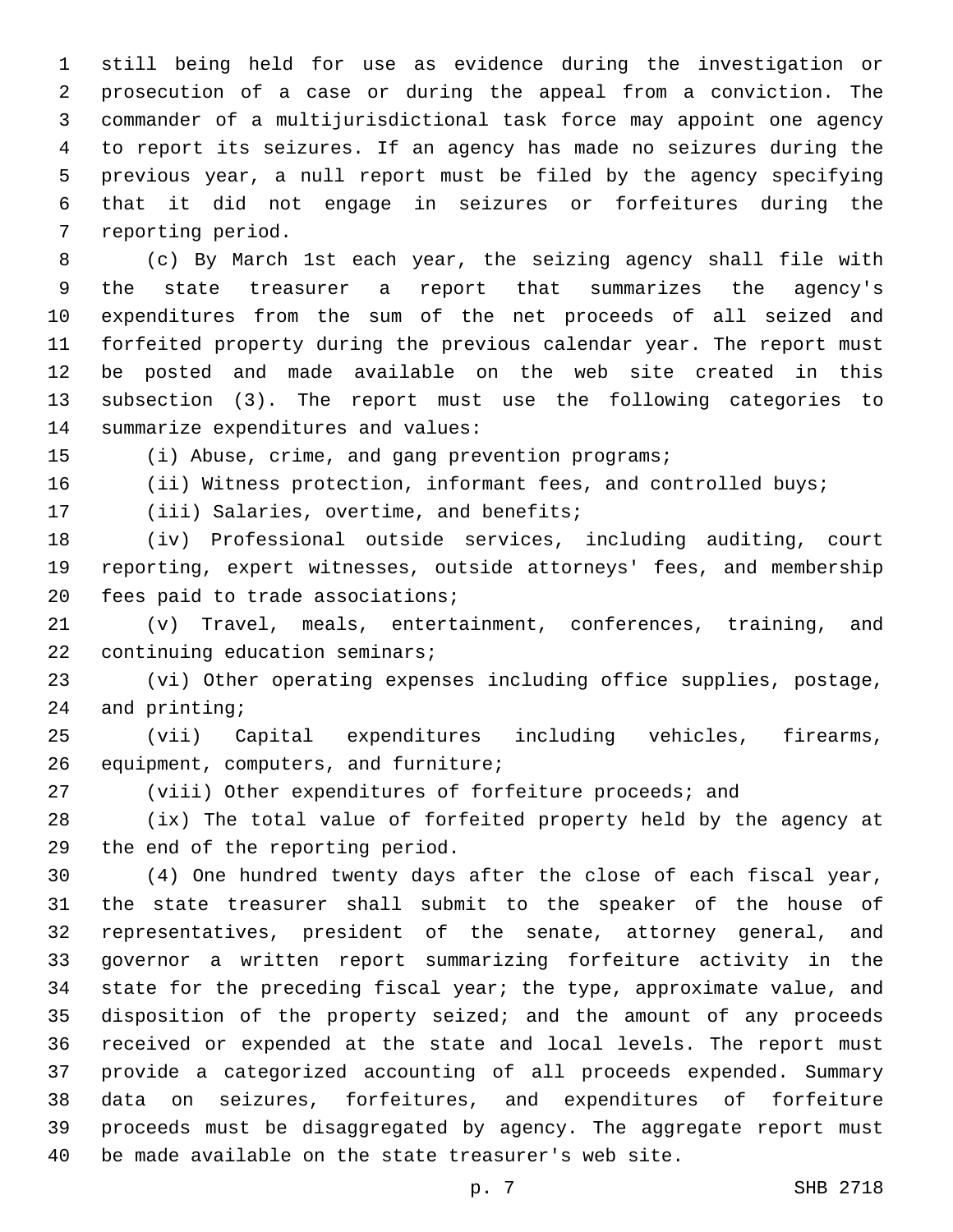(5) The state treasurer may include in the aggregate report required by subsection (4) of this section recommendations to improve statutes, rules, and policies to facilitate seizure, forfeiture, and expenditure processes and reporting that are fair to crime victims, innocent property owners, secured interest holders, citizens, law 6 enforcement, and taxpayers.

 (6) If a seizing agency fails to file a report within thirty days after it is due, without good cause as determined by the state treasurer, the agency is subject to a civil penalty payable to the state general fund of five hundred dollars or the equivalent of one- quarter of the forfeiture proceeds received by the agency during the reporting period, whichever is greater. In addition, the state treasurer must make no expenditures from the forfeiture fund for the 14 benefit of the agency until the report is filed.

 (7) The state treasurer may recover its costs under this chapter by charging a fee to seizing agencies filing a report. The agency may use forfeiture proceeds to pay the costs of compiling and reporting data under this chapter, and to pay any fees imposed by the state 19 treasurer.

 (8) The data and reports compiled and prepared under this chapter 21 are public information under chapter 42.56 RCW.

 NEW SECTION. **Sec. 5.** (1)(a) By January 31st of each year, each seizing agency shall remit to the state treasurer an amount equal to ten percent of the net proceeds of any property forfeited during the preceding calendar year. Money remitted shall be deposited in the state general fund unless otherwise provided in statute.

 (b) The net proceeds of forfeited property is the value of the forfeitable interest in the property after deducting the cost of satisfying any bona fide security interest to which the property is subject at the time of seizure; and in the case of sold property, after deducting the cost of sale, including reasonable fees or commissions paid to independent selling agents, and the cost of any valid landlord's claim for damages under section 2 of this act.

 (c) The value of sold forfeited property is the sale price. The value of retained forfeited property is the fair market value of the property at the time of seizure, determined when possible by reference to an applicable commonly used index, such as the index used by the department of licensing for valuation of motor vehicles. A seizing agency may use, but need not use, an independent qualified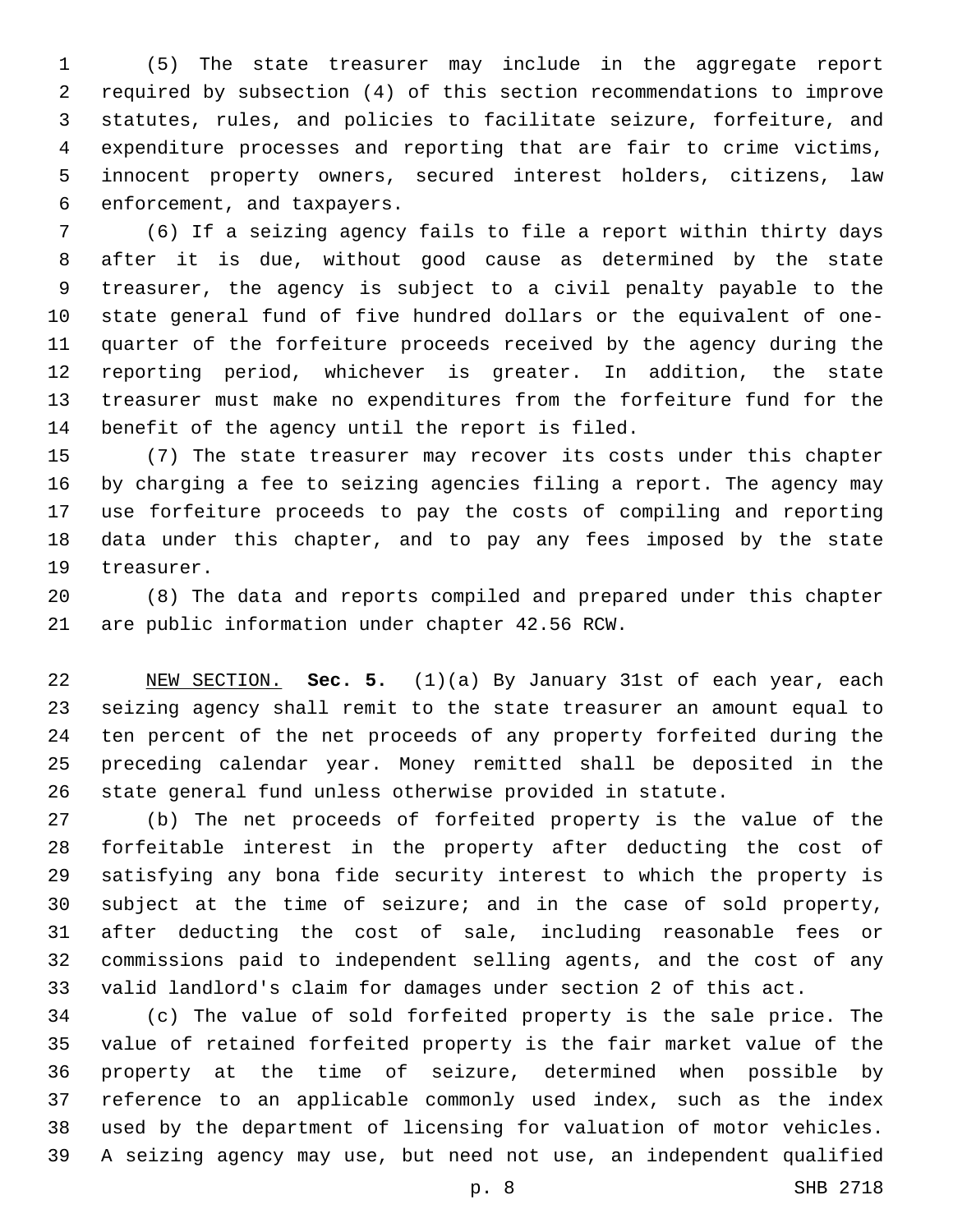appraiser to determine the value of retained property. If an appraiser is used, the value of the property appraised is net of the cost of the appraisal. The value of destroyed property and retained 4 firearms or illegal property is zero.

 (2) Forfeited property and net proceeds not required to be paid to the state treasurer shall be retained by the seizing agency exclusively for the expansion and improvement of related enforcement activities. Money retained under this section may not be used to 9 supplant preexisting funding sources.

 NEW SECTION. **Sec. 6.** The state treasurer may adopt rules necessary to implement this chapter.

 **Sec. 7.** RCW 9.68A.120 and 2014 c 188 s 3 are each amended to 13 read as follows:

The following are subject to seizure and forfeiture:

 (1) All visual or printed matter that depicts a minor engaged in 16 sexually explicit conduct.

 (2) All raw materials, equipment, and other tangible personal property of any kind used or intended to be used to manufacture or process any visual or printed matter that depicts a minor engaged in sexually explicit conduct, and all conveyances, including aircraft, vehicles, or vessels that are used or intended for use to transport, or in any manner to facilitate the transportation of, visual or printed matter in violation of RCW 9.68A.050 or 9.68A.060, but:

 (a) No conveyance used by any person as a common carrier in the transaction of business as a common carrier is subject to forfeiture under this section unless it appears that the owner or other person in charge of the conveyance is a consenting party or privy to a 28 violation of this chapter;

 (b) No property is subject to forfeiture under this section by 30 reason of any act or omission ((established by the owner of the 31 property to have been)) committed or omitted without the owner's 32 knowledge or consent;

 (c) A forfeiture of property encumbered by a bona fide security interest is subject to the interest of the secured party if the secured party neither had knowledge of nor consented to the act or 36 omission; and

 (d) When the owner of a conveyance has been arrested under this chapter the conveyance may not be subject to forfeiture unless it is

p. 9 SHB 2718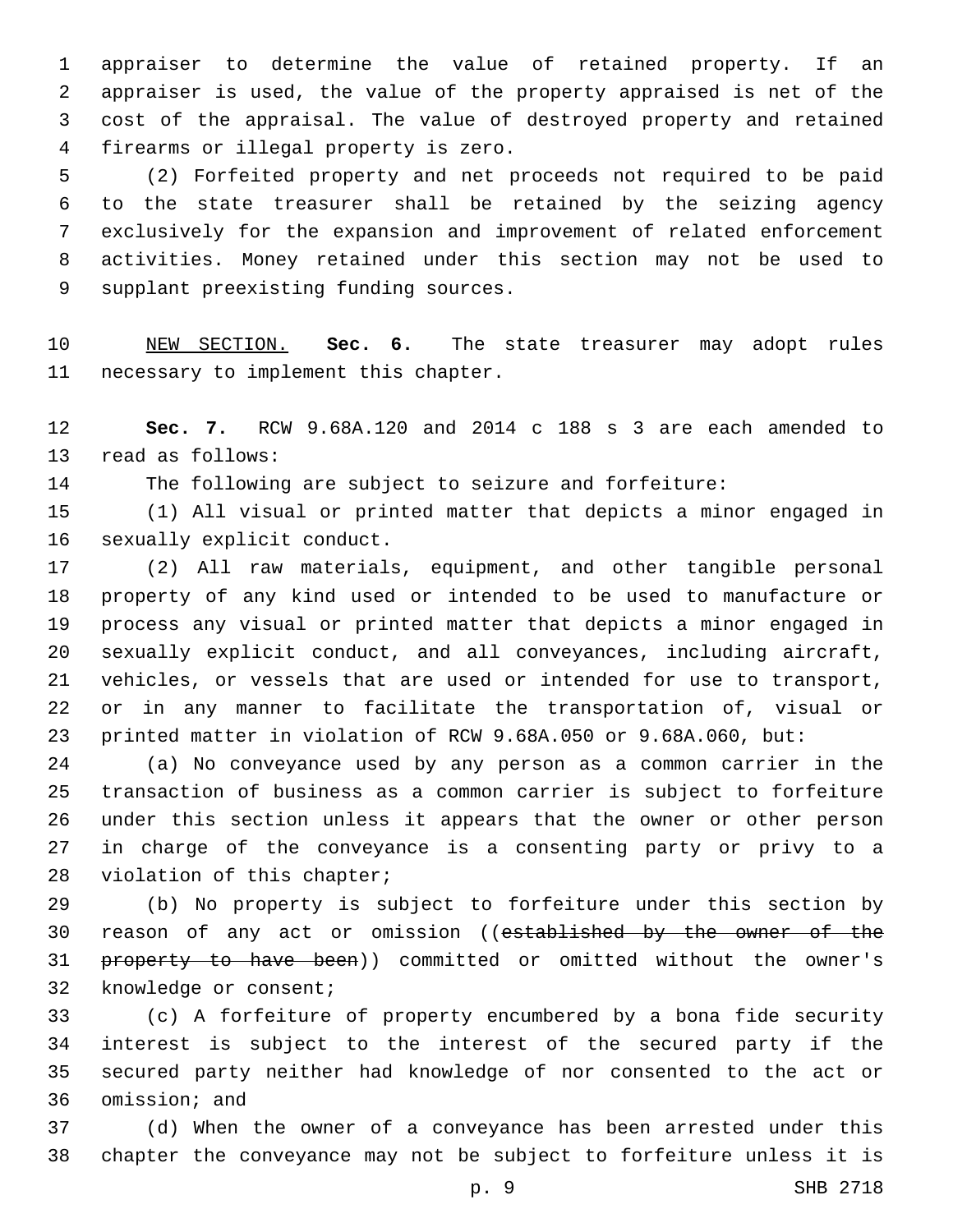seized or process is issued for its seizure within ten days of the 2 owner's arrest.

 (3) All personal property, moneys, negotiable instruments, securities, or other tangible or intangible property furnished or intended to be furnished by any person in exchange for visual or printed matter depicting a minor engaged in sexually explicit conduct, or constituting proceeds traceable to any violation of this 8 chapter.

 (4) Property subject to forfeiture under this chapter may be seized by any law enforcement officer of this state upon process issued by any superior court having jurisdiction over the property. 12 Seizure without process may be made if:

 (a) The seizure is incident to an arrest or a search under a search warrant or an inspection under an administrative inspection 15 warrant;

 (b) The property subject to seizure has been the subject of a prior judgment in favor of the state in a criminal injunction or 18 forfeiture proceeding based upon this chapter;

 (c) A law enforcement officer has probable cause to believe that 20 the property is directly or indirectly dangerous to health or safety; or

 (d) The law enforcement officer has probable cause to believe that the property was used or is intended to be used in violation of 24 this chapter.

 (5) In the event of seizure under subsection (4) of this section, 26 proceedings for forfeiture ((shall be deemed commenced by the 27 seizure. The law enforcement agency under whose authority the seizure was made shall cause notice to be served within fifteen days following the seizure on the owner of the property seized and the person in charge thereof and any person having any known right or interest therein, of the seizure and intended forfeiture of the seized property. The notice may be served by any method authorized by law or court rule including but not limited to service by certified mail with return receipt requested. Service by mail shall be deemed complete upon mailing within the fifteen day period following the seizure.

 (6) If no person notifies the seizing law enforcement agency in writing of the person's claim of ownership or right to possession of seized items within forty-five days of the seizure, the item seized 40 shall be deemed forfeited.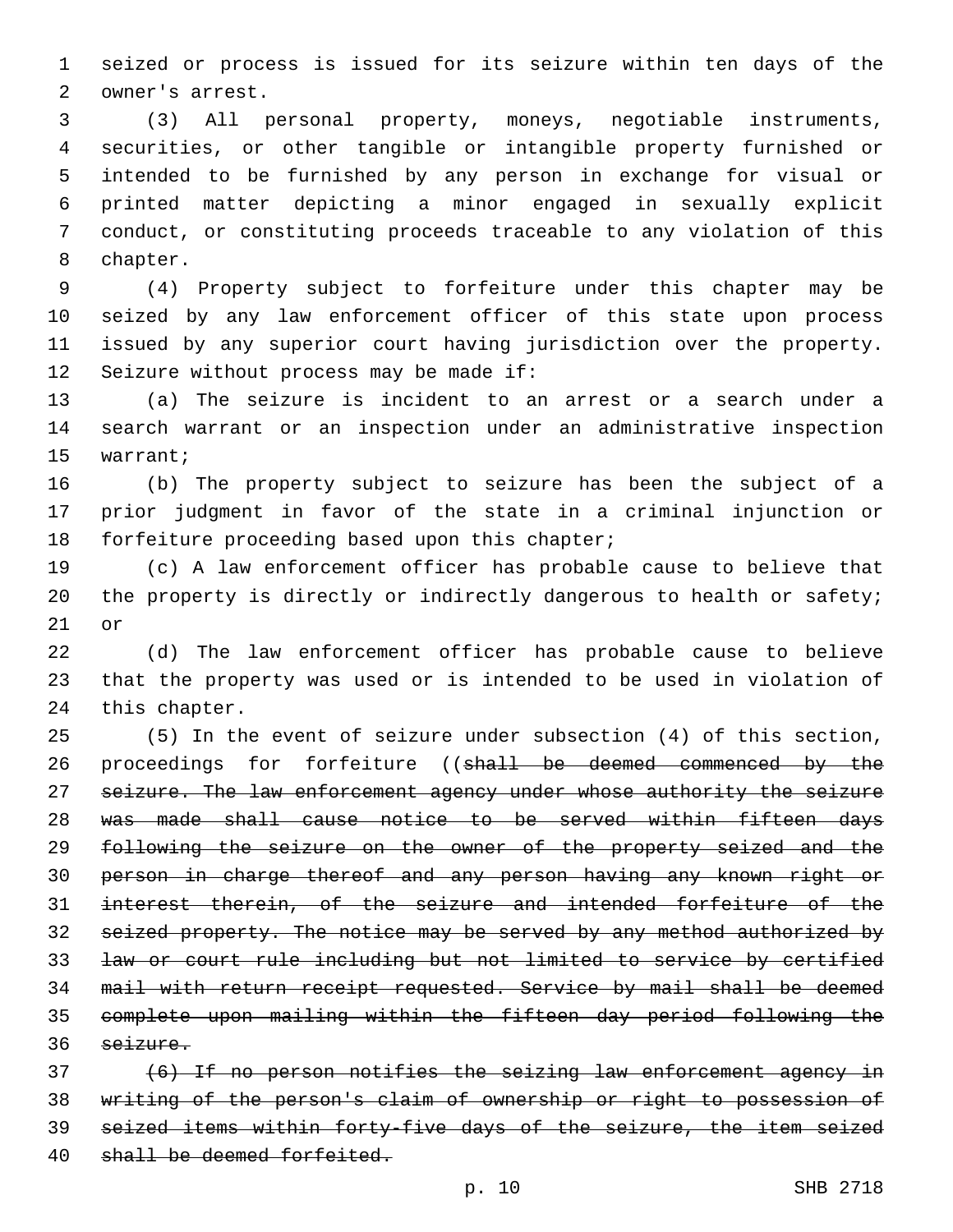(7) If any person notifies the seizing law enforcement agency in writing of the person's claim of ownership or right to possession of seized items within forty-five days of the seizure, the person or persons shall be afforded a reasonable opportunity to be heard as to 5 the claim or right. The hearing shall be before an administrative law judge appointed under chapter 34.12 RCW, except that any person asserting a claim or right may remove the matter to a court of competent jurisdiction if the aggregate value of the article or 9 articles involved is more than five hundred dollars. The hearing before an administrative law judge and any appeal therefrom shall be under Title 34 RCW. In a court hearing between two or more claimants 12 to the article or articles involved, the prevailing party shall be 13 entitled to a judgment for costs and reasonable attorney's fees. The burden of producing evidence shall be upon the person claiming to be 15 the lawful owner or the person claiming to have the lawful right to 16 possession of the seized items. The seizing law enforcement agency shall promptly return the article or articles to the claimant upon a determination by the administrative law judge or court that the claimant is lawfully entitled to possession thereof of the seized  $\pm$  tems.

21 (8) If property is sought to be forfeited on the ground that it 22 constitutes proceeds traceable to a violation of this chapter, the 23 seizing law enforcement agency must prove by a preponderance of the 24 evidence that the property constitutes proceeds traceable to a 25 violation of this chapter.

26 (9) When property is forfeited under this chapter the seizing law 27 enforcement agency may:

28 (a) Retain it for official use or upon application by any law 29 enforcement agency of this state release the property to that agency 30 for the exclusive use of enforcing this chapter or chapter 9A.88 RCW;

31 (b) Sell that which is not required to be destroyed by law and 32 which is not harmful to the public; or

33 (c) Request the appropriate sheriff or director of public safety 34 to take custody of the property and remove it for disposition in 35 accordance with law.

 (10)(a) By January 31st of each year, each seizing agency shall remit to the state treasurer an amount equal to ten percent of the net proceeds of any property forfeited during the preceding calendar year. Money remitted shall be deposited in the prostitution prevention and intervention account under RCW 43.63A.740.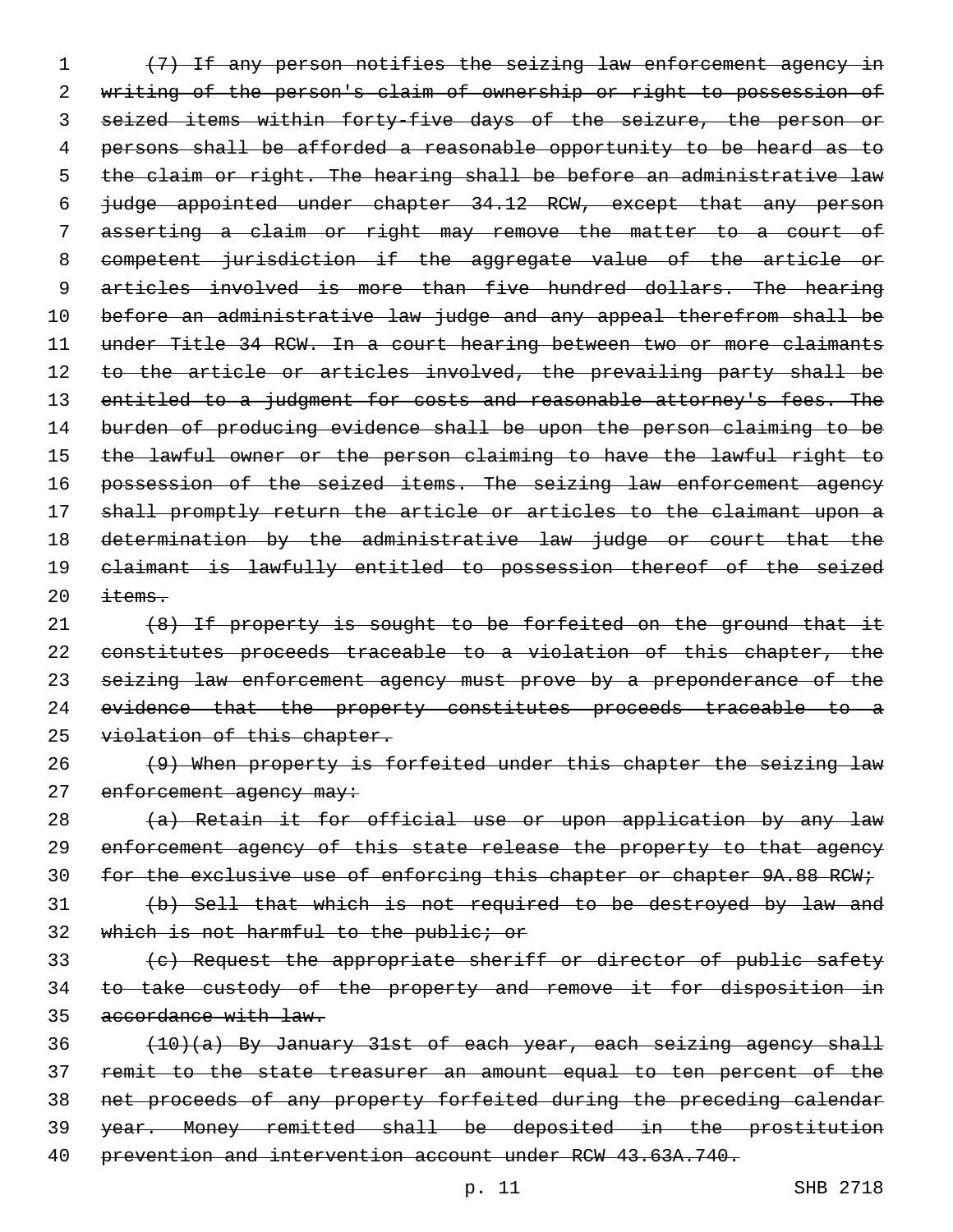(b) The net proceeds of forfeited property is the value of the forfeitable interest in the property after deducting the cost of satisfying any bona fide security interest to which the property is 4 subject at the time of seizure; and in the case of sold property, 5 after deducting the cost of sale, including reasonable fees or commissions paid to an independent selling agency.

7 (c) The value of sold forfeited property is the sale price. The 8 value of retained forfeited property is the fair market value of the 9 property at the time of seizure determined when possible by reference 10 to an applicable commonly used index. A seizing agency may use, but 11 need not use, an independent qualified appraiser to determine the 12 value of retained property. If an appraiser is used, the value of the 13 property appraised is net of the cost of the appraisal. The value of 14 destroyed property and retained firearms or illegal property is zero.

15 (11) Forfeited property and net proceeds not required to be paid 16 to the state treasurer under this chapter shall be used for payment 17 of all proper expenses of the investigation leading to the seizure, 18 including any money delivered to the subject of the investigation by 19 the law enforcement agency, and of the proceedings for forfeiture and 20 sale, including expenses of seizure, maintenance of custody, 21 advertising, actual costs of the prosecuting or city attorney, and 22 court costs. Money remaining after payment of these expenses shall be 23 retained by the seizing law enforcement agency for the exclusive use 24 of enforcing the provisions of this chapter or chapter 9A.88 RCW.)) 25 are governed by chapter 7.--- RCW (the new chapter created in section 26 17 of this act).

27 **Sec. 8.** RCW 9A.88.150 and 2014 c 188 s 4 are each amended to read as follows:28

29 (1) The following are subject to seizure and forfeiture and no 30 property right exists in them:

 (a) Any property or other interest acquired or maintained in violation of RCW 9.68A.100, 9.68A.101, or 9A.88.070 to the extent of the investment of funds, and any appreciation or income attributable to the investment, from a violation of RCW 9.68A.100, 9.68A.101, or 35 9A.88.070;

36 (b) All conveyances, including aircraft, vehicles, or vessels, 37 which are used, or intended for use, in any manner to facilitate a 38 violation of RCW 9.68A.100, 9.68A.101, or 9A.88.070, except that: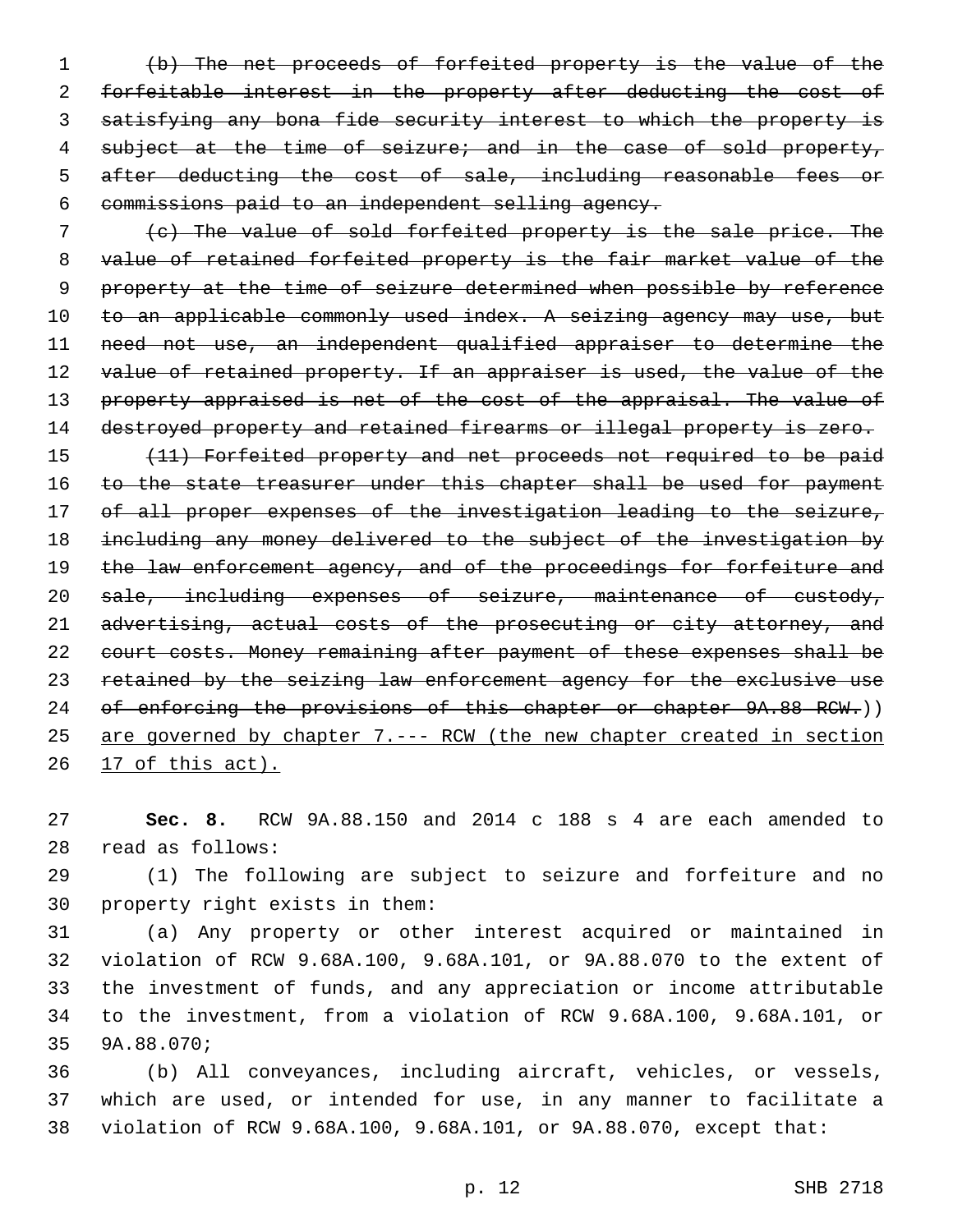(i) No conveyance used by any person as a common carrier in the transaction of business as a common carrier is subject to forfeiture under this section unless it appears that the owner or other person in charge of the conveyance is a consenting party or privy to a violation of RCW 9.68A.100, 9.68A.101, or 9A.88.070;

 (ii) No conveyance is subject to forfeiture under this section by 7 reason of any act or omission ((established by the owner thereof to have been)) committed or omitted without the owner's knowledge or 9 consent;

 (iii) A forfeiture of a conveyance encumbered by a bona fide security interest is subject to the interest of the secured party if the secured party neither had knowledge of nor consented to the act 13 or omission; and

 (iv) When the owner of a conveyance has been arrested for a violation of RCW 9.68A.100, 9.68A.101, or 9A.88.070, the conveyance in which the person is arrested may not be subject to forfeiture unless it is seized or process is issued for its seizure within ten 18 days of the owner's arrest;

 (c) Any property, contractual right, or claim against property used to influence any enterprise that a person has established, operated, controlled, conducted, or participated in the conduct of, in violation of RCW 9.68A.100, 9.68A.101, or 9A.88.070;

 (d) All proceeds traceable to or derived from an offense defined in RCW 9.68A.100, 9.68A.101, or 9A.88.070 and all moneys, negotiable instruments, securities, and other things of value significantly used or intended to be used significantly to facilitate commission of the 27 offense;

 (e) All books, records, and research products and materials, including formulas, microfilm, tapes, and data which are used, or intended for use, in violation of RCW 9.68A.100, 9.68A.101, or 31 9A.88.070;

 (f) All moneys, negotiable instruments, securities, or other tangible or intangible property of value furnished or intended to be furnished by any person in exchange for a violation of RCW 9.68A.100, 9.68A.101, or 9A.88.070, all tangible or intangible personal property, proceeds, or assets acquired in whole or in part with proceeds traceable to an exchange or series of exchanges in violation of RCW 9.68A.100, 9.68A.101, or 9A.88.070, and all moneys, negotiable instruments, and securities used or intended to be used to facilitate any violation of RCW 9.68A.100, 9.68A.101, or 9A.88.070. A forfeiture

p. 13 SHB 2718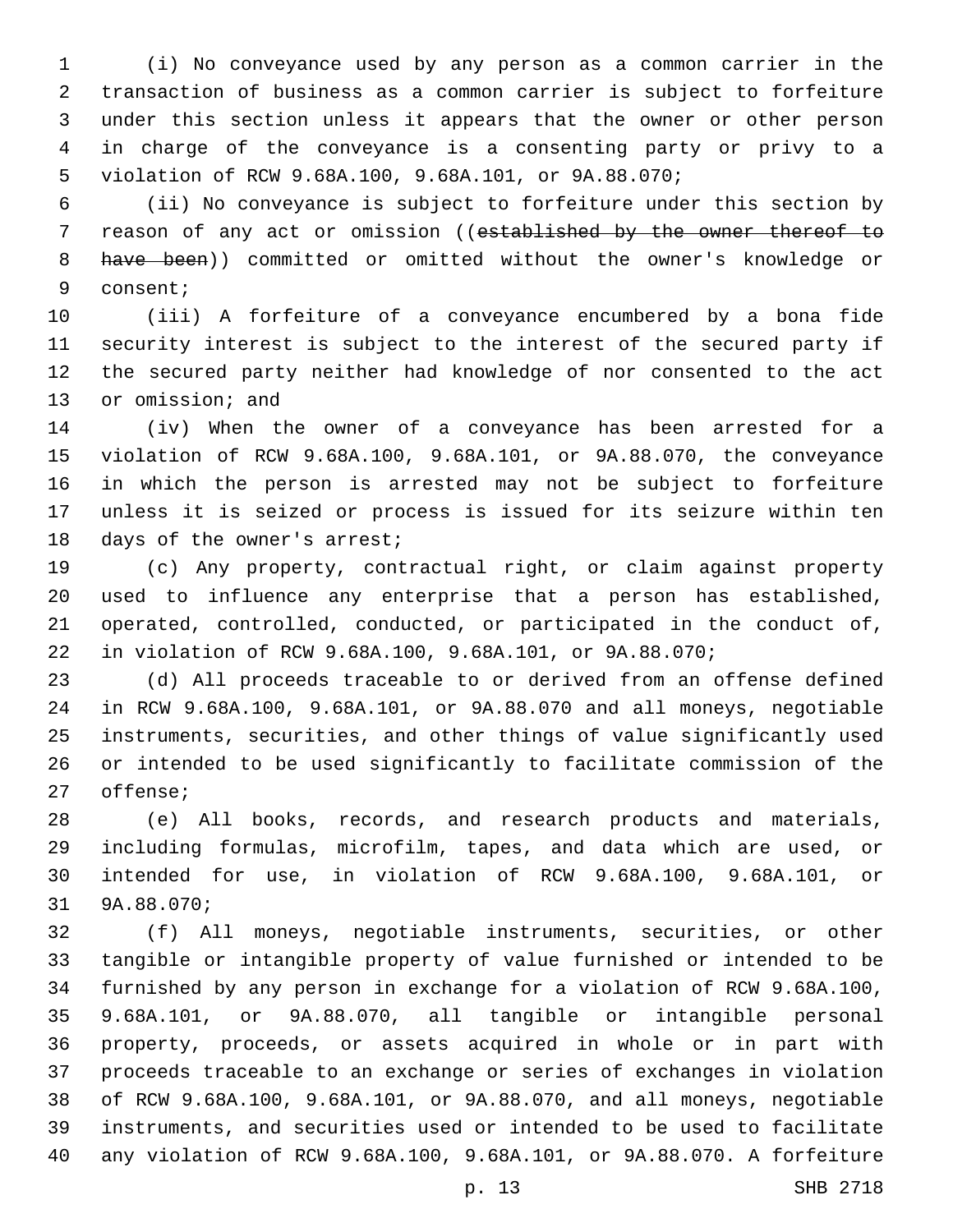of money, negotiable instruments, securities, or other tangible or intangible property encumbered by a bona fide security interest is subject to the interest of the secured party if, at the time the security interest was created, the secured party neither had knowledge of nor consented to the act or omission. No personal property may be forfeited under this subsection (1)(f), to the extent 7 of the interest of an owner, by reason of any act or omission( $(\tau$ 8 which that owner establishes was)) committed or omitted without the 9 owner's knowledge or consent; and

 (g) All real property, including any right, title, and interest in the whole of any lot or tract of land, and any appurtenances or improvements which are being used with the knowledge of the owner for a violation of RCW 9.68A.100, 9.68A.101, or 9A.88.070, or which have been acquired in whole or in part with proceeds traceable to an exchange or series of exchanges in violation of RCW 9.68A.100, 9.68A.101, or 9A.88.070, if a substantial nexus exists between the 17 violation and the real property. However:

 (i) No property may be forfeited pursuant to this subsection  $(1)(g)$ , to the extent of the interest of an owner, by reason of any act or omission committed or omitted without the owner's knowledge or 21 consent;

 (ii) A forfeiture of real property encumbered by a bona fide security interest is subject to the interest of the secured party if the secured party, at the time the security interest was created, neither had knowledge of nor consented to the act or omission.

 (2) Real or personal property subject to forfeiture under this section may be seized by any law enforcement officer of this state upon process issued by any superior court having jurisdiction over the property. Seizure of real property shall include the filing of a lis pendens by the seizing agency. Real property seized under this section shall not be transferred or otherwise conveyed until ninety days after seizure or until a judgment of forfeiture is entered, whichever is later: PROVIDED, That real property seized under this section may be transferred or conveyed to any person or entity who acquires title by foreclosure or deed in lieu of foreclosure of a security interest. Seizure of personal property without process may 37 be made if:

 (a) The seizure is incident to an arrest or a search under a 39 search warrant;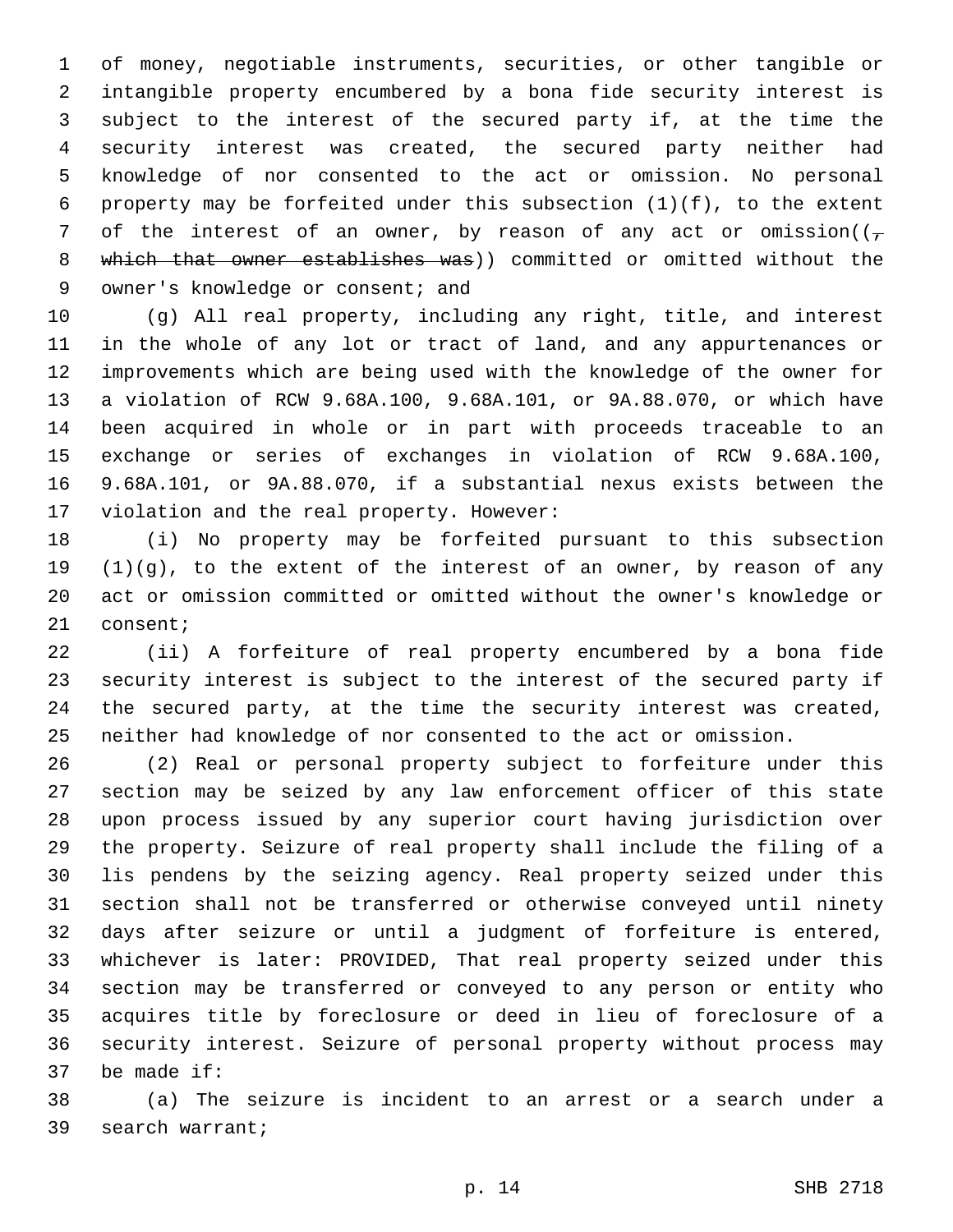(b) The property subject to seizure has been the subject of a prior judgment in favor of the state in a criminal injunction or 3 forfeiture proceeding; or

 (c) The law enforcement officer has probable cause to believe that the property was used or is intended to be used in violation of RCW 9.68A.100, 9.68A.101, or 9A.88.070.6

 (3) In the event of seizure pursuant to subsection (2) of this 8 section, proceedings for forfeiture ((shall be deemed commenced by 9 the seizure. The law enforcement agency under whose authority the seizure was made shall cause notice to be served within fifteen days 11 following the seizure on the owner of the property seized and the 12 person in charge thereof and any person having any known right or interest therein, including any community property interest, of the 14 seizure and intended forfeiture of the seized property. Service of 15 notice of seizure of real property shall be made according to the 16 rules of civil procedure. However, the state may not obtain a default judgment with respect to real property against a party who is served 18 by substituted service absent an affidavit stating that a good faith 19 effort has been made to ascertain if the defaulted party is incarcerated within the state, and that there is no present basis to 21 believe that the party is incarcerated within the state. Notice of 22 seizure in the case of property subject to a security interest that has been perfected by filing a financing statement, or a certificate 24 of title, shall be made by service upon the secured party or the secured party's assignee at the address shown on the financing statement or the certificate of title. The notice of seizure in other 27 cases may be served by any method authorized by law or court rule including, but not limited to, service by certified mail with return receipt requested. Service by mail shall be deemed complete upon mailing within the fifteen day period following the seizure.

 (4) If no person notifies the seizing law enforcement agency in writing of the person's claim of ownership or right to possession of items specified in subsection (1) of this section within forty-five days of the service of notice from the seizing agency in the case of personal property and ninety days in the case of real property, the item seized shall be deemed forfeited. The community property interest in real property of a person whose spouse or domestic partner committed a violation giving rise to seizure of the real property may not be forfeited if the person did not participate in the violation.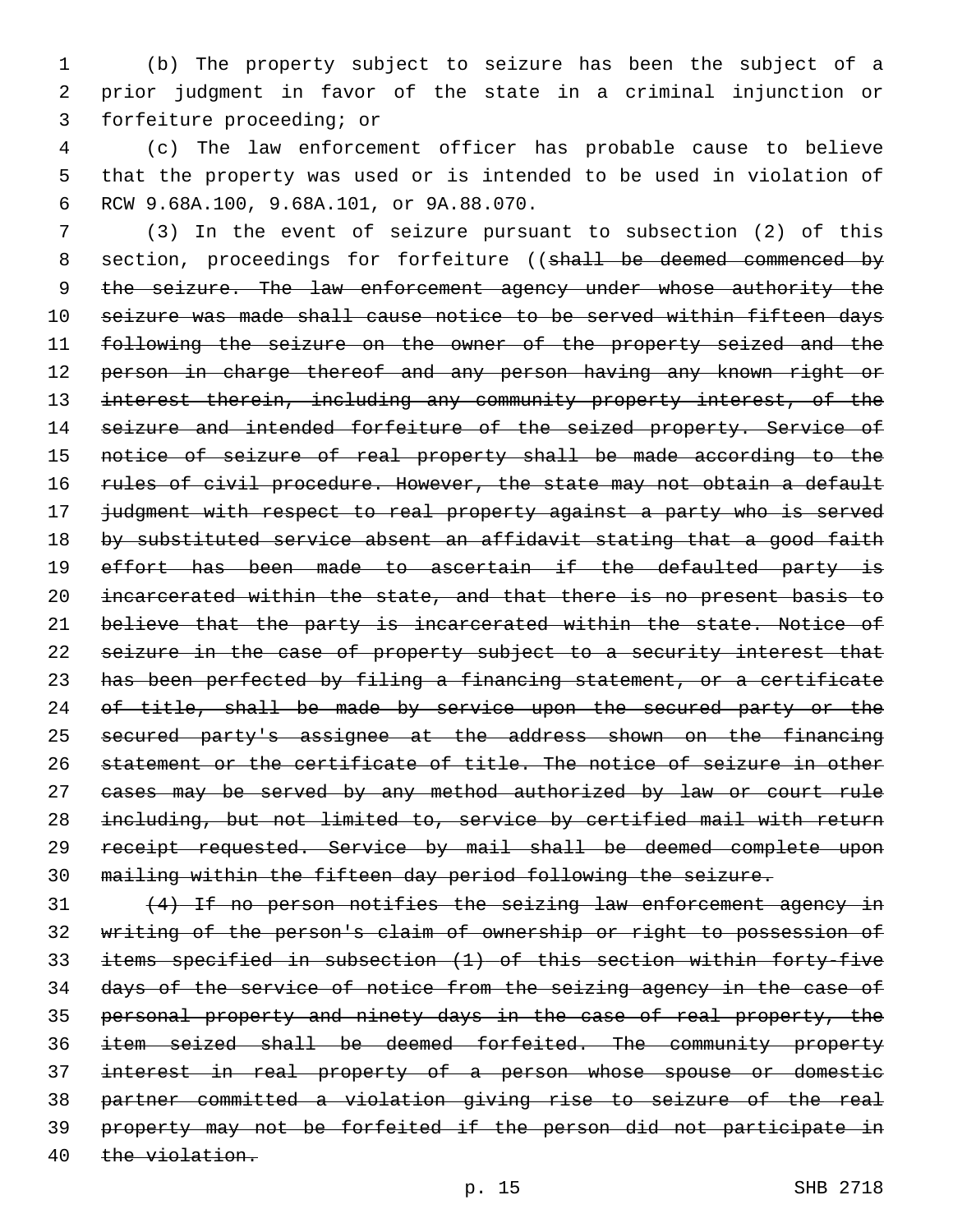(5) If any person notifies the seizing law enforcement agency in writing of the person's claim of ownership or right to possession of items specified in subsection (1) of this section within forty-five 4 days of the service of notice from the seizing agency in the case of 5 personal property and ninety days in the case of real property, the person or persons shall be afforded a reasonable opportunity to be heard as to the claim or right. The notice of claim may be served by any method authorized by law or court rule including, but not limited 9 to, service by first-class mail. Service by mail shall be deemed complete upon mailing within the forty-five day period following 11 service of the notice of seizure in the case of personal property and 12 within the ninety day period following service of the notice of 13 seizure in the case of real property. The hearing shall be before the 14 chief law enforcement officer of the seizing agency or the chief law 15 enforcement officer's designee, except where the seizing agency is a state agency as defined in RCW 34.12.020(4), the hearing shall be 17 before the chief law enforcement officer of the seizing agency or an administrative law judge appointed under chapter 34.12 RCW, except 19 that any person asserting a claim or right may remove the matter to a court of competent jurisdiction. Removal of any matter involving personal property may only be accomplished according to the rules of 22 eivil procedure. The person seeking removal of the matter must serve 23 process against the state, county, political subdivision, or 24 municipality that operates the seizing agency, and any other party of interest, in accordance with RCW 4.28.080 or 4.92.020, within forty- five days after the person seeking removal has notified the seizing law enforcement agency of the person's claim of ownership or right to possession. The court to which the matter is to be removed shall be the district court when the aggregate value of personal property is within the jurisdictional limit set forth in RCW 3.66.020. A hearing before the seizing agency and any appeal therefrom shall be under Title 34 RCW. In all cases, the burden of proof is upon the law enforcement agency to establish, by a preponderance of the evidence, 34 that the property is subject to forfeiture.

 The seizing law enforcement agency shall promptly return the article or articles to the claimant upon a determination by the administrative law judge or court that the claimant is the present lawful owner or is lawfully entitled to possession thereof of items specified in subsection (1) of this section.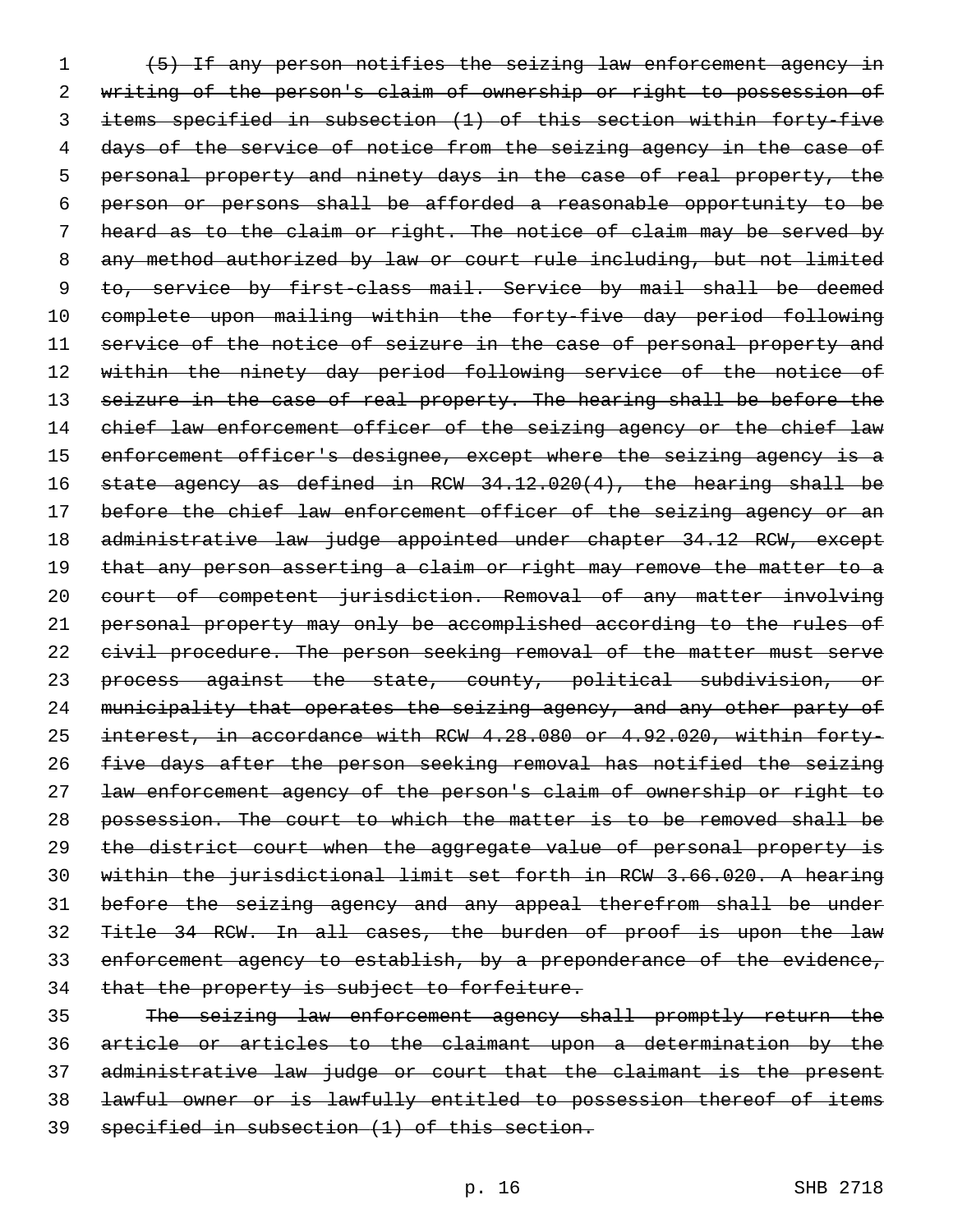(6) In any proceeding to forfeit property under this title, where the claimant substantially prevails, the claimant is entitled to 3 reasonable attorneys' fees reasonably incurred by the claimant. In 4 addition, in a court hearing between two or more claimants to the article or articles involved, the prevailing party is entitled to a judgment for costs and reasonable attorneys' fees.

7 (7) When property is forfeited under this chapter, the seizing 8 law enforcement agency may:

9 (a) Retain it for official use or upon application by any law 10 enforcement agency of this state release the property to that agency 11 for the exclusive use of enforcing this chapter or chapter 9.68A RCW;

12 (b) Sell that which is not required to be destroyed by law and 13 which is not harmful to the public; or

14 (c) Request the appropriate sheriff or director of public safety 15 to take custody of the property and remove it for disposition in 16 accordance with law.

17 (8)(a) When property is forfeited, the seizing agency shall keep 18 a record indicating the identity of the prior owner, if known, a 19 description of the property, the disposition of the property, the 20 value of the property at the time of seizure, and the amount of 21 proceeds realized from disposition of the property.

22 (b) Each seizing agency shall retain records of forfeited 23 property for at least seven years.

24 (c) Each seizing agency shall file a report including a copy of 25 the records of forfeited property with the state treasurer each 26 calendar quarter.

27 (d) The quarterly report need not include a record of forfeited property that is still being held for use as evidence during the investigation or prosecution of a case or during the appeal from a conviction.

 (9)(a) By January 31st of each year, each seizing agency shall remit to the state treasurer an amount equal to ten percent of the net proceeds of any property forfeited during the preceding calendar year. Money remitted shall be deposited in the prostitution prevention and intervention account under RCW 43.63A.740.

36 (b) The net proceeds of forfeited property is the value of the 37 forfeitable interest in the property after deducting the cost of 38 satisfying any bona fide security interest to which the property is 39 subject at the time of seizure; and in the case of sold property, 40 after deducting the cost of sale, including reasonable fees or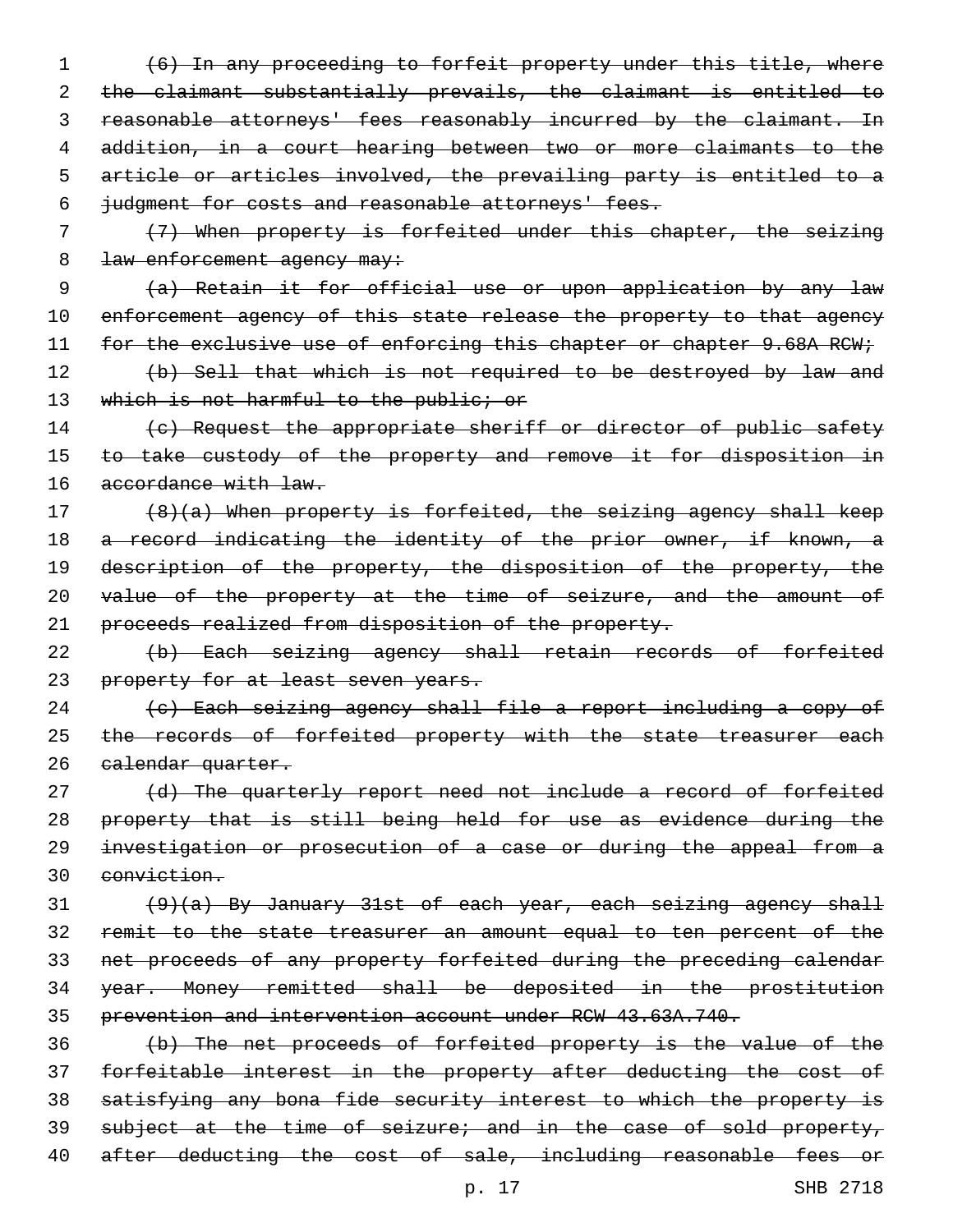1 commissions paid to independent selling agents, and the cost of any 2 valid landlord's claim for damages under subsection (12) of this 3 section.

4 (c) The value of sold forfeited property is the sale price. The 5 value of destroyed property and retained firearms or illegal property  $6$  is zero.

7 (10) Net proceeds not required to be paid to the state treasurer 8 shall be used for payment of all proper expenses of the investigation 9 leading to the seizure, including any money delivered to the subject 10 of the investigation by the law enforcement agency, and of the 11 proceedings for forfeiture and sale, including expenses of seizure, 12 maintenance of custody, advertising, actual costs of the prosecuting 13 or city attorney, and court costs. Money remaining after payment of 14 these expenses shall be retained by the seizing law enforcement 15 agency for the exclusive use of enforcing the provisions of this 16 chapter or chapter 9.68A RCW.

17 (11) Upon the entry of an order of forfeiture of real property, 18 the court shall forward a copy of the order to the assessor of the 19 county in which the property is located. Orders for the forfeiture of 20 real property shall be entered by the superior court, subject to 21 court rules. Such an order shall be filed by the seizing agency in 22 the county auditor's records in the county in which the real property  $23$  is located.

24 (12) A landlord may assert a claim against proceeds from the sale 25 of assets seized and forfeited under subsection (9) of this section, 26  $\theta$  only if:

27 (a) A law enforcement officer, while acting in his or her 28 official capacity, directly caused damage to the complaining 29 landlord's property while executing a search of a tenant's residence; 30 (b) The landlord has applied any funds remaining in the tenant's

31 deposit, to which the landlord has a right under chapter 59.18 RCW, 32 to cover the damage directly caused by a law enforcement officer 33 prior to asserting a claim under the provisions of this section:

  $(i)$  Only if the funds applied under (b) of this subsection are insufficient to satisfy the damage directly caused by a law enforcement officer, may the landlord seek compensation for the damage by filing a claim against the governmental entity under whose authority the law enforcement agency operates within thirty days 39 after the search;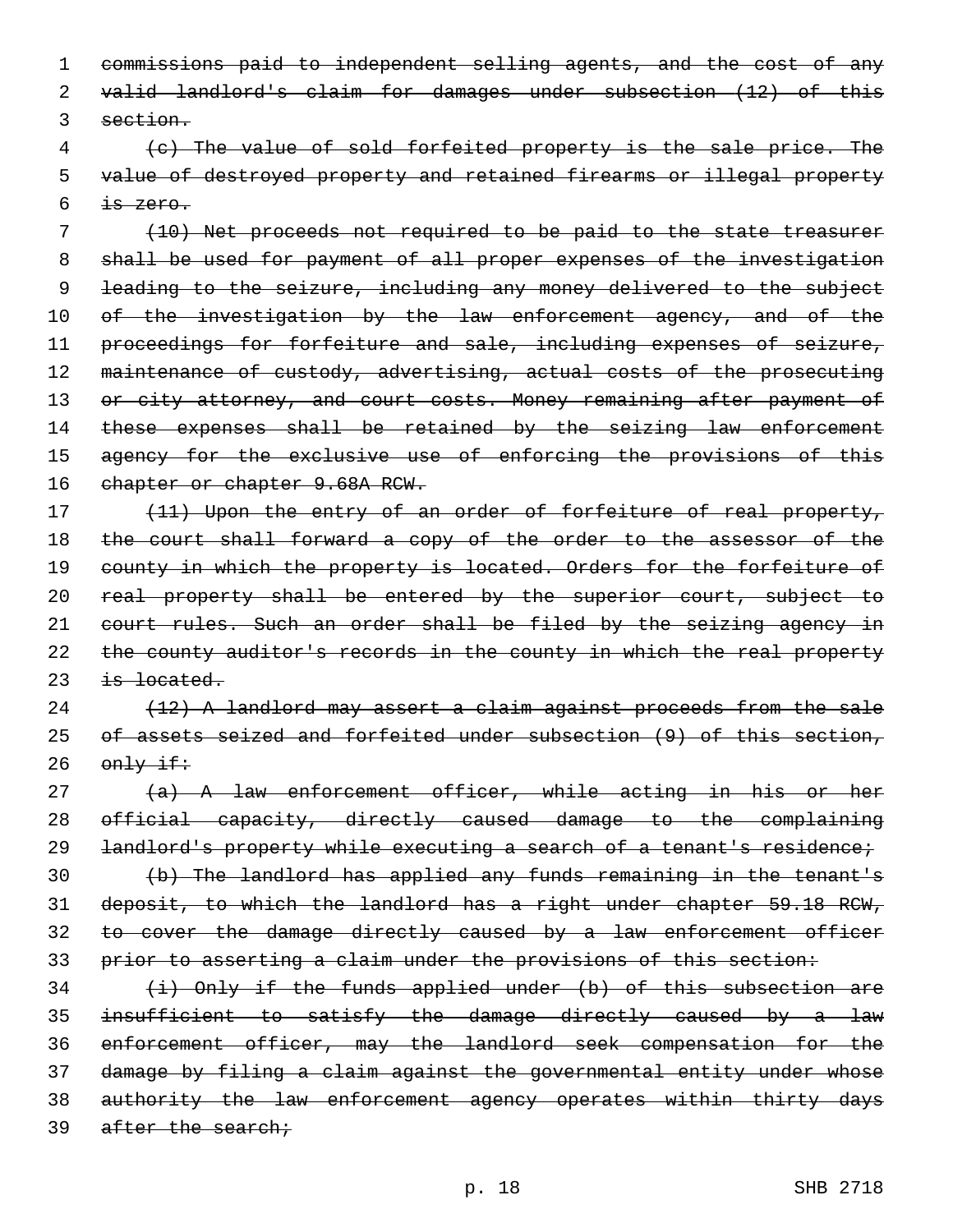1 (ii) Only if the governmental entity denies or fails to respond 2 to the landlord's claim within sixty days of the date of filing, may 3 the landlord collect damages under this subsection by filing within 4 thirty days of denial or the expiration of the sixty day period, 5 whichever occurs first, a claim with the seizing law enforcement 6 agency. The seizing law enforcement agency must notify the landlord 7 of the status of the claim by the end of the thirty day period. 8 Nothing in this section requires the claim to be paid by the end of 9 the sixty day or thirty day period; and 10 (c) For any claim filed under (b) of this subsection, the law 11 enforcement agency shall pay the claim unless the agency provides 12 substantial proof that the landlord either: 13 (i) Knew or consented to actions of the tenant in violation of 14 RCW 9.68A.100, 9.68A.101, or 9A.88.070; or 15 (ii) Failed to respond to a notification of the illegal activity, 16 provided by a law enforcement agency under RCW 59.18.075, within

17 seven days of receipt of notification of the illegal activity.

18 (13) The landlord's claim for damages under subsection (12) of 19 this section may not include a claim for loss of business and is  $20$   $limited to:$ 

21 (a) Damage to tangible property and clean-up costs;

22 (b) The lesser of the cost of repair or fair market value of the 23 damage directly caused by a law enforcement officer;

24 (c) The proceeds from the sale of the specific tenant's property 25 seized and forfeited under subsection (9) of this section; and

26 (d) The proceeds available after the seizing law enforcement 27 agency satisfies any bona fide security interest in the tenant's 28 property and costs related to sale of the tenant's property as 29 provided by subsection (12) of this section.

 (14) Subsections (12) and (13) of this section do not limit any other rights a landlord may have against a tenant to collect for damages. However, if a law enforcement agency satisfies a landlord's claim under subsection (12) of this section, the rights the landlord 34 has against the tenant for damages directly caused by a law enforcement officer under the terms of the landlord and tenant's 36 contract are subrogated to the law enforcement agency.) are governed by chapter 7.--- RCW (the new chapter created in section 17 of this 38 act).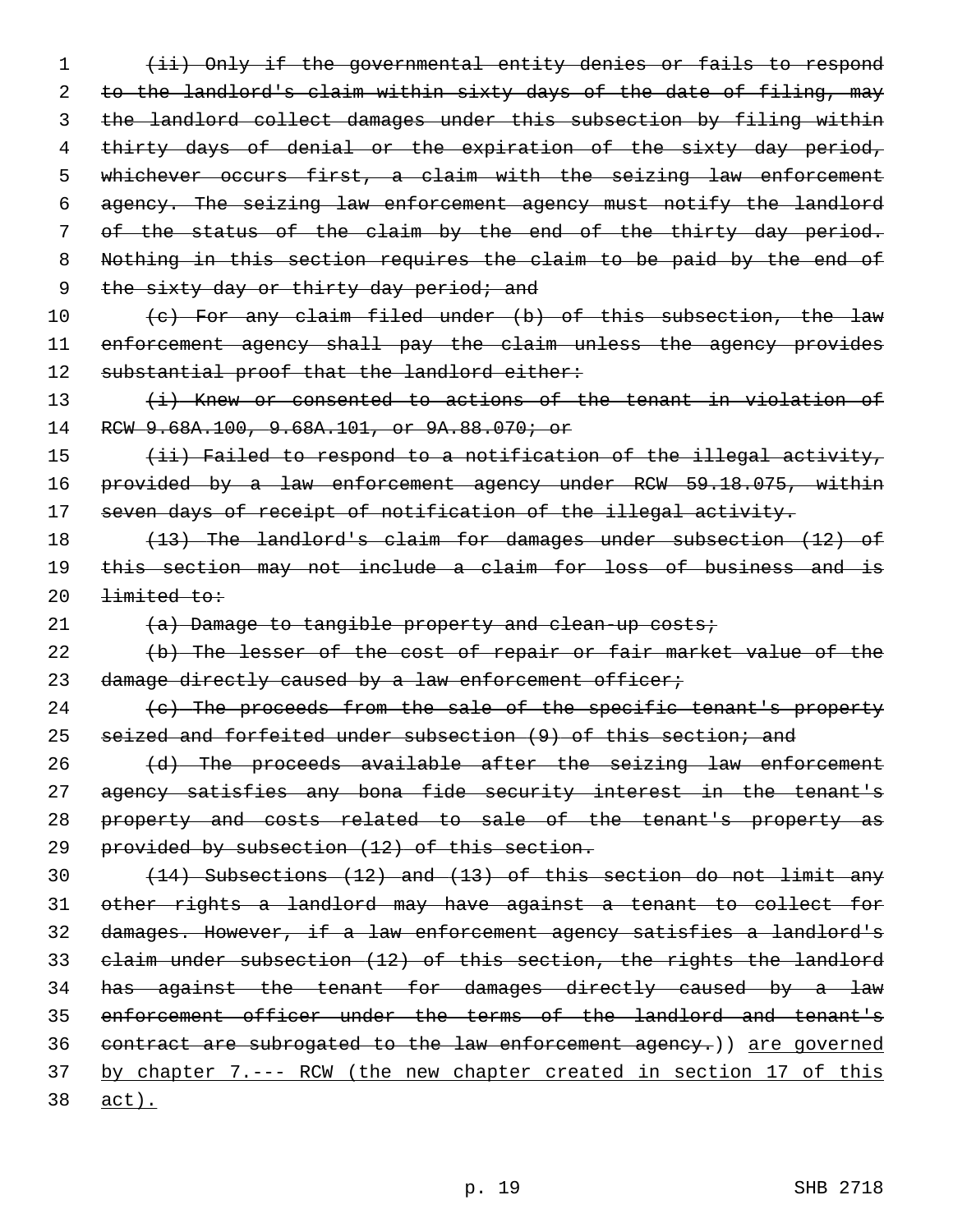**Sec. 9.** RCW 9A.83.030 and 2008 c 6 s 630 are each amended to 2 read as follows:

 (1) Proceeds traceable to or derived from specified unlawful activity or a violation of RCW 9A.83.020 are subject to seizure and forfeiture. The attorney general or county prosecuting attorney may file a civil action for the forfeiture of proceeds. Unless otherwise provided for under this section, no property rights exist in these proceeds. All right, title, and interest in the proceeds shall vest in the governmental entity of which the seizing law enforcement agency is a part upon commission of the act or omission giving rise 11 to forfeiture under this section.

 (2) Real or personal property subject to forfeiture under this chapter may be seized by any law enforcement officer of this state upon process issued by a superior court that has jurisdiction over the property. Any agency seizing real property shall file a lis pendens concerning the property. Real property seized under this section shall not be transferred or otherwise conveyed until ninety days after seizure or until a judgment of forfeiture is entered, whichever is later. Real property seized under this section may be transferred or conveyed to any person or entity who acquires title by foreclosure or deed in lieu of foreclosure of a security interest. Seizure of personal property without process may be made if:

 (a) The seizure is incident to an arrest or a search under a search warrant or an inspection under an administrative inspection 25 warrant issued pursuant to RCW 69.50.502; or

 (b) The property subject to seizure has been the subject of a prior judgment in favor of the state in a criminal injunction or 28 forfeiture proceeding based upon this chapter.

 (3) A seizure under subsection (2) of this section commences 30 proceedings for forfeiture pursuant to chapter 7.--- RCW (the new 31 chapter created in section 17 of this act). ((The law enforcement agency under whose authority the seizure was made shall cause notice of the seizure and intended forfeiture of the seized proceeds to be served within fifteen days after the seizure on the owner of the property seized and the person in charge thereof and any person who has a known right or interest therein, including a community property interest. Service of notice of seizure of real property shall be made according to the rules of civil procedure. However, the state may not obtain a default judgment with respect to real property against a 40 party who is served by substituted service absent an affidavit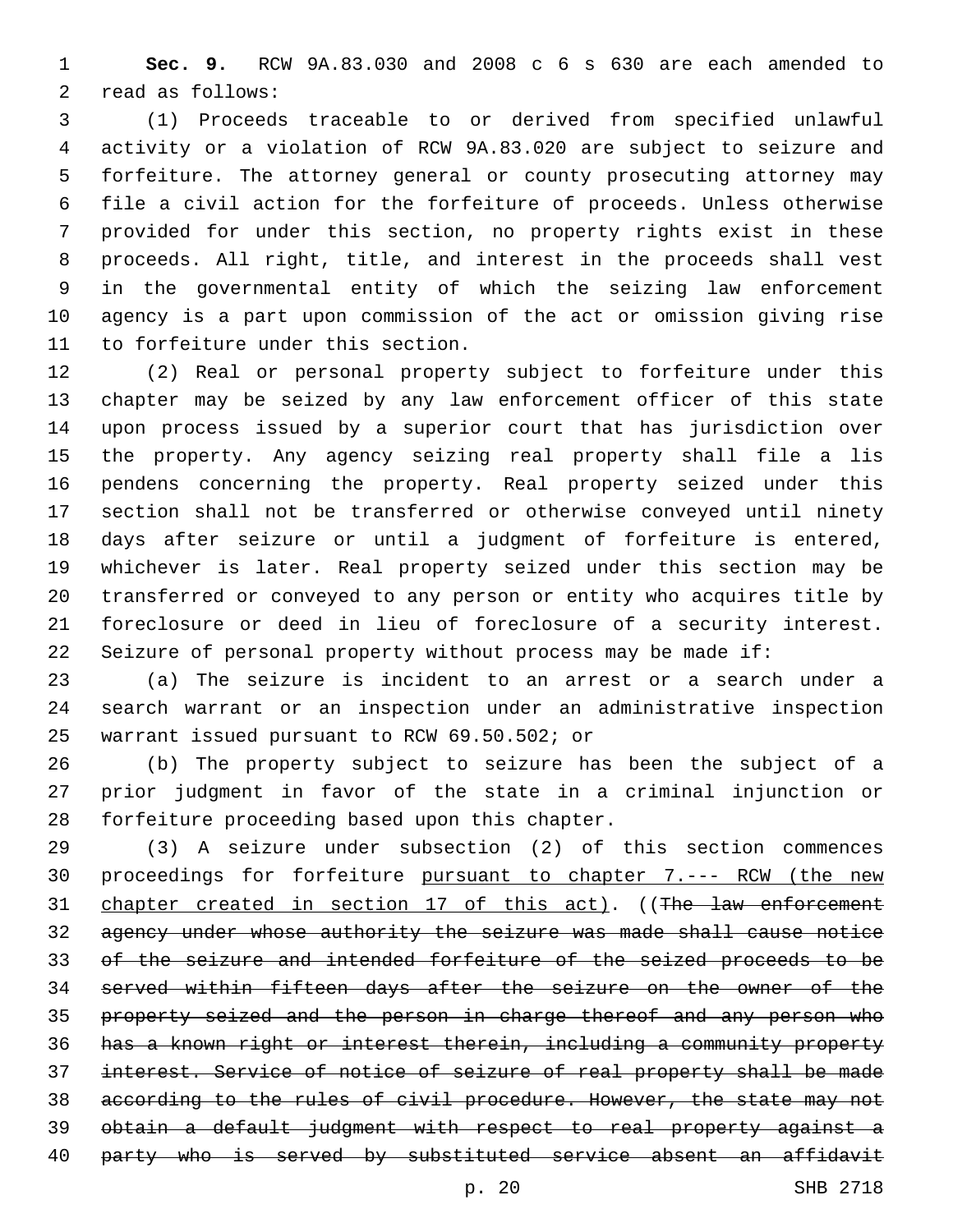stating that a good faith effort has been made to ascertain if the 2 defaulted party is incarcerated within the state, and that there is no present basis to believe that the party is incarcerated within the 4 state. The notice of seizure in other cases may be served by any method authorized by law or court rule including but not limited to service by certified mail with return receipt requested. Service by mail is complete upon mailing within the fifteen-day period after the 8 seizure.

9 (4) If no person notifies the seizing law enforcement agency in 10 writing of the person's claim of ownership or right to possession of 11 the property within forty-five days of the seizure in the case of 12 personal property and ninety days in the case of real property, the 13 property seized shall be deemed forfeited. The community property 14 interest in real property of a person whose spouse or domestic 15 partner committed a violation giving rise to seizure of the real 16 property may not be forfeited if the person did not participate in 17 the violation.

18 (5) If a person notifies the seizing law enforcement agency in 19 writing of the person's claim of ownership or right to possession of 20 property within forty-five days of the seizure in the case of 21 personal property and ninety days in the case of real property, the 22 person or persons shall be afforded a reasonable opportunity to be 23 heard as to the claim or right. The provisions of RCW 69.50.505(5) 24 shall apply to any such hearing. The seizing law enforcement agency 25 shall promptly return property to the claimant upon the direction of 26 the administrative law judge or court.

27 (6) Disposition of forfeited property shall be made in the manner 28 provided for in RCW 69.50.505 (8) through (10) and (14).))

29 **Sec. 10.** RCW 10.105.010 and 2009 c 479 s 15 are each amended to read as follows:30

 (1) The following are subject to seizure and forfeiture and no property right exists in them: All personal property, including, but not limited to, any item, object, tool, substance, device, weapon, machine, vehicle of any kind, money, security, or negotiable instrument, which has been or was actually employed as an instrumentality in the commission of, or in aiding or abetting in the commission of any felony, or which was furnished or was intended to be furnished by any person in the commission of, as a result of, or as compensation for the commission of, any felony, or which was

p. 21 SHB 2718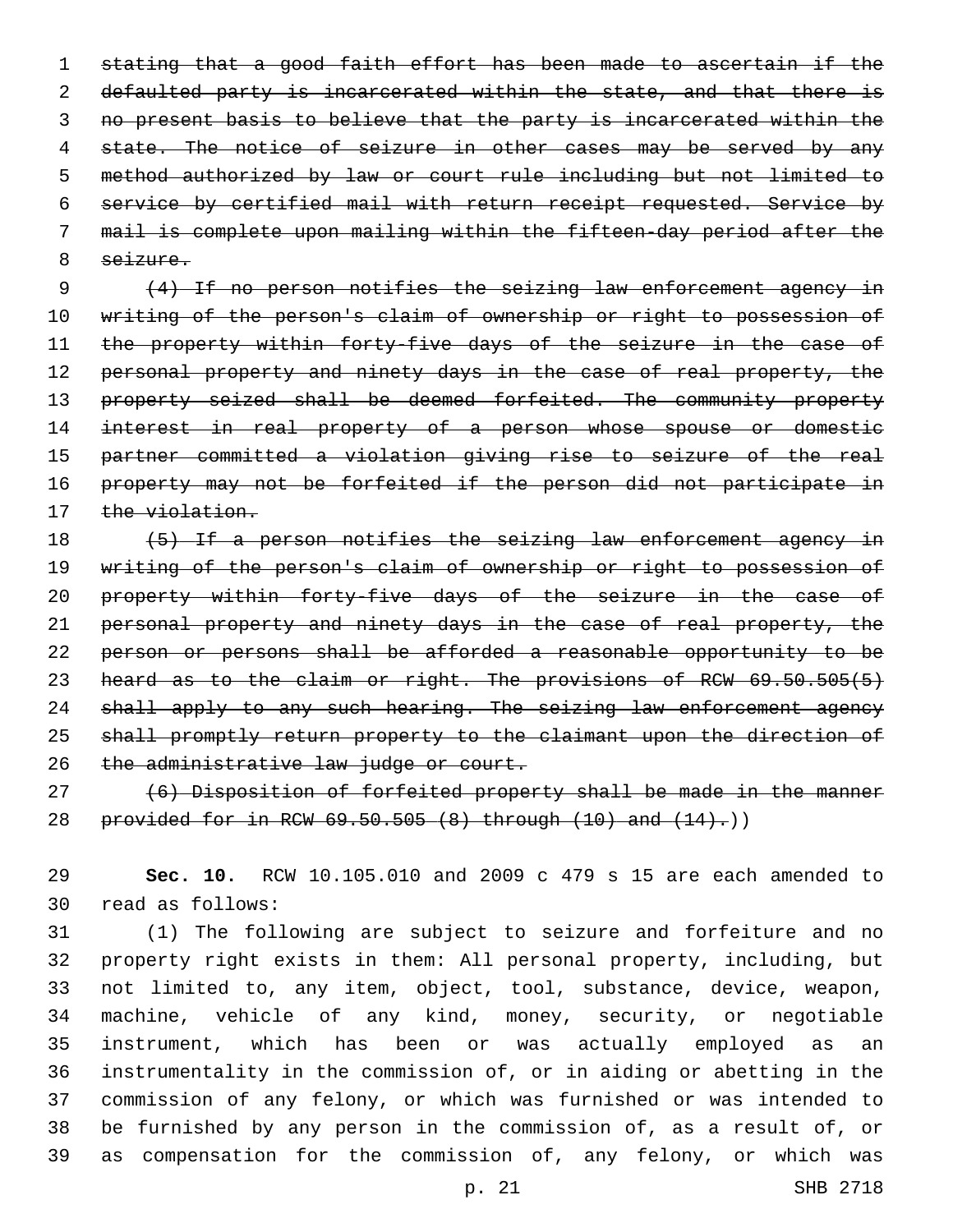acquired in whole or in part with proceeds traceable to the commission of a felony. No property may be forfeited under this section until after there has been a superior court conviction of the owner of the property for the felony in connection with which the 5 property was employed, furnished, or acquired.

 A forfeiture of property encumbered by a bona fide security interest is subject to the interest of the secured party if at the time the security interest was created, the secured party neither had knowledge of nor consented to the commission of the felony.

 (2) Personal property subject to forfeiture under this chapter may be seized by any law enforcement officer of this state upon process issued by any superior court having jurisdiction over the property. Seizure of personal property without process may be made if:14

 (a) The seizure is incident to an arrest or a search under a 16 search warrant;

 (b) The property subject to seizure has been the subject of a prior judgment in favor of the state in a criminal injunction or 19 forfeiture proceeding;

 (c) A law enforcement officer has probable cause to believe that the property is directly dangerous to health or safety; or

 (d) The law enforcement officer has probable cause to believe that the property was used or is intended to be used in the 24 commission of a felony.

 (3) In the event of seizure pursuant to this section, proceedings 26 for forfeiture ((shall be deemed commenced by the seizure. The law 27 enforcement agency under whose authority the seizure was made shall cause notice to be served within fifteen days following the seizure 29 on the owner of the property seized and the person in charge thereof and any person having any known right or interest therein, including any community property interest, of the seizure and intended forfeiture of the seized property. The notice of seizure may be served by any method authorized by law or court rule including but not limited to service by certified mail with return receipt requested. Service by mail shall be deemed complete upon mailing within the fifteen day period following the seizure. Notice of seizure in the case of property subject to a security interest that has been perfected by filing a financing statement in accordance with chapter 62A.9A RCW, or a certificate of title shall be made by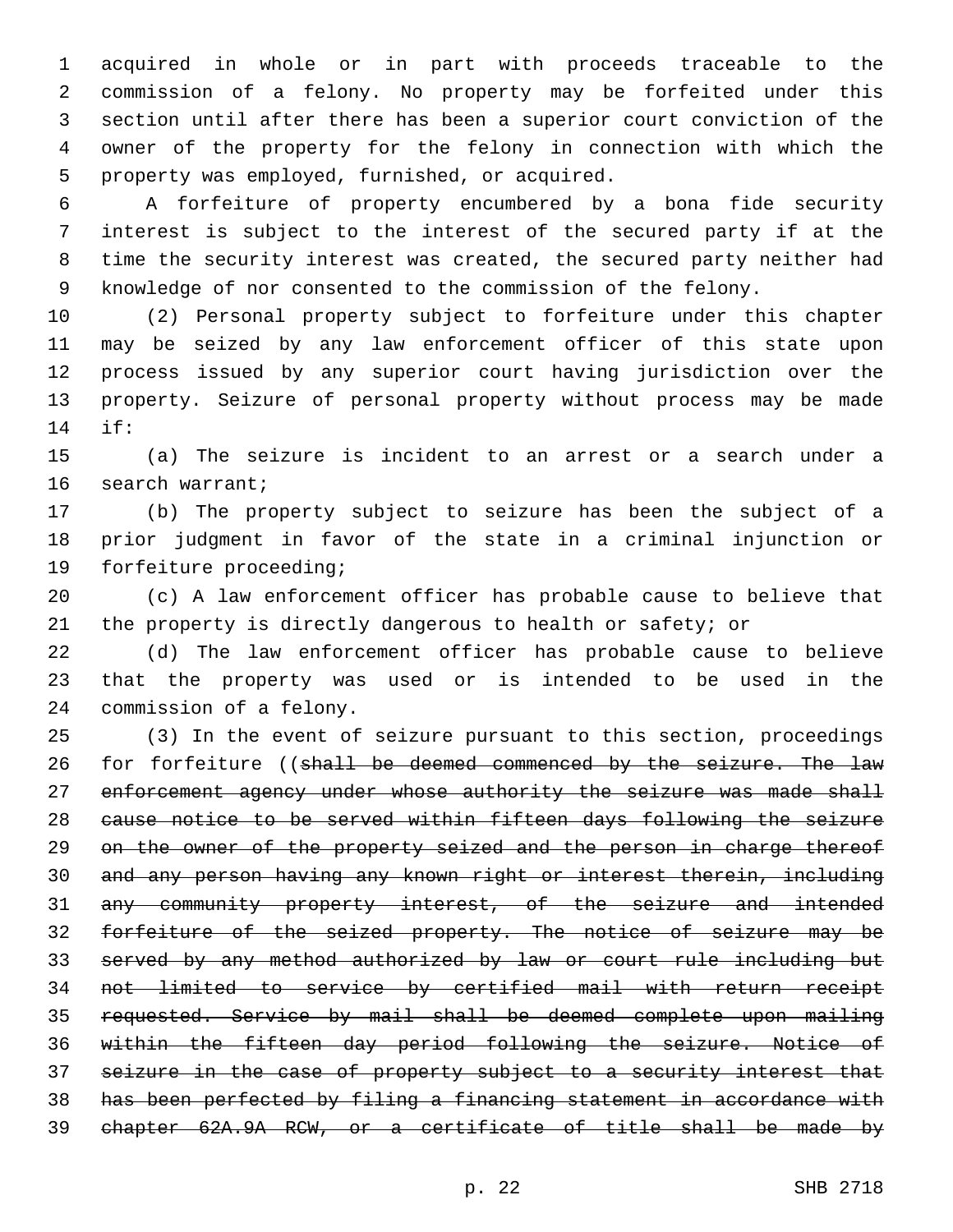service upon the secured party or the secured party's assignee at the address shown on the financing statement or the certificate of title.

 (4) If no person notifies the seizing law enforcement agency in writing of the person's claim of ownership or right to possession of items specified in subsection (1) of this section within forty-five days of the seizure, the item seized shall be deemed forfeited.

 (5) If a person notifies the seizing law enforcement agency in writing of the person's claim of ownership or right to possession of 9 the seized property within forty-five days of the seizure, the law 10 enforcement agency shall give the person or persons a reasonable 11 opportunity to be heard as to the claim or right. The hearing shall 12 be before the chief law enforcement officer of the seizing agency or 13 the chief law enforcement officer's designee, except where the seizing agency is a state agency as defined in RCW 34.12.020(4), the hearing shall be before the chief law enforcement officer of the seizing agency or an administrative law judge appointed under chapter 34.12 RCW, except that any person asserting a claim or right may 18 remove the matter to a court of competent jurisdiction. Removal may 19 only be accomplished according to the rules of civil procedure. The person seeking removal of the matter must serve process against the state, county, political subdivision, or municipality that operates the seizing agency, and any other party of interest, in accordance with RCW 4.28.080 or 4.92.020, within forty-five days after the person seeking removal has notified the seizing law enforcement 25 agency of the person's claim of ownership or right to possession. The court to which the matter is to be removed shall be the district 27 court when the aggregate value of the property is within the jurisdictional limit set forth in RCW 3.66.020. A hearing before the seizing agency and any appeal therefrom shall be under Title 34 RCW. In a court hearing between two or more claimants to the property involved, the prevailing party shall be entitled to a judgment for 32 costs and reasonable attorney's fees. The burden of producing evidence shall be upon the person claiming to be the lawful owner or the person claiming to have the lawful right to possession of the property. The seizing law enforcement agency shall promptly return the property to the claimant upon a determination by the administrative law judge or court that the claimant is the present lawful owner or is lawfully entitled to possession of the property.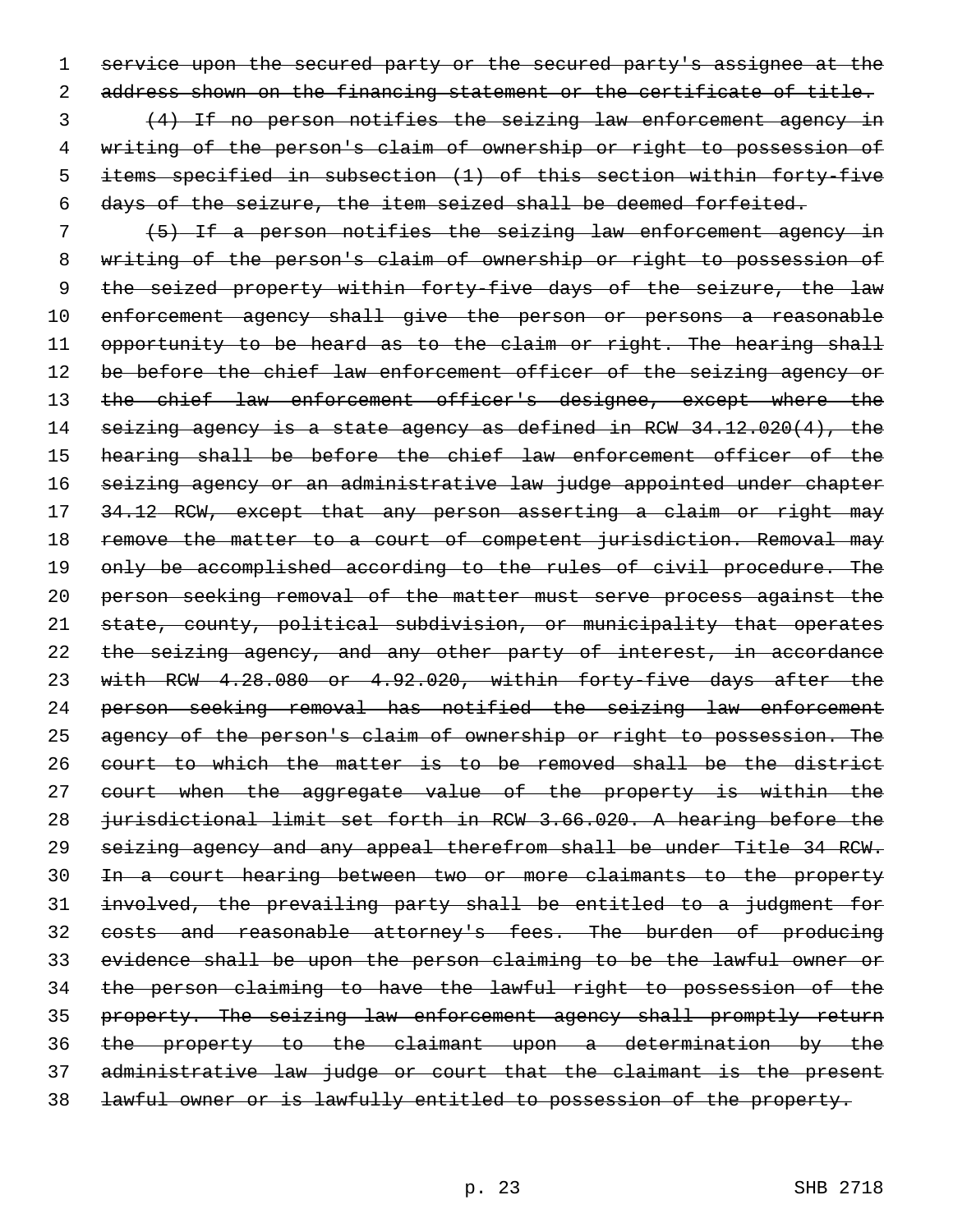- 1 (6) When property is forfeited under this chapter, after 2 satisfying any court-ordered victim restitution, the seizing law 3 enforcement agency may:
- 4 (a) Retain it for official use or upon application by any law 5 enforcement agency of this state release such property to such agency 6 for the exclusive use of enforcing the criminal law;
- 7 (b) Sell that which is not required to be destroyed by law and 8 which is not harmful to the public.

9 (7) By January 31st of each year, each seizing agency shall remit 10 to the state treasurer an amount equal to ten percent of the net 11 proceeds of any property forfeited during the preceding calendar 12 year. Money remitted shall be deposited in the state general fund.

13 (a) The net proceeds of forfeited property is the value of the 14 forfeitable interest in the property after deducting the cost of 15 satisfying any bona fide security interest to which the property is 16 subject at the time of seizure; and in the case of sold property, 17 after deducting the cost of sale, including reasonable fees or 18 commissions paid to independent selling agents.

19 (b) The value of sold forfeited property is the sale price. The 20 value of retained forfeited property is the fair market value of the 21 property at the time of seizure, determined when possible by 22 reference to an applicable commonly used index, such as the index 23 used by the department of licensing for valuation of motor vehicles. 24 A seizing agency may use, but need not use, an independent qualified 25 appraiser to determine the value of retained property. If an 26 appraiser is used, the value of the property appraised is net of the 27 cost of the appraisal. The value of destroyed property and retained 28 firearms or illegal property is zero.

 (c) Retained property and net proceeds not required to be paid to 30 the state treasurer, or otherwise required to be spent under this section, shall be retained by the seizing law enforcement agency exclusively for the expansion and improvement of law enforcement activity. Money retained under this section may not be used to 34 supplant preexisting funding sources.) are governed by chapter 7.---RCW (the new chapter created in section 17 of this act).

36 **Sec. 11.** RCW 19.290.230 and 2013 c 322 s 27 are each amended to 37 read as follows:

38 (1) The following personal property is subject to seizure and 39 forfeiture and no property right exists in them: All personal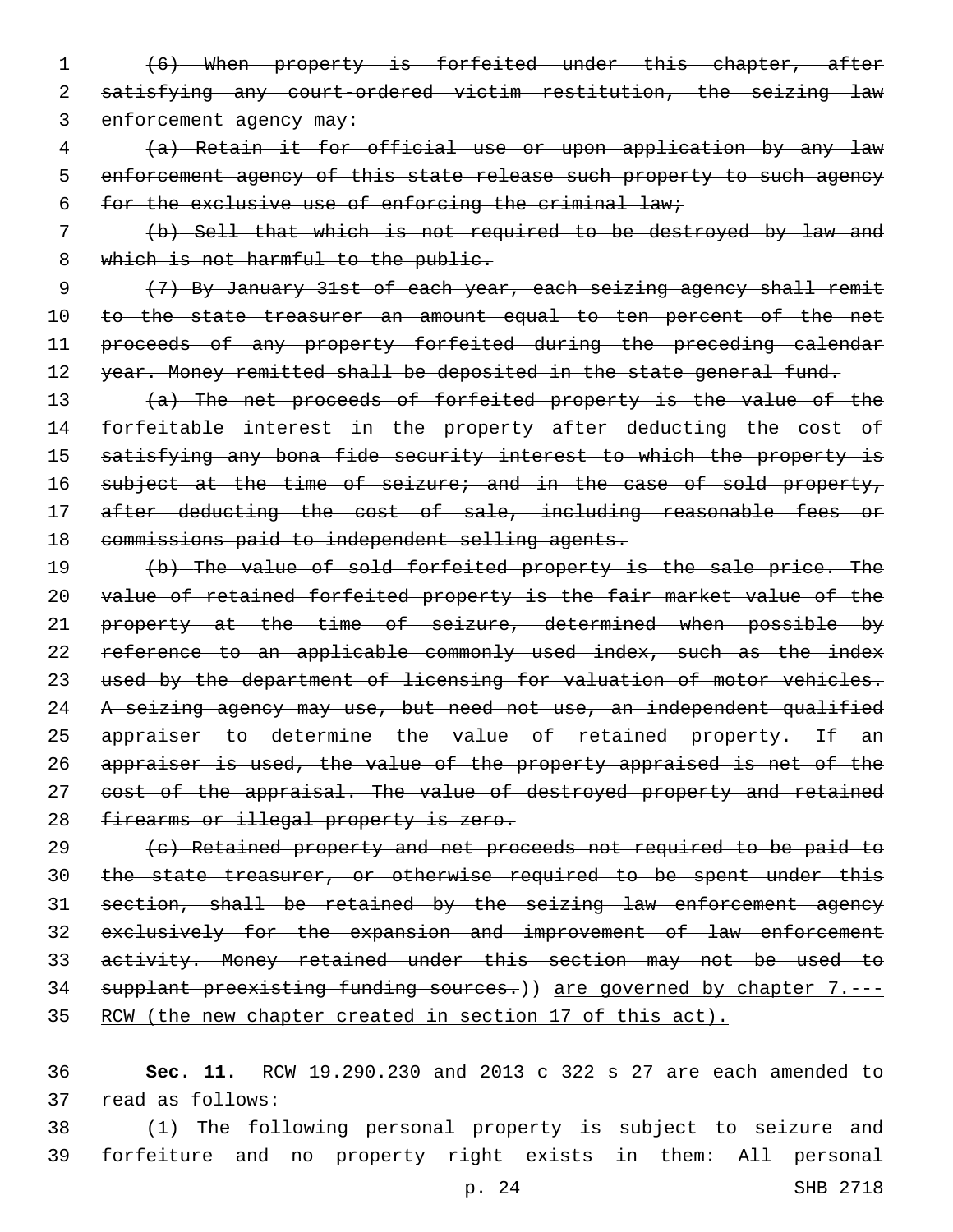property including, but not limited to, any item, object, tool, substance, device, weapon, machine, vehicle of any kind, money, security, or negotiable instrument, which the seizing agency proves by a preponderance of the evidence was used or intended to be used by its owner or the person in charge to knowingly or intentionally facilitate the commission of, or to knowingly or intentionally abet the commission of, a crime involving theft, trafficking, or unlawful possession of commercial metal property, or which the seizing agency proves by a preponderance of the evidence was knowingly or intentionally furnished or was intended to be furnished by any person in the commission of, as a result of, or as compensation for the commission of, a crime involving theft, trafficking, or the unlawful possession of commercial metal property, or which the property owner acquired in whole or in part with proceeds traceable to a knowing or intentional commission of a crime involving the theft, trafficking, or unlawful possession of commercial metal property provided that such activity is not less than a class C felony; except that:

 (a) No vehicle used by any person as a common carrier in the transaction of business as a common carrier is subject to forfeiture under this section unless the seizing agency proves by a preponderance of the evidence that the owner or other person in charge of the vehicle is a consenting party or is privy to any crime involving theft, trafficking, or the unlawful possession of 24 commercial metal property;

 (b) A forfeiture of property encumbered by a bona fide security interest is subject to the interest of the secured party if the secured party neither had actual or constructive knowledge of nor consented to the commission of any crime involving the theft, trafficking, or unlawful possession of commercial metal property; and

 (c) A property owner's property is not subject to seizure if an employee or agent of that property owner uses the property owner's property to knowingly or intentionally facilitate the commission of, or to knowingly or intentionally aid and abet the commission of, a crime involving theft, trafficking, or unlawful possession of commercial metal property, in violation of that property owner's instructions or policies against such activity, and without the 37 property owner's knowledge or consent.

 (2) The following real property is subject to seizure and forfeiture and no property right exists in them: All real property, including any right, title, and interest in the whole of any lot or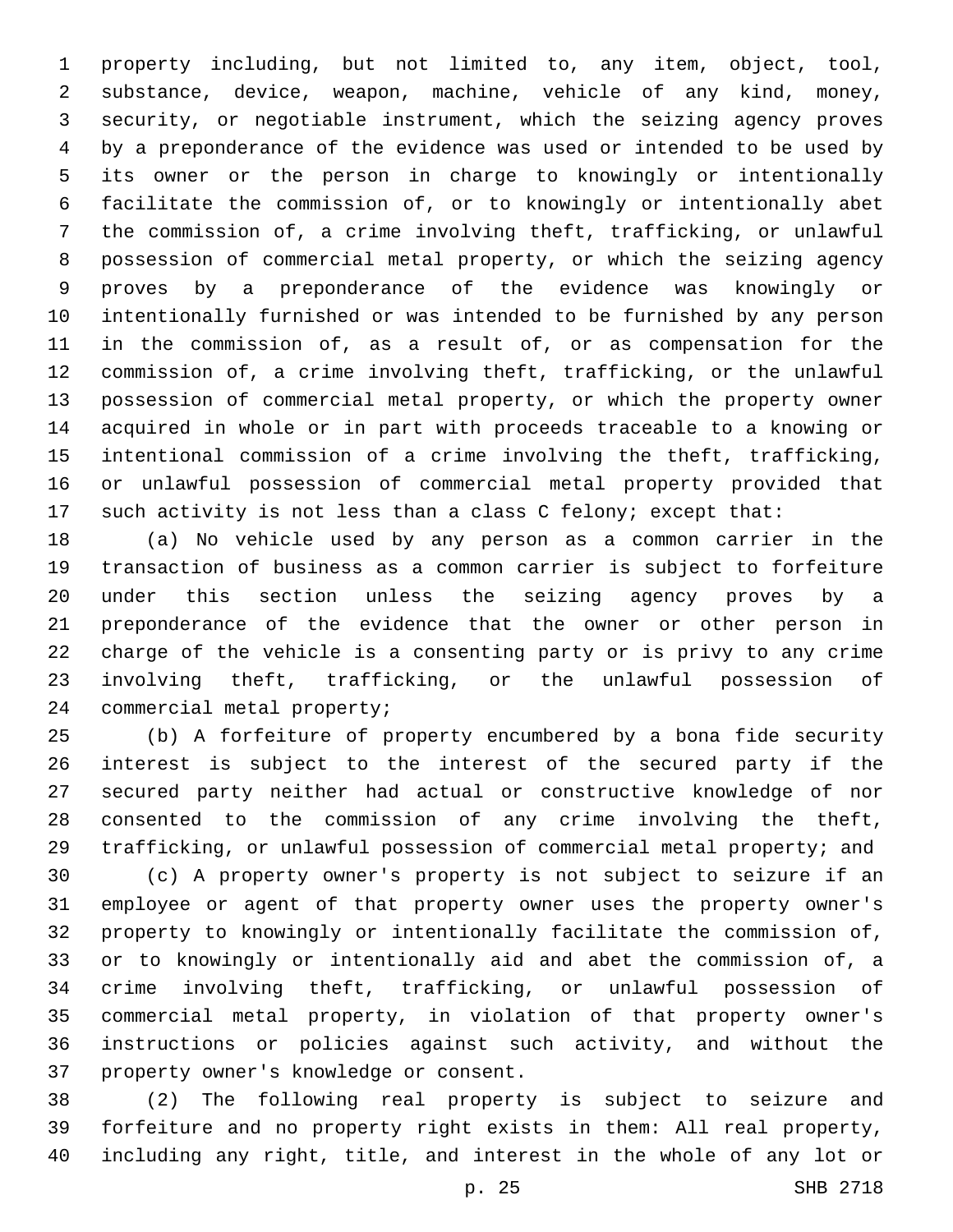tract of land, and any appurtenances or improvements, that the seizing agency proves by a preponderance of the evidence are being used with the knowledge of the owner for the intentional commission of any crime involving the theft, trafficking, or unlawful possession of commercial metal property, or which have been acquired in whole or in part with proceeds traceable to the commission of any crime involving the trafficking, theft, or unlawful possession of commercial metal, if such activity is not less than a class C felony and a substantial nexus exists between the commission of the violation or crime and the real property. However:

 (a) No property may be forfeited pursuant to this subsection (2), to the extent of the interest of an owner, by reason of any act or omission committed or omitted without the owner's actual or constructive knowledge; and further, a property owner's real property is not subject to seizure if an employee or agent of that property owner uses the property owner's real property to knowingly or intentionally facilitate the commission of, or to knowingly or intentionally aid and abet the commission of, a crime involving theft, trafficking, or unlawful possession of commercial metal property, in violation of that property owner's instructions or policies against such activity, and without the property owner's 22 knowledge or consent; and

 (b) A forfeiture of real property encumbered by a bona fide security interest is subject to the interest of the secured party if the secured party, neither had actual or constructive knowledge, nor 26 consented to the act or omission.

 (3) Property subject to forfeiture under this chapter may be seized by any law enforcement officer of this state upon process issued by any superior court having jurisdiction over the property. Seizure of real property shall include the filing of a lis pendens by the seizing agency. Real property seized under this section shall not be transferred or otherwise conveyed until ninety days after seizure or until a judgment of forfeiture is entered, whichever is later: PROVIDED, That real property seized under this section may be transferred or conveyed to any person or entity who acquires title by foreclosure or deed in lieu of foreclosure of a security interest. Seizure of personal property without process may be made if:

 (a) The seizure is incident to an arrest or a search under a 39 search warrant; or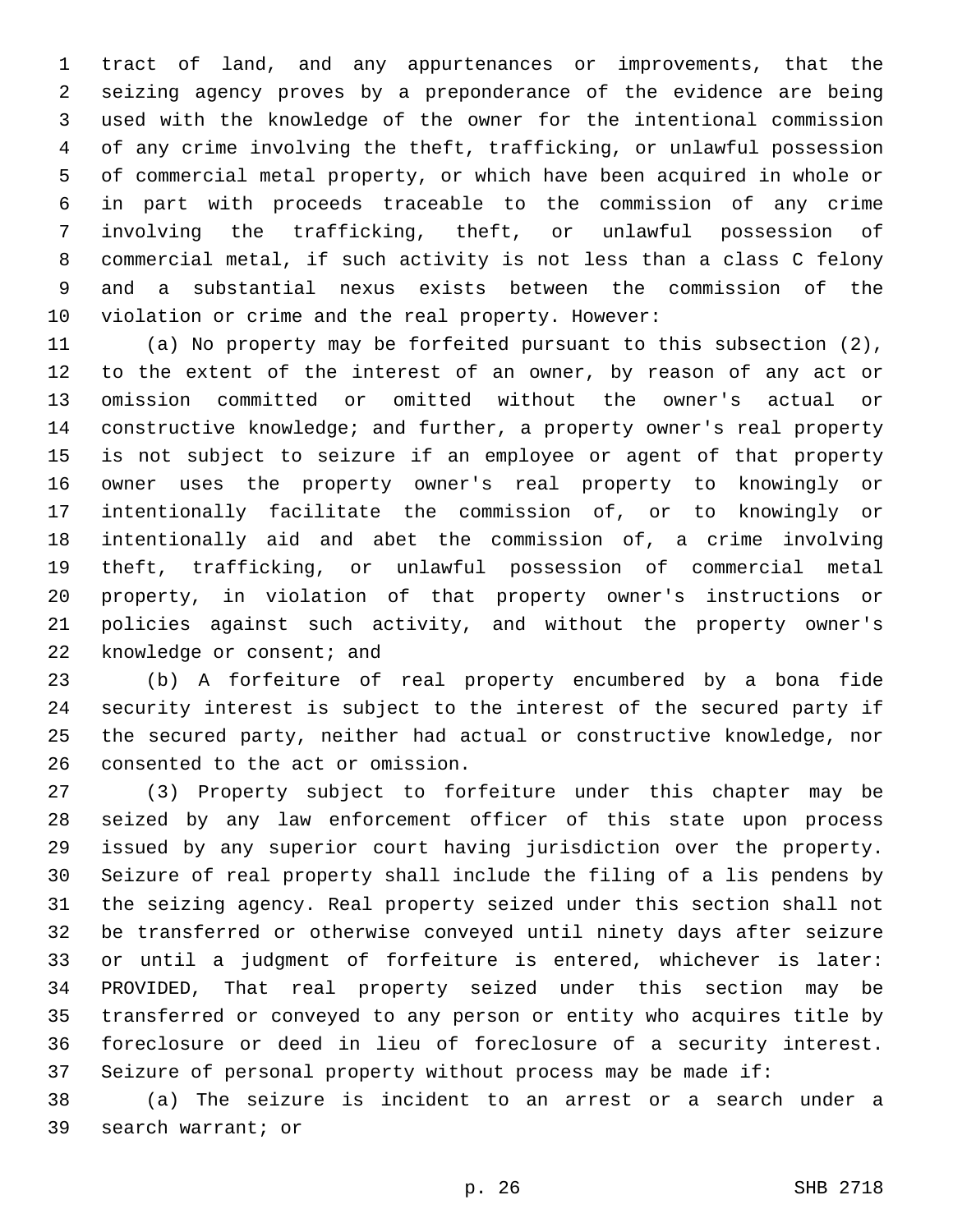1 (b) The property subject to seizure has been the subject of a 2 prior judgment in favor of the state in a criminal injunction or 3 forfeiture proceeding.

4 (4) In the event of seizure pursuant to this section, proceedings 5 for forfeiture ((shall be)) are deemed commenced by the seizure and 6 governed by chapter 7.--- RCW (the new chapter created in section 17 7 of this act). ((The law enforcement agency under whose authority the 8 seizure was made shall cause notice to be served within fifteen days 9 following the seizure on the owner of the property seized and the 10 person in charge thereof and any person having any known right or 11 interest therein, including any community property interest, of the 12 seizure and intended forfeiture of the seized property. Service of 13 notice of seizure of real property shall be made according to the 14 rules of civil procedure. However, the state may not obtain a default 15 judgment with respect to real property against a party who is served 16 by substituted service absent an affidavit stating that a good faith 17 effort has been made to ascertain if the defaulted party is 18 incarcerated within the state, and that there is no present basis to 19 believe that the party is incarcerated within the state. The notice 20 of seizure of personal property may be served by any method 21 authorized by law or court rule including but not limited to service 22 by certified mail with return receipt requested. Service by mail 23 shall be deemed complete upon mailing within the fifteen-day period 24 following the seizure. Notice of seizure in the case of property 25 subject to a security interest that has been perfected by filing a 26 financing statement in accordance with chapter 62A.9A RCW, or a 27 certificate of title shall be made by service upon the secured party 28 or the secured party's assignee at the address shown on the financing 29 statement or the certificate of title.

 (5) If no person notifies the seizing law enforcement agency in writing of the person's claim of ownership or right to possession of items specified in subsection (1) of this section within forty-five days of the seizure in the case of personal property and ninety days 34 in the case of real property, the item seized shall be deemed forfeited. The community property interest in real property of a person whose spouse or domestic partner committed a violation giving rise to seizure of the real property may not be forfeited if the person did not participate in the violation. (6) If a person notifies the seizing law enforcement agency in

40 writing of the person's claim of ownership or right to possession of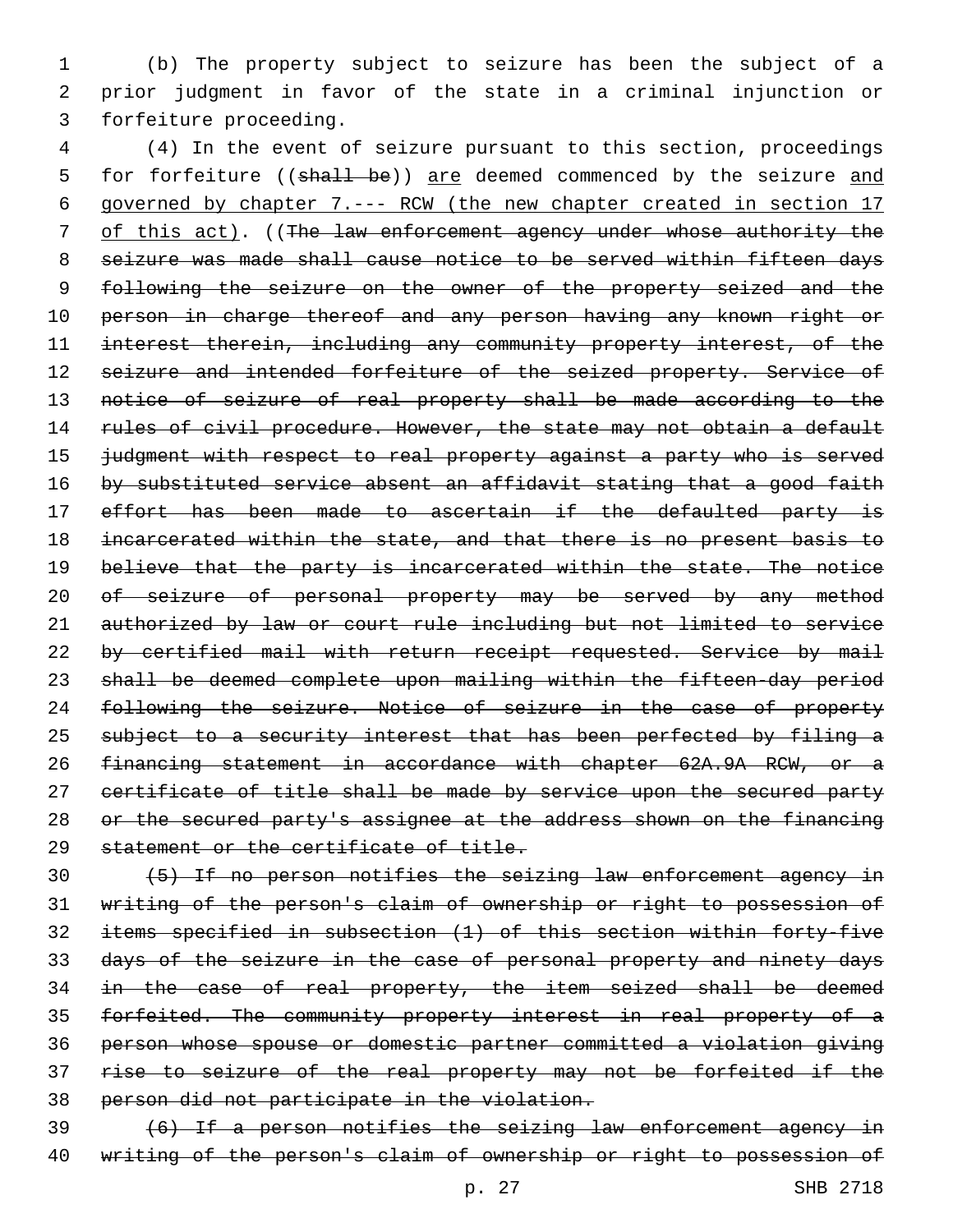1 the seized property within forty-five days of the seizure in the case 2 of personal property and ninety days in the case of real property, 3 the law enforcement agency shall give the person or persons a 4 reasonable opportunity to be heard as to the claim or right. The 5 hearing shall be before the chief law enforcement officer of the 6 seizing agency or the chief law enforcement officer's designee, 7 except where the seizing agency is a state agency as defined in RCW 8 34.12.020(4), the hearing shall be before the chief law enforcement 9 officer of the seizing agency or an administrative law judge 10 appointed under chapter 34.12 RCW, except that any person asserting a 11 elaim or right may remove the matter to a court of competent 12 jurisdiction. Removal may only be accomplished according to the rules 13 of civil procedure. The person seeking removal of the matter must 14 serve process against the state, county, political subdivision, or 15 municipality that operates the seizing agency, and any other party of 16 interest, in accordance with RCW 4.28.080 or 4.92.020, within forty-17 five days after the person seeking removal has notified the seizing 18 law enforcement agency of the person's claim of ownership or right to 19 possession. The court to which the matter is to be removed shall be 20 the district court when the aggregate value of the property is within 21 the jurisdictional limit set forth in RCW 3.66.020. A hearing before 22 the seizing agency and any appeal therefrom shall be under Title 34 23 RCW. In a court hearing between two or more claimants to the property 24 involved, the prevailing party shall be entitled to a judgment for 25 costs and reasonable attorneys' fees. The burden of producing 26 evidence shall be upon the person claiming to be the lawful owner or 27 the person claiming to have the lawful right to possession of the 28 property.

 $(7)$  At the hearing, the seizing agency has the burden of proof to establish by a preponderance of the evidence that seized property is subject to forfeiture, and that the use or intended use of the seized property in connection with a crime pursuant to this section occurred with the owner's actual or constructive knowledge or consent. The person claiming to be the lawful owner or the person claiming to have 35 the lawful right to possession of the property has the burden of proof to establish by a preponderance of the evidence that the person owns or has a right to possess the seized property. The possession of bare legal title is not sufficient to establish ownership of seized property if the seizing agency proves by a preponderance of the 40 evidence that the person claiming ownership or right to possession is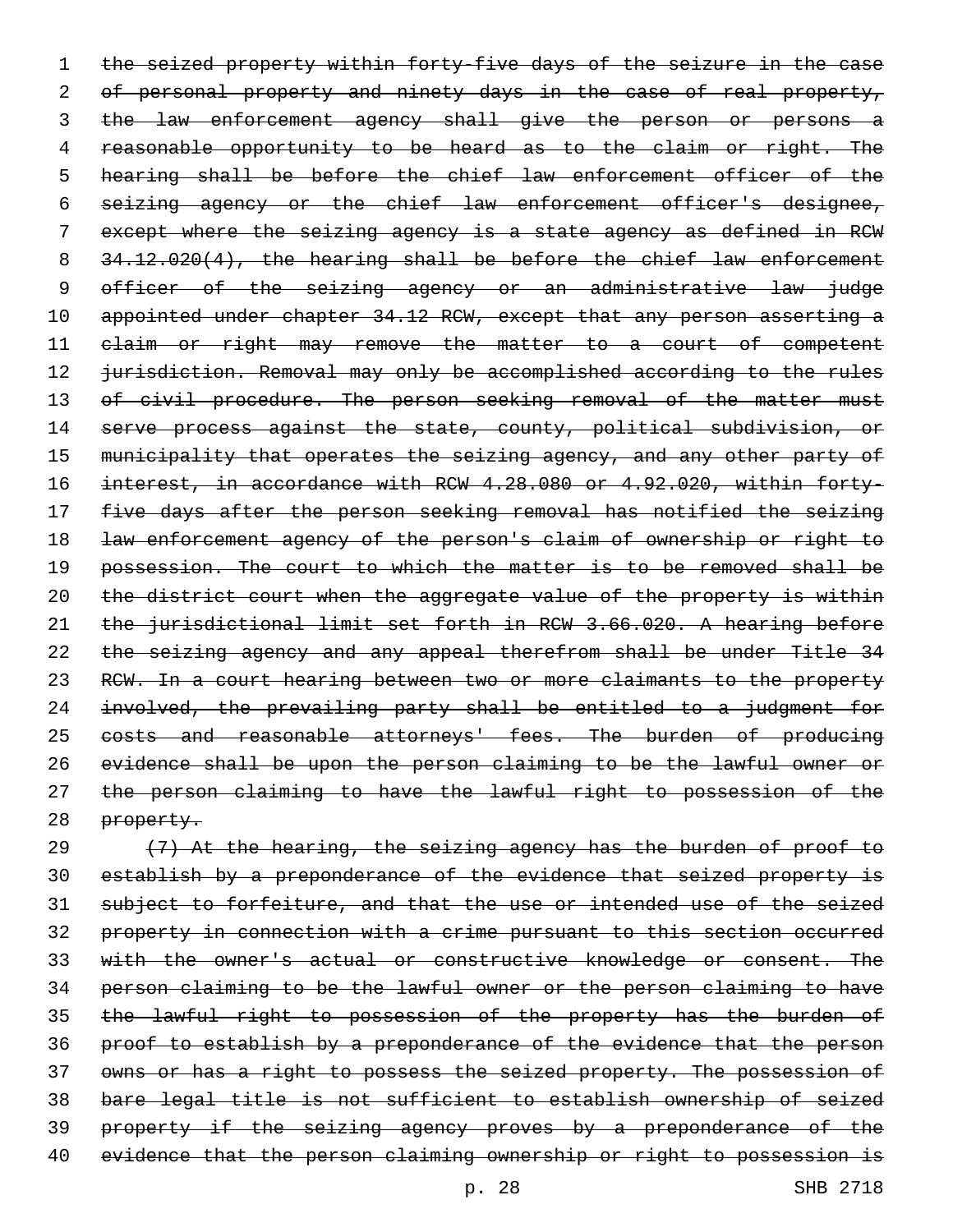1 a nominal owner and did not actually own or exert a controlling

2 interest in the property.

 The seizing law enforcement agency shall promptly return the property to the claimant upon a determination by the administrative law judge or court that the claimant is the present lawful owner or is lawfully entitled to possession of the property.

7 (8) When property is forfeited under this chapter, after 8 satisfying any court-ordered victim restitution, the seizing law 9 enforcement agency may:

10 (a) Retain it for official use or, upon application by any law 11 enforcement agency of this state, release such property to such 12 agency; or

13 (b) Sell that which is not required to be destroyed by law and 14 which is not harmful to the public.

15 (9)(a) Within one hundred twenty days after the entry of an order 16 of forfeiture, each seizing agency shall remit to, if known, the 17 victim of the crime involving the seized property, an amount equal to 18 fifty percent of the net proceeds of any property forfeited.

19 (b) Retained property and net proceeds not required to be paid to 20 victims shall be retained by the seizing law enforcement agency 21 exclusively for the expansion and improvement of law enforcement 22 activity. Money retained under this section may not be used to 23 supplant preexisting funding sources.

24 (c) The net proceeds of forfeited property is the value of the 25 forfeitable interest in the property after deducting the cost of 26 satisfying any bona fide security interest to which the property is 27 subject at the time of seizure; and in the case of sold property, 28 after deducting the cost of sale, including reasonable fees or 29 commissions paid to independent selling agents, and the cost of any 30 valid landlord's claim for damages.

31 (d) The value of sold forfeited property is the sale price. The 32 value of retained forfeited property is the fair market value of the 33 property at the time of seizure, determined when possible by 34 reference to an applicable commonly used index, such as the index 35 used by the department of licensing for valuation of motor vehicles. 36 A seizing agency may use, but need not use, an independent qualified 37 appraiser to determine the value of retained property. If an 38 appraiser is used, the value of the property appraised is net of the 39 cost of the appraisal. The value of destroyed property and retained 40 firearms or illegal property is zero.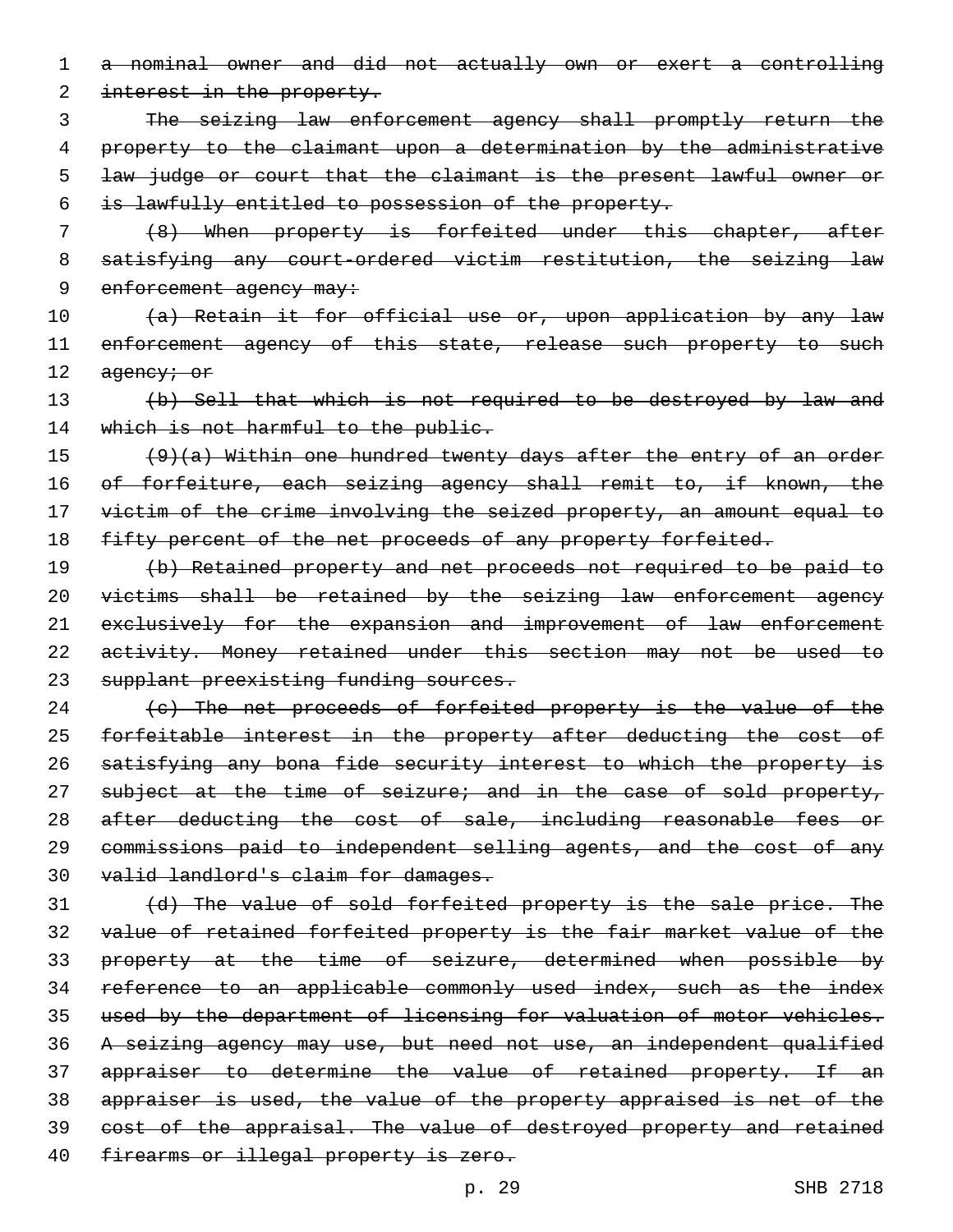(10) Upon the entry of an order of forfeiture of real property, the court shall forward a copy of the order to the assessor of the county in which the property is located. Orders for the forfeiture of real property shall be entered by the superior court, subject to court rules. Such an order shall be filed by the seizing agency in the county auditor's records in the county in which the real property  $7 \quad \text{is located.}$ )

 **Sec. 12.** RCW 46.61.5058 and 2013 2nd sp.s. c 35 s 18 are each 9 amended to read as follows:

 (1) Upon the arrest of a person or upon the filing of a complaint, citation, or information in a court of competent jurisdiction, based upon probable cause to believe that a person has violated RCW 46.20.740, 46.61.502, or 46.61.504 or any similar municipal ordinance, if such person has a prior offense within seven years as defined in RCW 46.61.5055, and where the person has been provided written notice that any transfer, sale, or encumbrance of such person's interest in the vehicle over which that person was actually driving or had physical control when the violation occurred, is unlawful pending either acquittal, dismissal, sixty days after conviction, or other termination of the charge, such person shall be prohibited from encumbering, selling, or transferring his or her interest in such vehicle, except as otherwise provided in (a), (b), and (c) of this subsection, until either acquittal, dismissal, sixty days after conviction, or other termination of the charge. The prohibition against transfer of title shall not be stayed pending the 26 determination of an appeal from the conviction.

 (a) A vehicle encumbered by a bona fide security interest may be transferred to the secured party or to a person designated by the 29 secured party;

 (b) A leased or rented vehicle may be transferred to the lessor, rental agency, or to a person designated by the lessor or rental agency; and

 (c) A vehicle may be transferred to a third party or a vehicle dealer who is a bona fide purchaser or may be subject to a bona fide security interest in the vehicle unless it is established that (i) in the case of a purchase by a third party or vehicle dealer, such party or dealer had actual notice that the vehicle was subject to the prohibition prior to the purchase, or (ii) in the case of a security interest, the holder of the security interest had actual notice that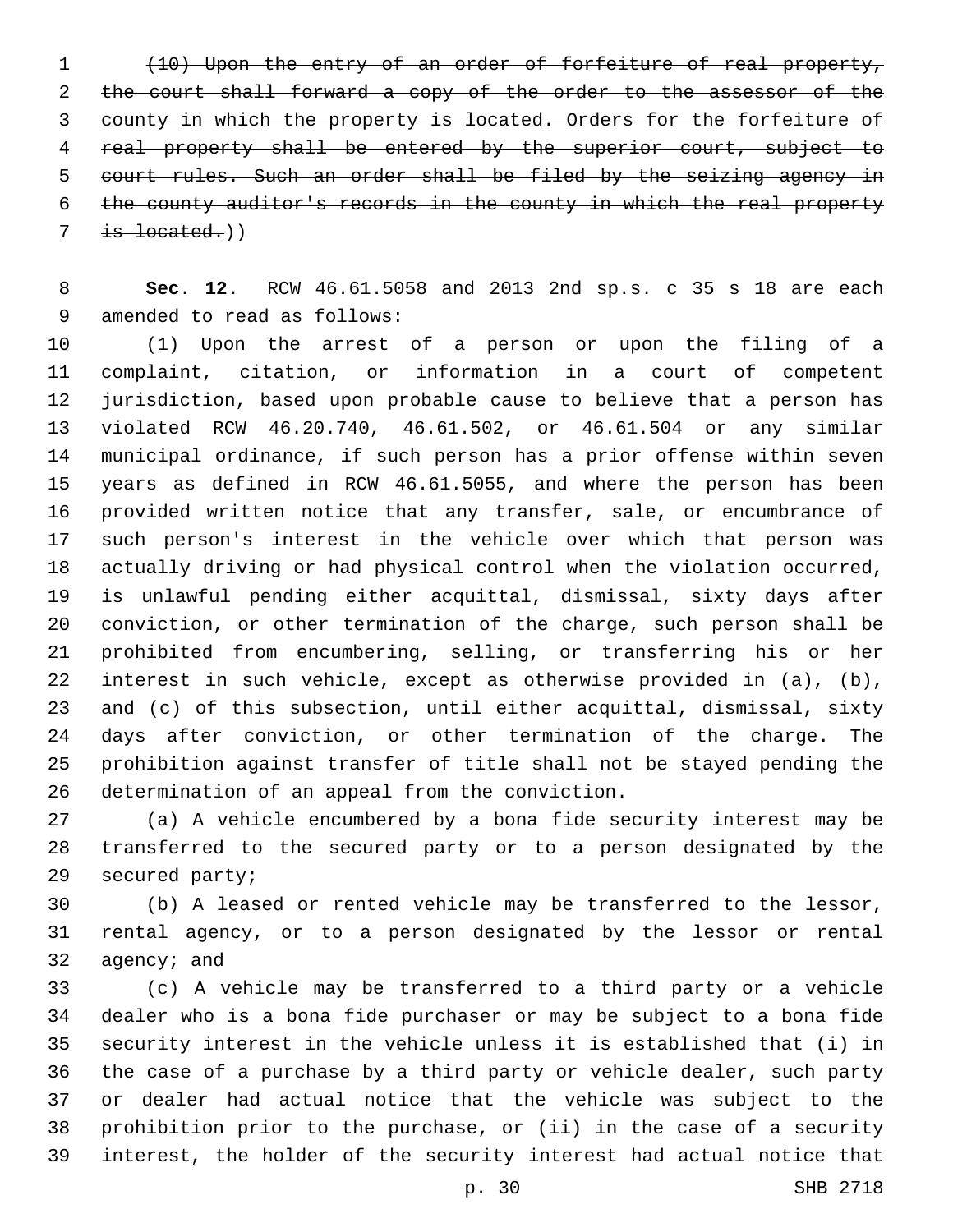the vehicle was subject to the prohibition prior to the encumbrance 2 of title.

 (2) On conviction for a violation of either RCW 46.20.740, 46.61.502, or 46.61.504 or any similar municipal ordinance where the person convicted has a prior offense within seven years as defined in RCW 46.61.5055, the motor vehicle the person was driving or over which the person had actual physical control at the time of the offense, if the person has a financial interest in the vehicle, the court shall consider at sentencing whether the vehicle shall be seized and forfeited pursuant to this section if a seizure or 11 forfeiture has not yet occurred.

 (3) A vehicle subject to forfeiture under this chapter may be seized by a law enforcement officer of this state upon process issued by a court of competent jurisdiction. Seizure of a vehicle may be made without process if the vehicle subject to seizure has been the subject of a prior judgment in favor of the state in a forfeiture 17 proceeding based upon this section.

 (4) Seizure under subsection (3) of this section automatically commences proceedings for forfeiture, which proceedings are governed by chapter 7.--- RCW (the new chapter created in section 17 of this 21 act). ((The law enforcement agency under whose authority the seizure was made shall cause notice of the seizure and intended forfeiture of the seized vehicle to be served within fifteen days after the seizure 24 on the owner of the vehicle seized, on the person in charge of the vehicle, and on any person having a known right or interest in the vehicle, including a community property interest. The notice of seizure may be served by any method authorized by law or court rule, including but not limited to service by certified mail with return receipt requested. Service by mail is complete upon mailing within the fifteen-day period after the seizure. Notice of seizure in the case of property subject to a security interest that has been perfected on a certificate of title shall be made by service upon the secured party or the secured party's assignee at the address shown on the financing statement or the certificate of title.

 (5) If no person notifies the seizing law enforcement agency in writing of the person's claim of ownership or right to possession of the seized vehicle within forty-five days of the seizure, the vehicle is deemed forfeited.

 (6) If a person notifies the seizing law enforcement agency in writing of the person's claim of ownership or right to possession of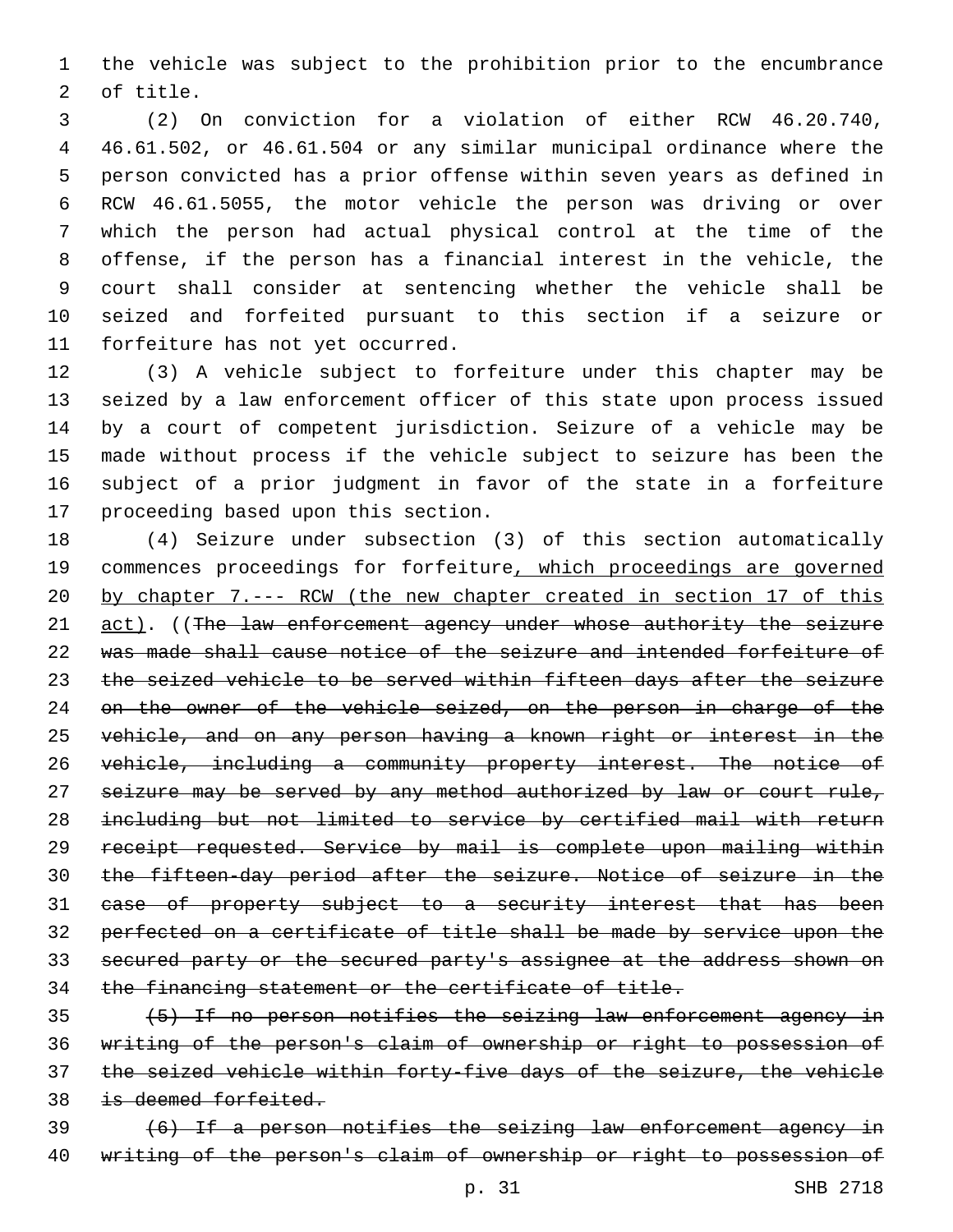1 the seized vehicle within forty-five days of the seizure, the law enforcement agency shall give the person or persons a reasonable 3 opportunity to be heard as to the claim or right. The hearing shall be before the chief law enforcement officer of the seizing agency or the chief law enforcement officer's designee, except where the seizing agency is a state agency as defined in RCW 34.12.020, the hearing shall be before the chief law enforcement officer of the seizing agency or an administrative law judge appointed under chapter 9 34.12 RCW, except that any person asserting a claim or right may 10 remove the matter to a court of competent jurisdiction. Removal may 11 only be accomplished according to the rules of civil procedure. The 12 person seeking removal of the matter must serve process against the 13 state, county, political subdivision, or municipality that operates 14 the seizing agency, and any other party of interest, in accordance with RCW 4.28.080 or 4.92.020, within forty-five days after the person seeking removal has notified the seizing law enforcement 17 agency of the person's claim of ownership or right to possession. The 18 court to which the matter is to be removed shall be the district 19 court when the aggregate value of the vehicle is within the jurisdictional limit set forth in RCW 3.66.020. A hearing before the seizing agency and any appeal therefrom shall be under Title 34 RCW. In a court hearing between two or more claimants to the vehicle involved, the prevailing party shall be entitled to a judgment for costs and reasonable attorneys' fees. The burden of producing evidence shall be upon the person claiming to be the legal owner or the person claiming to have the lawful right to possession of the vehicle. The seizing law enforcement agency shall promptly return the vehicle to the claimant upon a determination by the administrative law judge or court that the claimant is the present legal owner under this title or is lawfully entitled to possession of the vehicle.

 $(7)$ )) (5) When a vehicle is forfeited under this chapter the seizing law enforcement agency may sell the vehicle, retain it for official use, or upon application by a law enforcement agency of this state release the vehicle to that agency for the exclusive use of enforcing this title; provided, however, that the agency shall first satisfy any bona fide security interest to which the vehicle is subject under subsection (1)(a) or (c) of this section.

38  $((+8))$   $(6)$  When a vehicle is forfeited, the seizing agency shall keep a record indicating the identity of the prior owner, if known, a description of the vehicle, the disposition of the vehicle, the value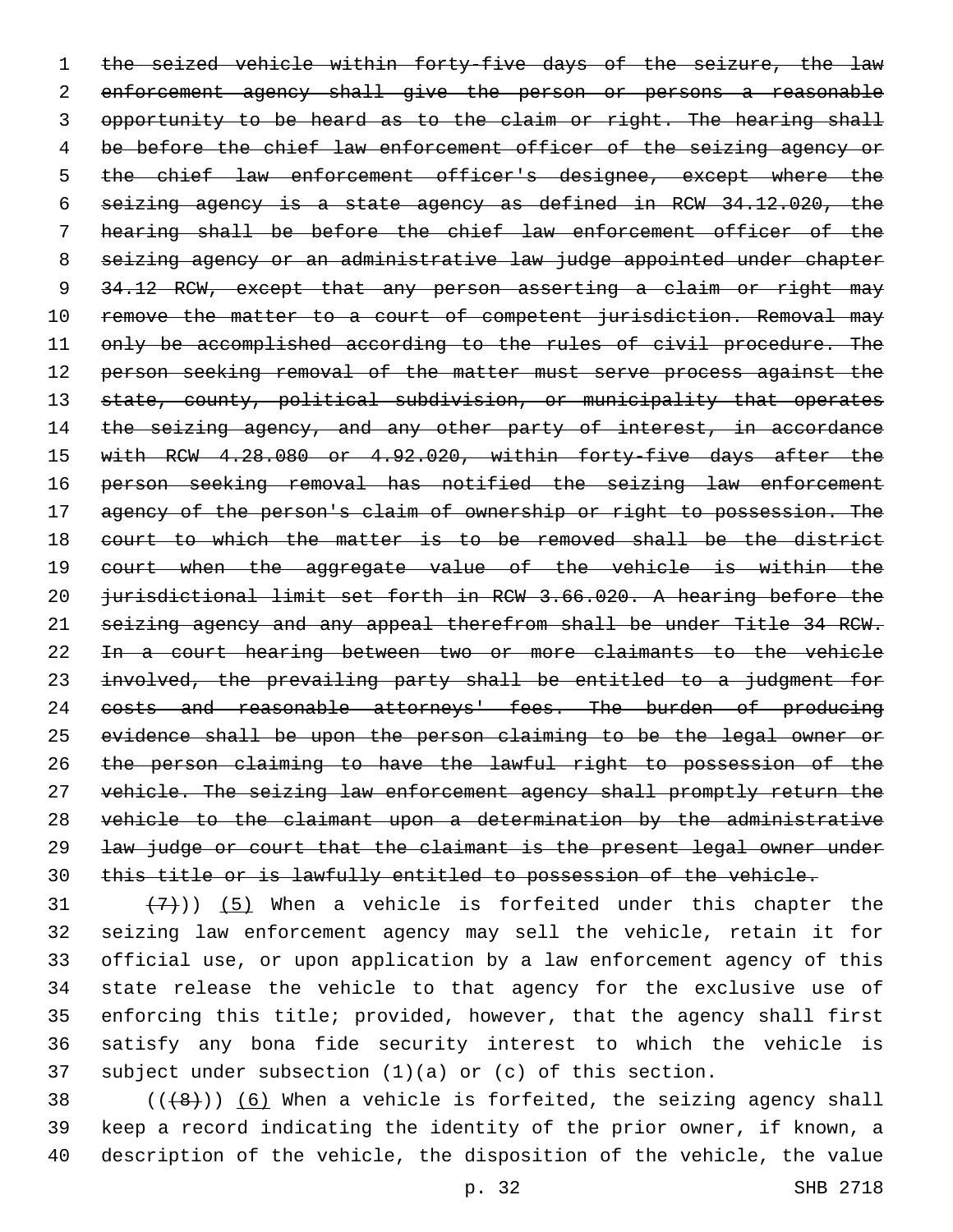1 of the vehicle at the time of seizure, and the amount of proceeds 2 realized from disposition of the vehicle.

 $3$  ( $(\frac{49}{1})$   $(7)$  Each seizing agency shall retain records of forfeited 4 vehicles for at least seven years.

5 (((10) Each seizing agency shall file a report including a copy 6 of the records of forfeited vehicles with the state treasurer each 7 calendar quarter.

8 (11) The quarterly report need not include a record of a 9 forfeited vehicle that is still being held for use as evidence during 10 the investigation or prosecution of a case or during the appeal from 11 a conviction.

12 (12) By January 31st of each year, each seizing agency shall 13 remit to the state treasurer an amount equal to ten percent of the 14 net proceeds of vehicles forfeited during the preceding calendar 15 year. Money remitted shall be deposited in the state general fund.

 (13) The net proceeds of a forfeited vehicle is the value of the forfeitable interest in the vehicle after deducting the cost of satisfying a bona fide security interest to which the vehicle is 19 subject at the time of seizure; and in the case of a sold vehicle, 20 after deducting the cost of sale, including reasonable fees or commissions paid to independent selling agents.

22 (14) The value of a sold forfeited vehicle is the sale price. The 23 value of a retained forfeited vehicle is the fair market value of the 24 vehicle at the time of seizure, determined when possible by reference 25 to an applicable commonly used index, such as the index used by the 26 department of licensing. A seizing agency may, but need not, use an 27 independent qualified appraiser to determine the value of retained 28 vehicles. If an appraiser is used, the value of the vehicle appraised 29 is net of the cost of the appraisal.)

30 **Sec. 13.** RCW 70.74.400 and 2002 c 370 s 3 are each amended to 31 read as follows:

 (1) Explosives, improvised devices, and components of explosives and improvised devices that are possessed, manufactured, delivered, imported, exported, stored, sold, purchased, transported, abandoned, detonated, or used, or intended to be used, in violation of a provision of this chapter are subject to seizure and forfeiture by a law enforcement agency and no property right exists in them.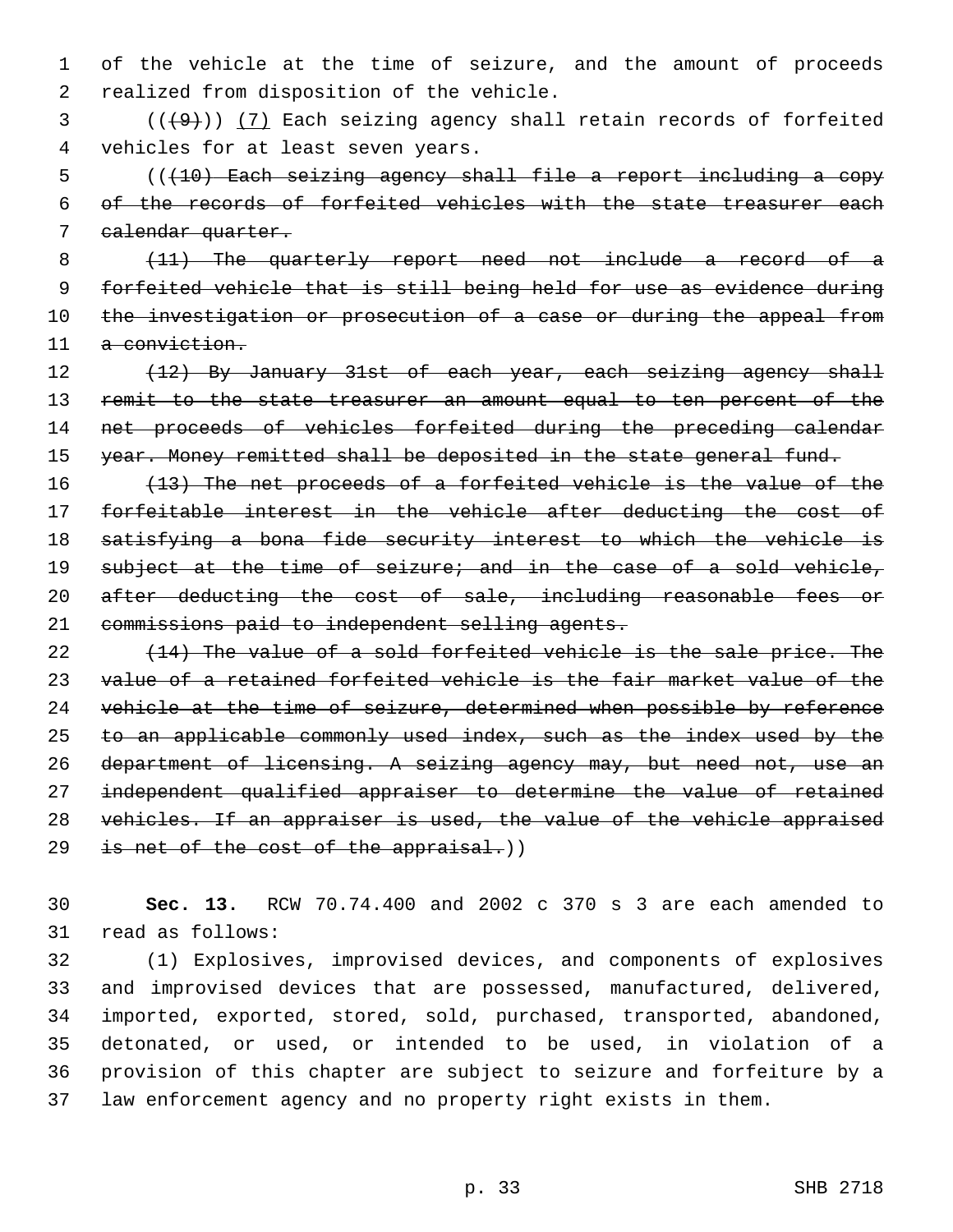(2) The law enforcement agency making the seizure shall notify the Washington state department of labor and industries of the 3 seizure.

 (3) Seizure of explosives, improvised devices, and components of explosives and improvised devices under subsection (1) of this 6 section may be made if:

 (a) The seizure is incident to arrest or a search under a search 8 warrant;

 (b) The explosives, improvised devices, or components have been the subject of a prior judgment in favor of the state in an injunction or forfeiture proceeding based upon this chapter;

 (c) A law enforcement officer has probable cause to believe that the explosives, improvised devices, or components are directly or 14 indirectly dangerous to health or safety; or

 (d) The law enforcement officer has probable cause to believe that the explosives, improvised devices, or components were used or were intended to be used in violation of this chapter.

 (4) A law enforcement agency shall destroy explosives seized under this chapter when it is necessary to protect the public safety and welfare. When destruction is not necessary to protect the public safety and welfare, and the explosives are not being held for evidence, a seizure pursuant to this section commences proceedings for forfeiture, which proceedings are governed by chapter 7.--- RCW 24 (the new chapter created in section 17 of this act).

25 (5) ((The law enforcement agency under whose authority the seizure was made shall issue a written notice of the seizure and commencement of the forfeiture proceedings to the person from whom 28 the explosives were seized, to any known owner of the explosives, and to any person who has a known interest in the explosives. The notice shall be issued within fifteen days of the seizure. The notice of seizure and commencement of the forfeiture proceedings shall be served in the same manner as provided in RCW 4.28.080 for service of a summons. The law enforcement agency shall provide a form by which the person or persons may request a hearing before the law enforcement agency to contest the seizure.

 (6) If no person notifies the seizing law enforcement agency in writing of the person's claim of ownership or right to possession of the explosives, improvised devices, or components within thirty days of the date the notice was issued, the seized explosives, devices, or 40 components shall be deemed forfeited.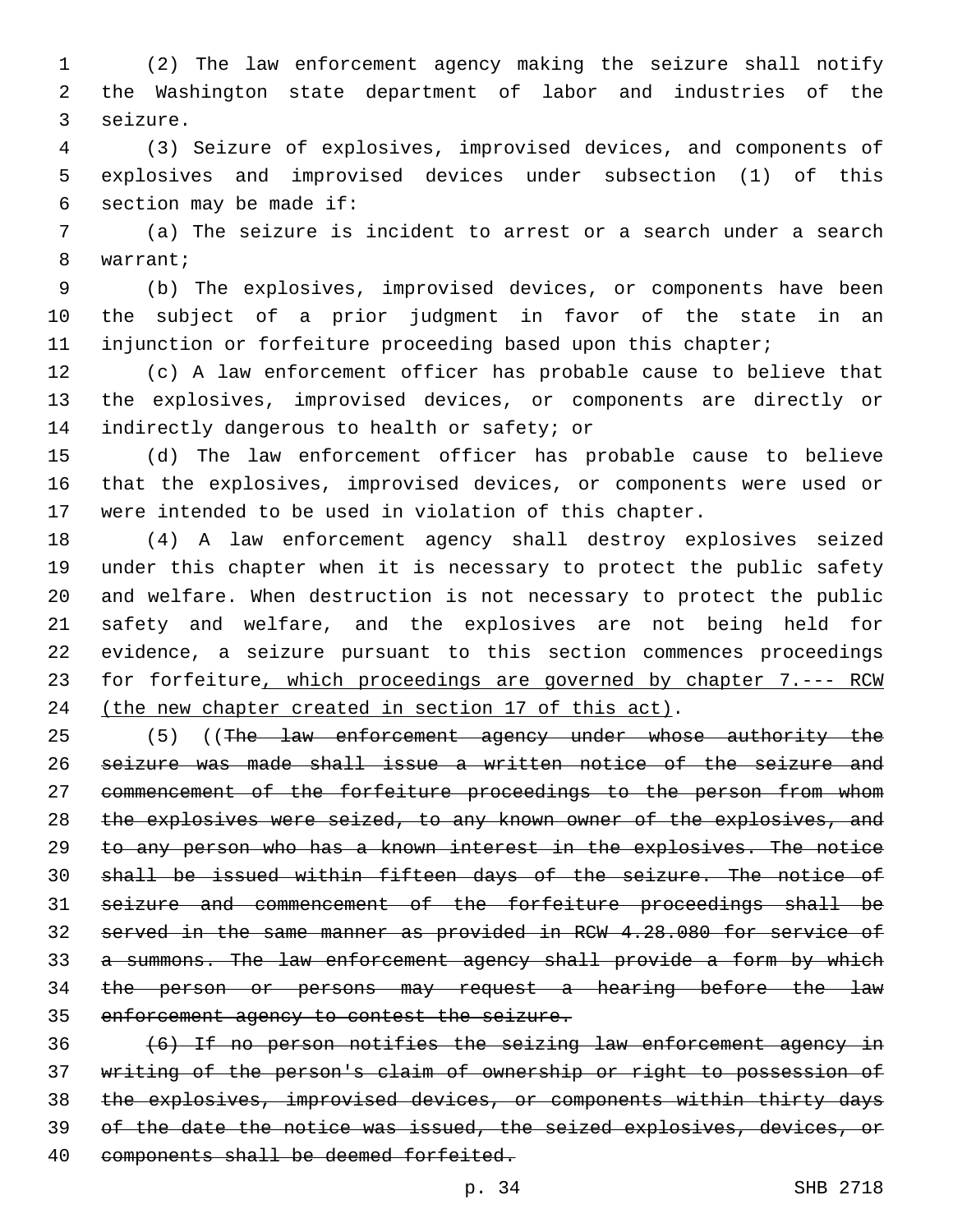(7) If, within thirty days of the issuance of the notice, any person notifies the seizing law enforcement agency in writing of the person's claim of ownership or right to possession of items seized, the person or persons shall be afforded a reasonable opportunity to be heard as to the claim or right. The hearing shall be before the chief law enforcement or the officer's designee of the seizing agency, except that the person asserting the claim or right may remove the matter to a court of competent jurisdiction if the 9 aggregate value of the items seized is more than five hundred dollars. The hearing and any appeal shall be conducted according to chapter 34.05 RCW. The seizing law enforcement agency shall bear the 12 burden of proving that the person (a) has no lawful right of 13 ownership or possession and (b) that the items seized were possessed, 14 manufactured, stored, sold, purchased, transported, abandoned, detonated, or used in violation of a provision of this chapter with 16 the person's knowledge or consent.

 (8) The seizing law enforcement agency shall promptly return the items seized to the claimant upon a determination that the claimant 19 is entitled to possession of the items seized.

 $(9)$ )) If the items seized are forfeited under this statute, the seizing agency shall dispose of the explosives by summary destruction. However, when explosives are destroyed either to protect public safety or because the explosives were forfeited, the person from whom the explosives were seized loses all rights of action against the law enforcement agency or its employees acting within the scope of their employment, or other governmental entity or employee involved with the seizure and destruction of explosives.

 (( $(10)$ )) (6) This section is not intended to change the seizure and forfeiture powers, enforcement, and penalties available to the department of labor and industries pursuant to chapter 49.17 RCW as 31 provided in RCW 70.74.390.

 **Sec. 14.** RCW 77.15.070 and 2005 c 406 s 2 are each amended to 33 read as follows:

 (1) Fish and wildlife officers and ex officio fish and wildlife officers may seize without warrant boats, airplanes, vehicles, motorized implements, conveyances, gear, appliances, or other articles they have probable cause to believe have been held with intent to violate or used in violation of this title or rule of the commission or director. However, fish and wildlife officers or ex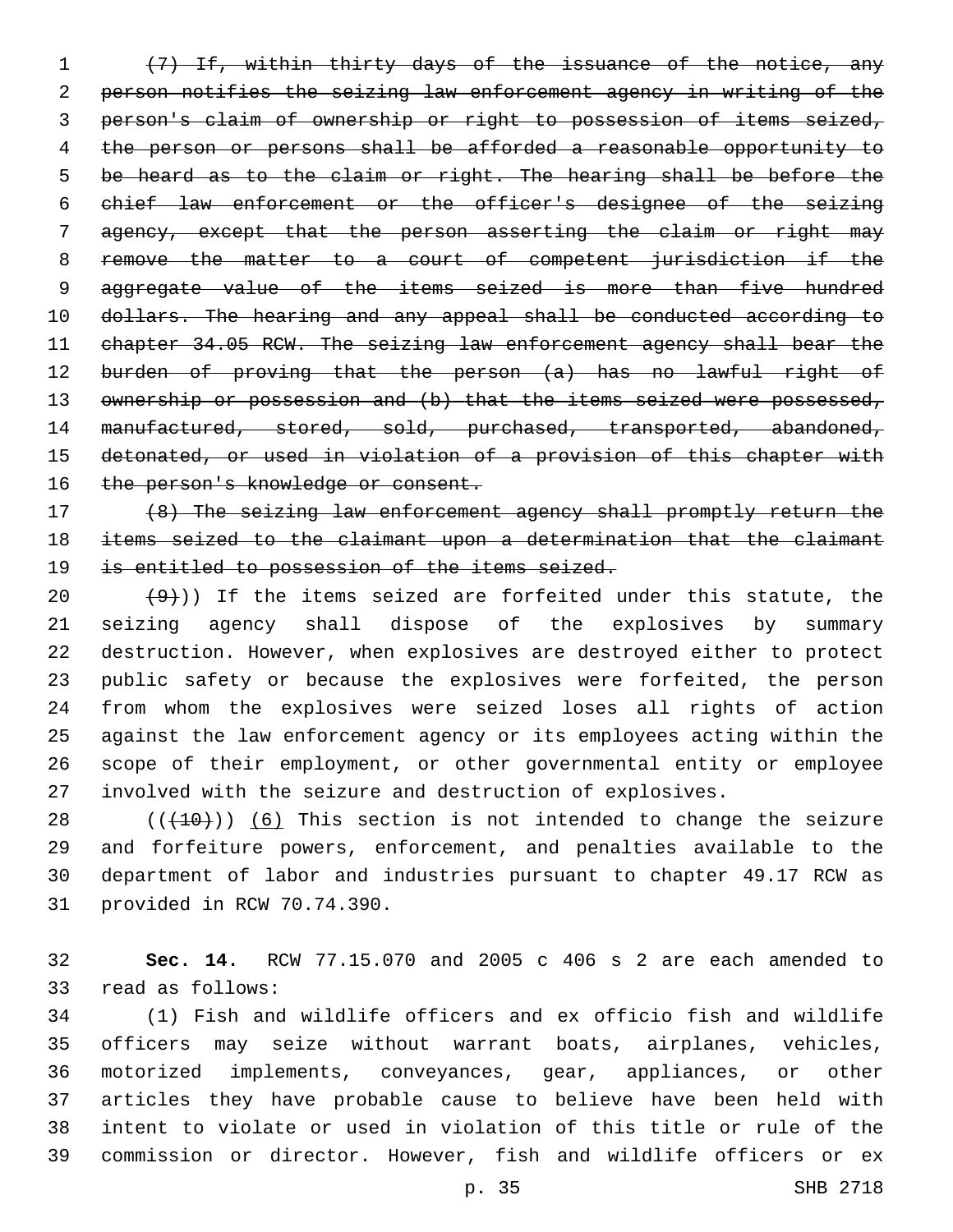officio fish and wildlife officers may not seize any item or article, other than for evidence, if under the circumstances, it is reasonable to conclude that the violation was inadvertent. The property seized is subject to forfeiture to the state under this section regardless of ownership. Property seized may be recovered by its owner by depositing with the department or into court a cash bond or equivalent security equal to the value of the seized property but not more than one hundred thousand dollars. Such cash bond or security is subject to forfeiture in lieu of the property. Forfeiture of property seized under this section is a civil forfeiture against property and 11 is intended to be a remedial civil sanction.

 (2) In the event of a seizure of property under this section, jurisdiction to begin the forfeiture proceedings shall commence upon 14 seizure, and shall be governed by chapter 7.--- RCW (the new chapter 15 created in section 17 of this act). ((Within fifteen days following 16 the seizure, the seizing authority shall serve a written notice of intent to forfeit property on the owner of the property seized and on 18 any person having any known right or interest in the property seized. Notice may be served by any method authorized by law or court rule, including service by certified mail with return receipt requested. Service by mail is deemed complete upon mailing within the fifteen-22 day period following the seizure.

 (3) Persons claiming a right of ownership or right to possession 24 of property are entitled to a hearing to contest forfeiture. Such a claim shall specify the claim of ownership or possession and shall be made in writing and served on the director within forty-five days of 27 the seizure. If the seizing authority has complied with notice requirements and there is no claim made within forty-five days, then 29 the property shall be forfeited to the state.

 (4) If any person timely serves the director with a claim to property, the person shall be afforded an opportunity to be heard as to the person's claim or right. The hearing shall be before the director or director's designee, or before an administrative law judge appointed under chapter 34.12 RCW, except that a person asserting a claim or right may remove the matter to a court of competent jurisdiction if the aggregate value of the property seized 37 is more than five thousand dollars. The department may settle a person's claim of ownership prior to the administrative hearing.

 (5) The hearing to contest forfeiture and any subsequent appeal shall be as provided for in chapter 34.05 RCW, the administrative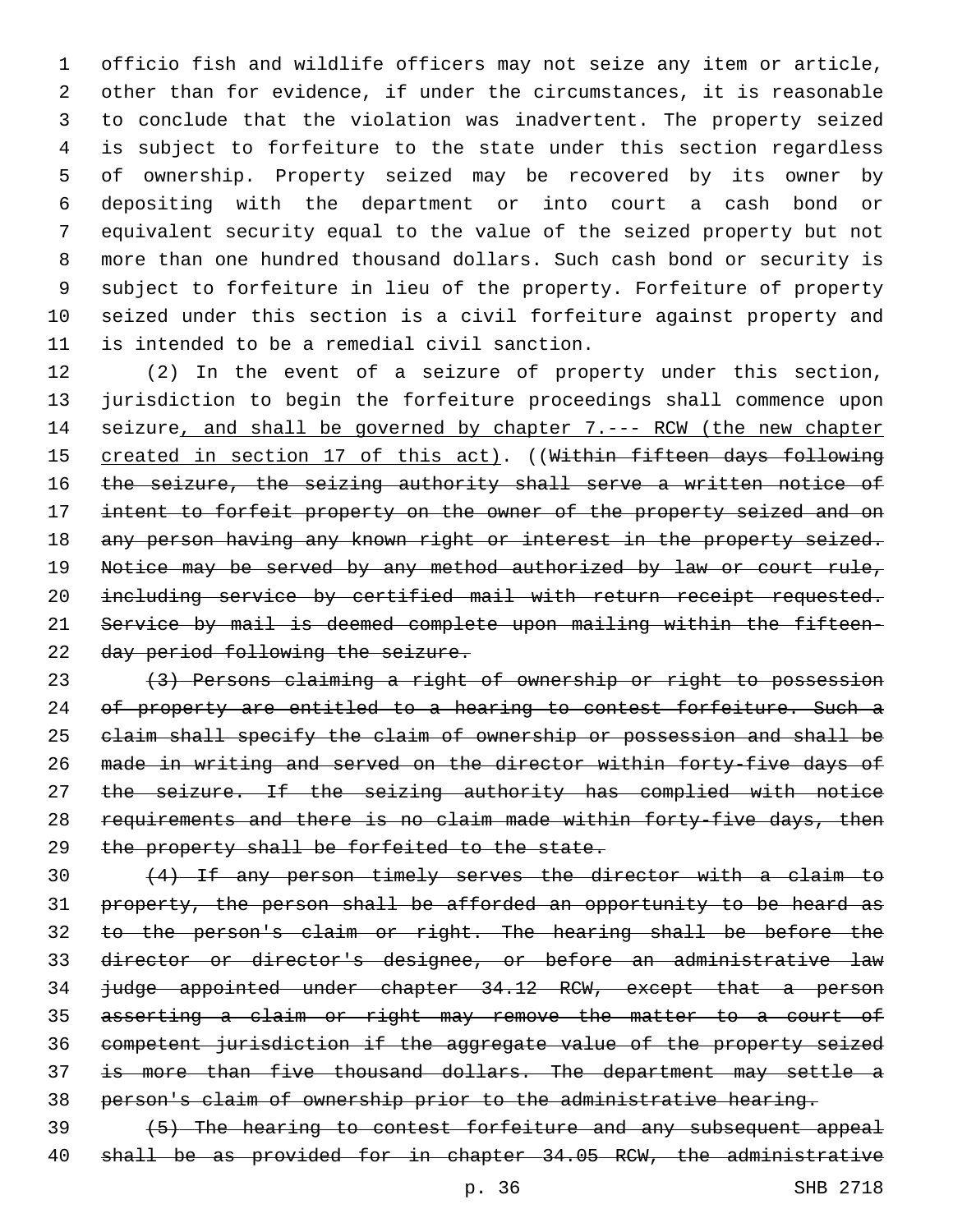1 procedure act. The seizing authority has the burden to demonstrate 2 that it had reason to believe the property was held with intent to violate or was used in violation of this title or rule of the commission or director. The person contesting forfeiture has the burden of production and proof by a preponderance of evidence that the person owns or has a right to possess the property and:

 (a) That the property was not held with intent to violate or used in violation of this title; or

 (b) If the property is a boat, airplane, or vehicle, that the illegal use or planned illegal use of the boat, airplane, or vehicle 11 occurred without the owner's knowledge or consent, and that the owner 12 acted reasonably to prevent illegal uses of such boat, airplane, or vehicle.

 (6) A forfeiture of a conveyance encumbered by a perfected 15 security interest is subject to the interest of the secured party if 16 the secured party neither had knowledge of nor consented to the act 17 or omission. No security interest in seized property may be perfected 18 after seizure.

 $(7)$ ) (3) If seized property is forfeited under this section the department may retain it for official use unless the property is required to be destroyed, or upon application by any law enforcement agency of the state, release such property to the agency for the use of enforcing this title, or sell such property, and deposit the proceeds to the fish and wildlife enforcement reward account created 25 in RCW 77.15.425.

 **Sec. 15.** RCW 69.50.505 and 2013 c 3 s 25 are each amended to 27 read as follows:

 (1) The following are subject to seizure and forfeiture and no 29 property right exists in them:

 (a) All controlled substances which have been manufactured, distributed, dispensed, acquired, or possessed in violation of this chapter or chapter 69.41 or 69.52 RCW, and all hazardous chemicals, as defined in RCW 64.44.010, used or intended to be used in the 34 manufacture of controlled substances;

 (b) All raw materials, products, and equipment of any kind which are used, or intended for use, in manufacturing, compounding, processing, delivering, importing, or exporting any controlled substance in violation of this chapter or chapter 69.41 or 69.52 RCW;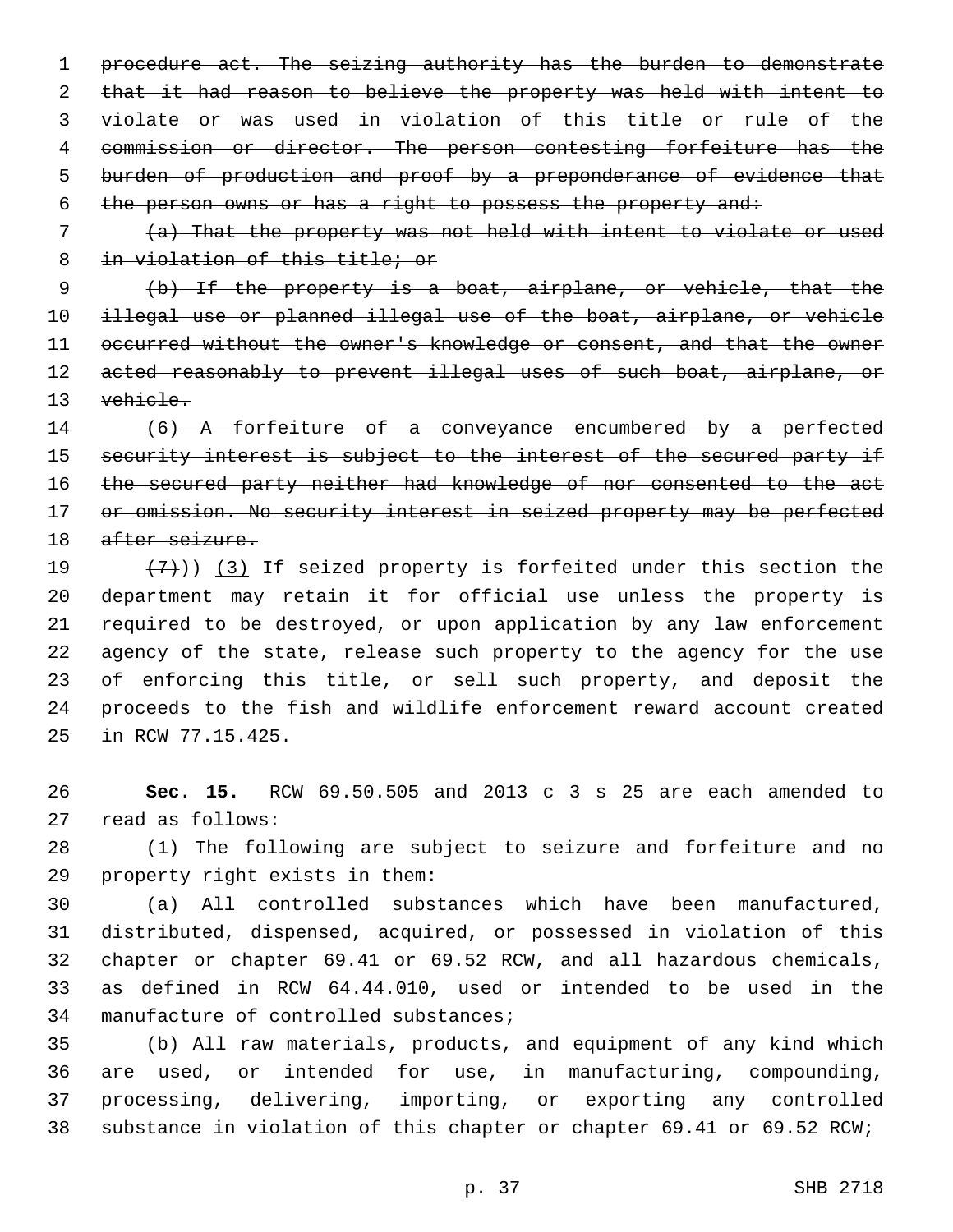(c) All property which is used, or intended for use, as a container for property described in (a) or (b) of this subsection;

 (d) All conveyances, including aircraft, vehicles, or vessels, which are used, or intended for use, in any manner to facilitate the sale, delivery, or receipt of property described in (a) or (b) of 6 this subsection, except that:

 (i) No conveyance used by any person as a common carrier in the transaction of business as a common carrier is subject to forfeiture under this section unless it appears that the owner or other person in charge of the conveyance is a consenting party or privy to a violation of this chapter or chapter 69.41 or 69.52 RCW;

 (ii) No conveyance is subject to forfeiture under this section by 13 reason of any act or omission ((established by the owner thereof to have been)) committed or omitted without the owner's knowledge or 15 consent;

 (iii) No conveyance is subject to forfeiture under this section if used in the receipt of only an amount of marijuana for which possession constitutes a misdemeanor under RCW 69.50.4014;

 (iv) A forfeiture of a conveyance encumbered by a bona fide security interest is subject to the interest of the secured party if the secured party neither had knowledge of nor consented to the act 22 or omission; and

 (v) When the owner of a conveyance has been arrested under this chapter or chapter 69.41 or 69.52 RCW the conveyance in which the person is arrested may not be subject to forfeiture unless it is seized or process is issued for its seizure within ten days of the 27 owner's arrest;

 (e) All books, records, and research products and materials, including formulas, microfilm, tapes, and data which are used, or intended for use, in violation of this chapter or chapter 69.41 or 31 69.52 RCW;

 (f) All drug paraphernalia ((21)) other than paraphernalia possessed, sold, or used solely to facilitate marijuana-related activities that are not violations of this chapter;

 (g) All moneys, negotiable instruments, securities, or other tangible or intangible property of value furnished or intended to be furnished by any person in exchange for a controlled substance in violation of this chapter or chapter 69.41 or 69.52 RCW, all tangible or intangible personal property, proceeds, or assets acquired in whole or in part with proceeds traceable to an exchange or series of

p. 38 SHB 2718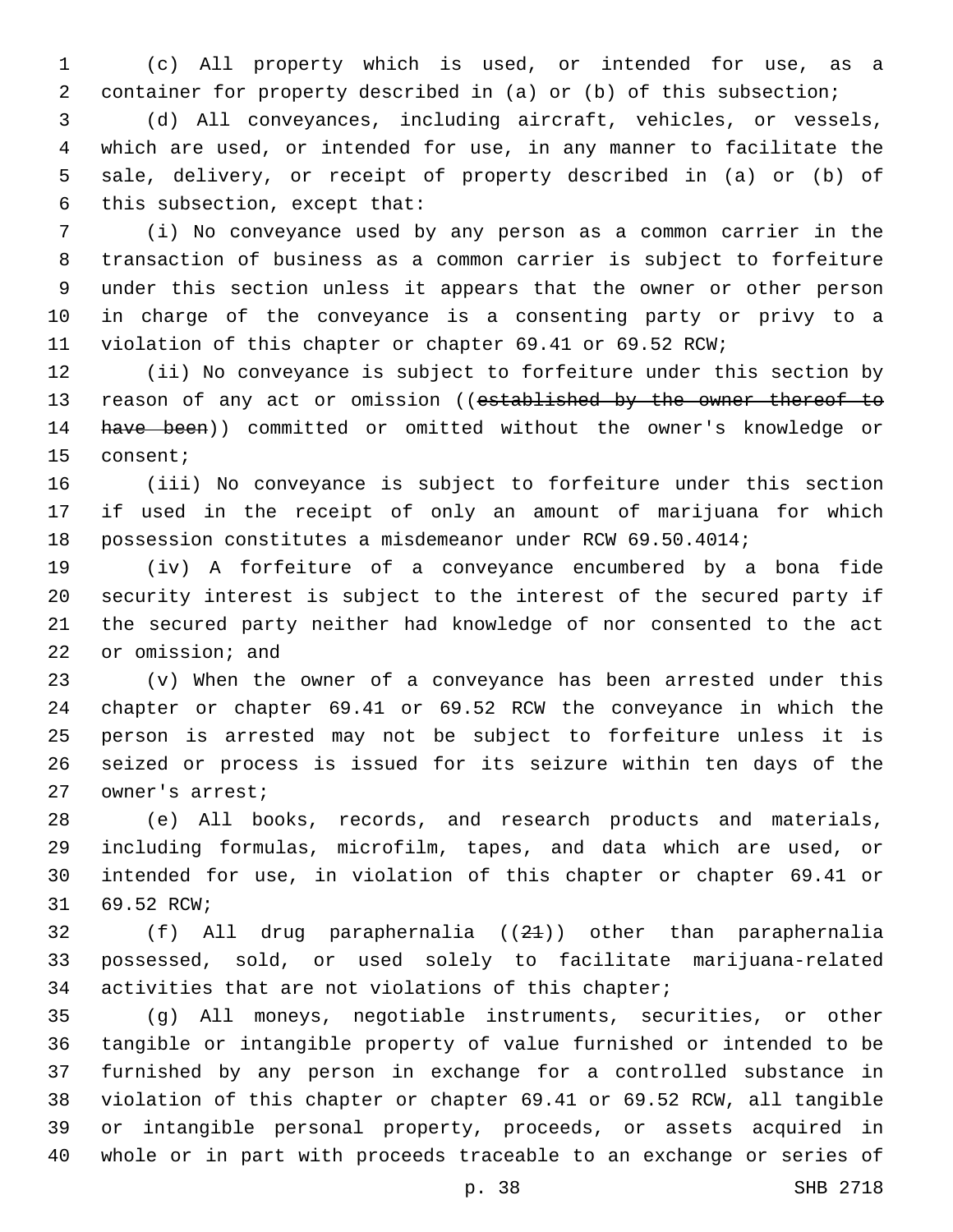exchanges in violation of this chapter or chapter 69.41 or 69.52 RCW, and all moneys, negotiable instruments, and securities used or intended to be used to facilitate any violation of this chapter or chapter 69.41 or 69.52 RCW. A forfeiture of money, negotiable instruments, securities, or other tangible or intangible property encumbered by a bona fide security interest is subject to the interest of the secured party if, at the time the security interest was created, the secured party neither had knowledge of nor consented to the act or omission. No personal property may be forfeited under this subsection (1)(g), to the extent of the interest of an owner, by 11 reason of any act or omission ((which that owner establishes was)) 12 committed or omitted without the owner's knowledge or consent; and

 (h) All real property, including any right, title, and interest in the whole of any lot or tract of land, and any appurtenances or improvements which are being used with the knowledge of the owner for the manufacturing, compounding, processing, delivery, importing, or exporting of any controlled substance, or which have been acquired in whole or in part with proceeds traceable to an exchange or series of exchanges in violation of this chapter or chapter 69.41 or 69.52 RCW, if such activity is not less than a class C felony and a substantial nexus exists between the commercial production or sale of the controlled substance and the real property. However:

 (i) No property may be forfeited pursuant to this subsection (1)(h), to the extent of the interest of an owner, by reason of any act or omission committed or omitted without the owner's knowledge or 26 consent;

 (ii) The bona fide gift of a controlled substance, legend drug, or imitation controlled substance shall not result in the forfeiture 29 of real property;

 (iii) The possession of marijuana shall not result in the forfeiture of real property unless the marijuana is possessed for commercial purposes that are unlawful under Washington state law, the amount possessed is five or more plants or one pound or more of marijuana, and a substantial nexus exists between the possession of marijuana and the real property. In such a case, the intent of the offender shall be determined by the preponderance of the evidence, including the offender's prior criminal history, the amount of marijuana possessed by the offender, the sophistication of the activity or equipment used by the offender, whether the offender was licensed to produce, process, or sell marijuana, or was an employee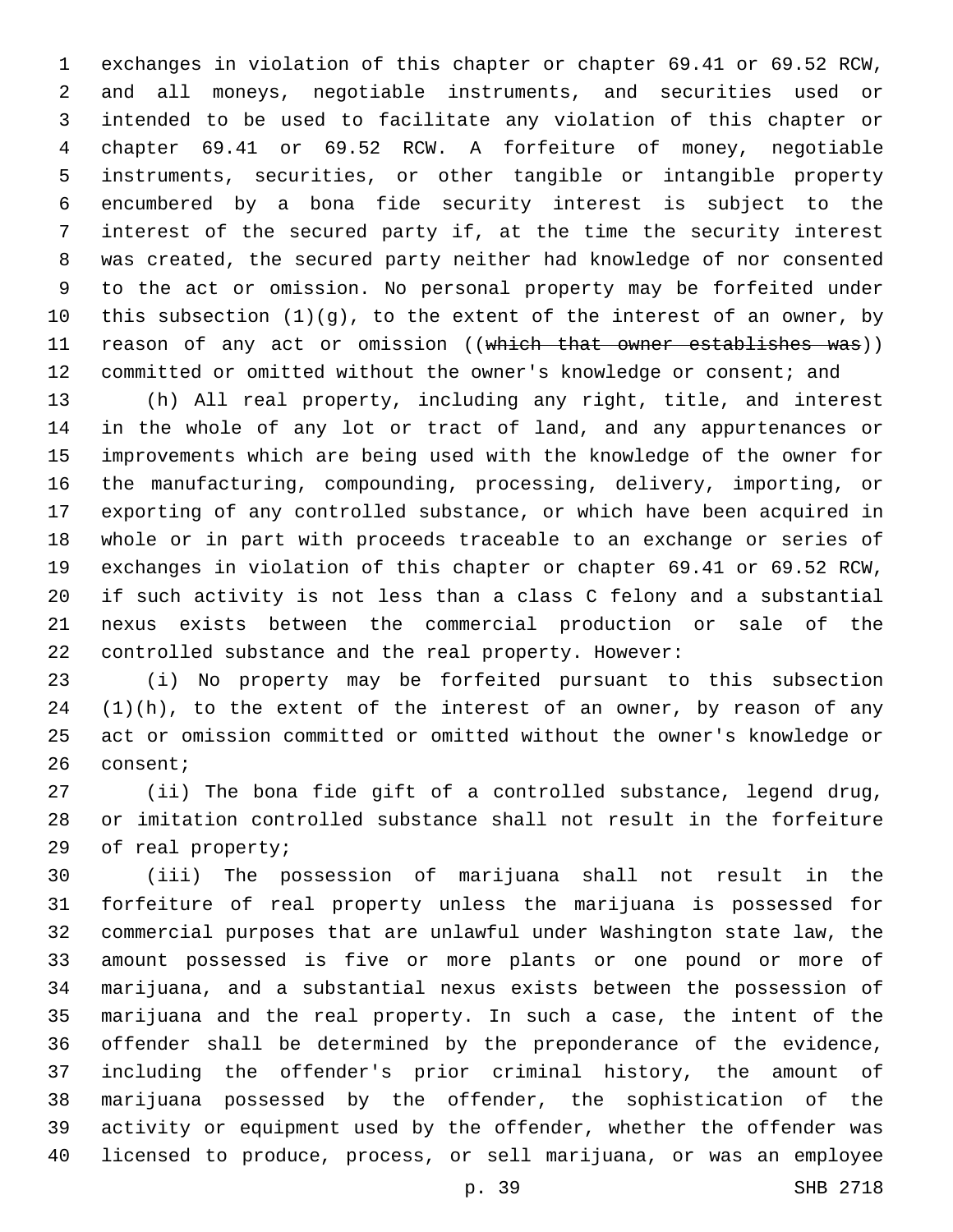of a licensed producer, processor, or retailer, and other evidence which demonstrates the offender's intent to engage in unlawful 3 commercial activity;

 (iv) The unlawful sale of marijuana or a legend drug shall not result in the forfeiture of real property unless the sale was forty grams or more in the case of marijuana or one hundred dollars or more in the case of a legend drug, and a substantial nexus exists between 8 the unlawful sale and the real property; and

 (v) A forfeiture of real property encumbered by a bona fide security interest is subject to the interest of the secured party if the secured party, at the time the security interest was created, neither had knowledge of nor consented to the act or omission.

 (2) Real or personal property subject to forfeiture under this 14 chapter may be seized by any ((board)) commission inspector or law enforcement officer of this state upon process issued by any superior court having jurisdiction over the property. Seizure of real property shall include the filing of a lis pendens by the seizing agency. Real property seized under this section shall not be transferred or otherwise conveyed until ninety days after seizure or until a judgment of forfeiture is entered, whichever is later: PROVIDED, That real property seized under this section may be transferred or conveyed to any person or entity who acquires title by foreclosure or deed in lieu of foreclosure of a security interest. Seizure of 24 personal property without process may be made if:

 (a) The seizure is incident to an arrest or a search under a search warrant or an inspection under an administrative inspection 27 warrant;

 (b) The property subject to seizure has been the subject of a prior judgment in favor of the state in a criminal injunction or 30 forfeiture proceeding based upon this chapter;

 (c) A ((board)) commission inspector or law enforcement officer has probable cause to believe that the property is directly or 33 indirectly dangerous to health or safety; or

34 (d) The ((board)) commission inspector or law enforcement officer has probable cause to believe that the property was used or is 36 intended to be used in violation of this chapter.

 (3) In the event of seizure pursuant to subsection (2) of this section, proceedings for forfeiture shall be deemed commenced by the seizure. The law enforcement agency under whose authority the seizure was made shall cause notice to be served within fifteen days

p. 40 SHB 2718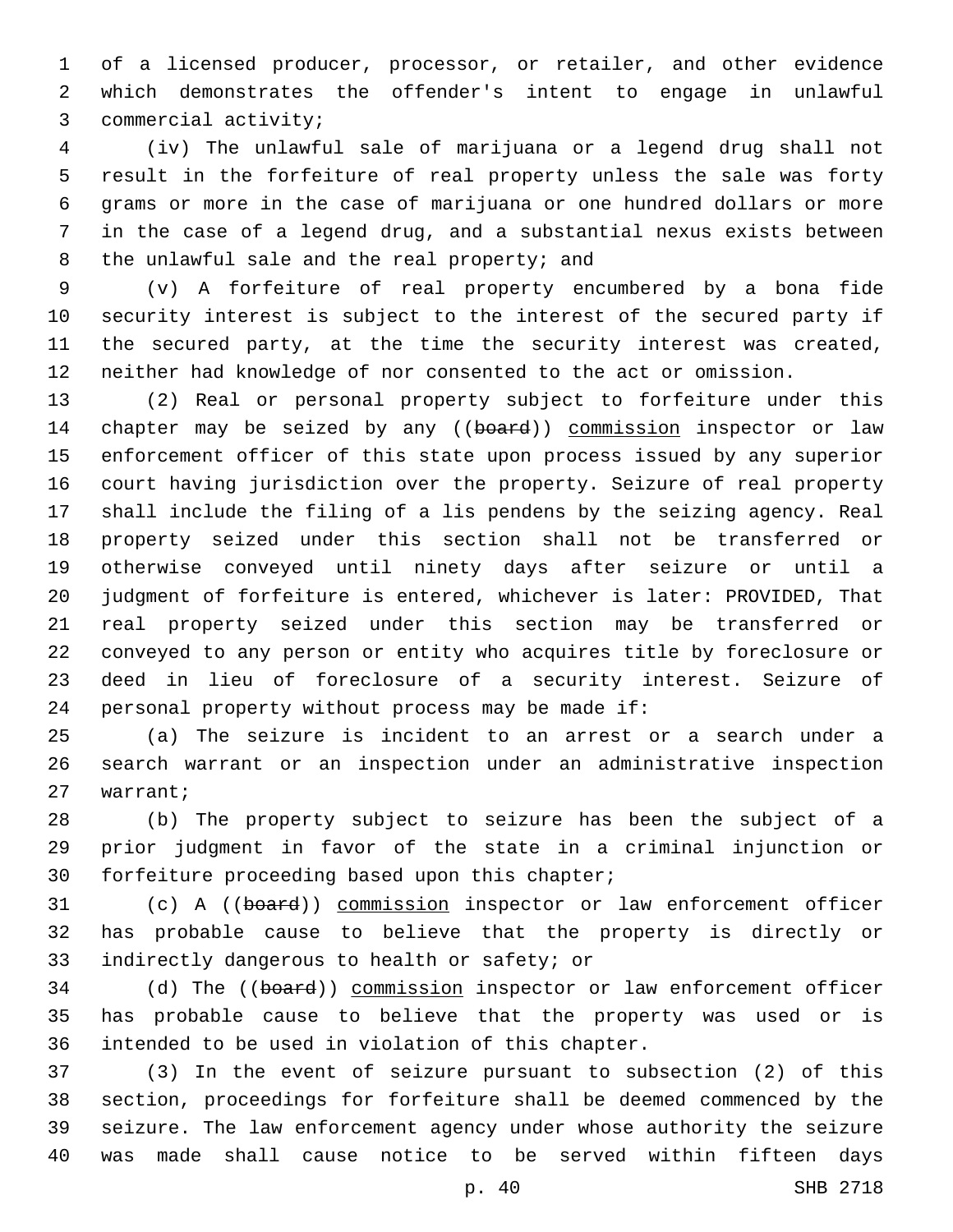following the seizure on the owner of the property seized and the person in charge thereof and any person having any known right or interest therein, including any community property interest, of the seizure and intended forfeiture of the seized property. Service of notice of seizure of real property shall be made according to the rules of civil procedure. However, the state may not obtain a default judgment with respect to real property against a party who is served by substituted service absent an affidavit stating that a good faith effort has been made to ascertain if the defaulted party is incarcerated within the state, and that there is no present basis to believe that the party is incarcerated within the state. Notice of seizure in the case of property subject to a security interest that has been perfected by filing a financing statement in accordance with chapter 62A.9A RCW, or a certificate of title, shall be made by service upon the secured party or the secured party's assignee at the address shown on the financing statement or the certificate of title. The notice of seizure in other cases may be served by any method authorized by law or court rule including but not limited to service by certified mail with return receipt requested. Service by mail shall be deemed complete upon mailing within the fifteen day period 21 following the seizure.

 (4) If no person notifies the seizing law enforcement agency in writing of the person's claim of ownership or right to possession of 24 items specified in subsection  $(1)(d)$ ,  $(g)$ , or  $(h)$  of this section within forty-five days of the service of notice from the seizing agency in the case of personal property and ninety days in the case of real property, the item seized shall be deemed forfeited. The community property interest in real property of a person whose spouse or domestic partner committed a violation giving rise to seizure of the real property may not be forfeited if the person did not 31 participate in the violation.

 (5) If any person notifies the seizing law enforcement agency in writing of the person's claim of ownership or right to possession of 34 items specified in subsection  $(1)(b)$ ,  $(c)$ ,  $(d)$ ,  $(e)$ ,  $(f)$ ,  $(g)$ , or  $(h)$  of this section within forty-five days of the service of notice from the seizing agency in the case of personal property and ninety days in the case of real property, the person or persons shall be afforded a reasonable opportunity to be heard as to the claim or right. The notice of claim may be served by any method authorized by law or court rule including, but not limited to, service by first-class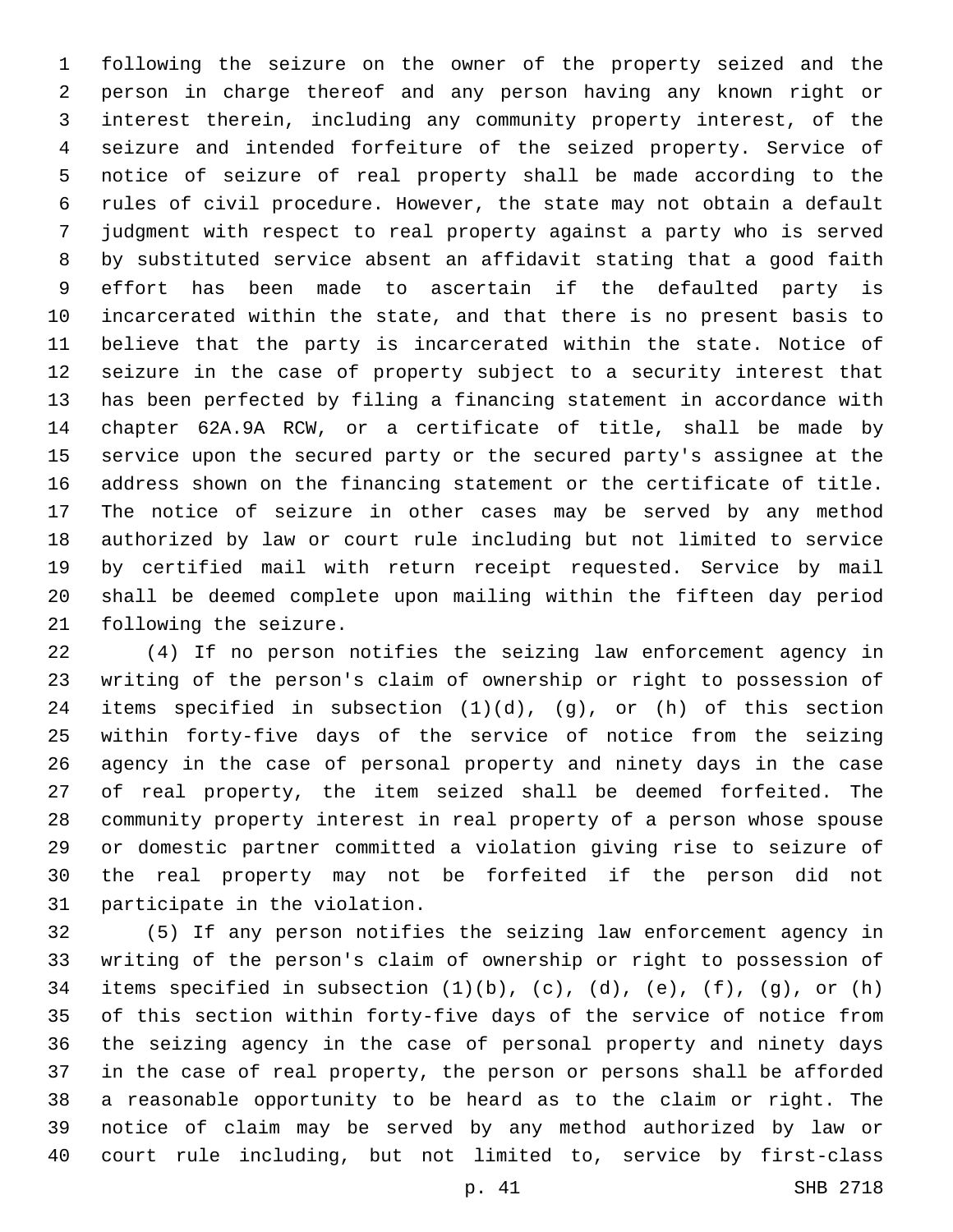mail. Service by mail shall be deemed complete upon mailing within the forty-five day period following service of the notice of seizure in the case of personal property and within the ninety-day period following service of the notice of seizure in the case of real property. The hearing shall be before the chief law enforcement officer of the seizing agency or the chief law enforcement officer's designee, except where the seizing agency is a state agency as defined in RCW 34.12.020(4), the hearing shall be before the chief law enforcement officer of the seizing agency or an administrative law judge appointed under chapter 34.12 RCW, except that any person asserting a claim or right may remove the matter to a court of competent jurisdiction. Removal of any matter involving personal property may only be accomplished according to the rules of civil procedure. The person seeking removal of the matter must serve process against the state, county, political subdivision, or municipality that operates the seizing agency, and any other party of interest, in accordance with RCW 4.28.080 or 4.92.020, within forty- five days after the person seeking removal has notified the seizing law enforcement agency of the person's claim of ownership or right to possession. The court to which the matter is to be removed shall be the district court when the aggregate value of personal property is within the jurisdictional limit set forth in RCW 3.66.020. A hearing before the seizing agency and any appeal therefrom shall be under Title 34 RCW. In all cases, the burden of proof is upon the law enforcement agency to establish, by a preponderance of the evidence, 26 that the property is subject to forfeiture.

 The seizing law enforcement agency shall promptly return the 28 article or articles to the claimant, in the same or substantially similar condition as when seized, upon a determination by the administrative law judge or court that the claimant is the present lawful owner or is lawfully entitled to possession thereof of items 32 specified in subsection  $(1)(b)$ ,  $(c)$ ,  $(d)$ ,  $(e)$ ,  $(f)$ ,  $(g)$ , or  $(h)$  of 33 this section.

 (6) In any proceeding to forfeit property under this title, where the claimant substantially prevails, the claimant is entitled to 36 reasonable attorneys' fees reasonably incurred by the claimant.  $((\text{In}$  addition, in a court hearing between two or more claimants to the article or articles involved, the prevailing party is entitled to a 39 judgment for costs and reasonable attorneys' fees.))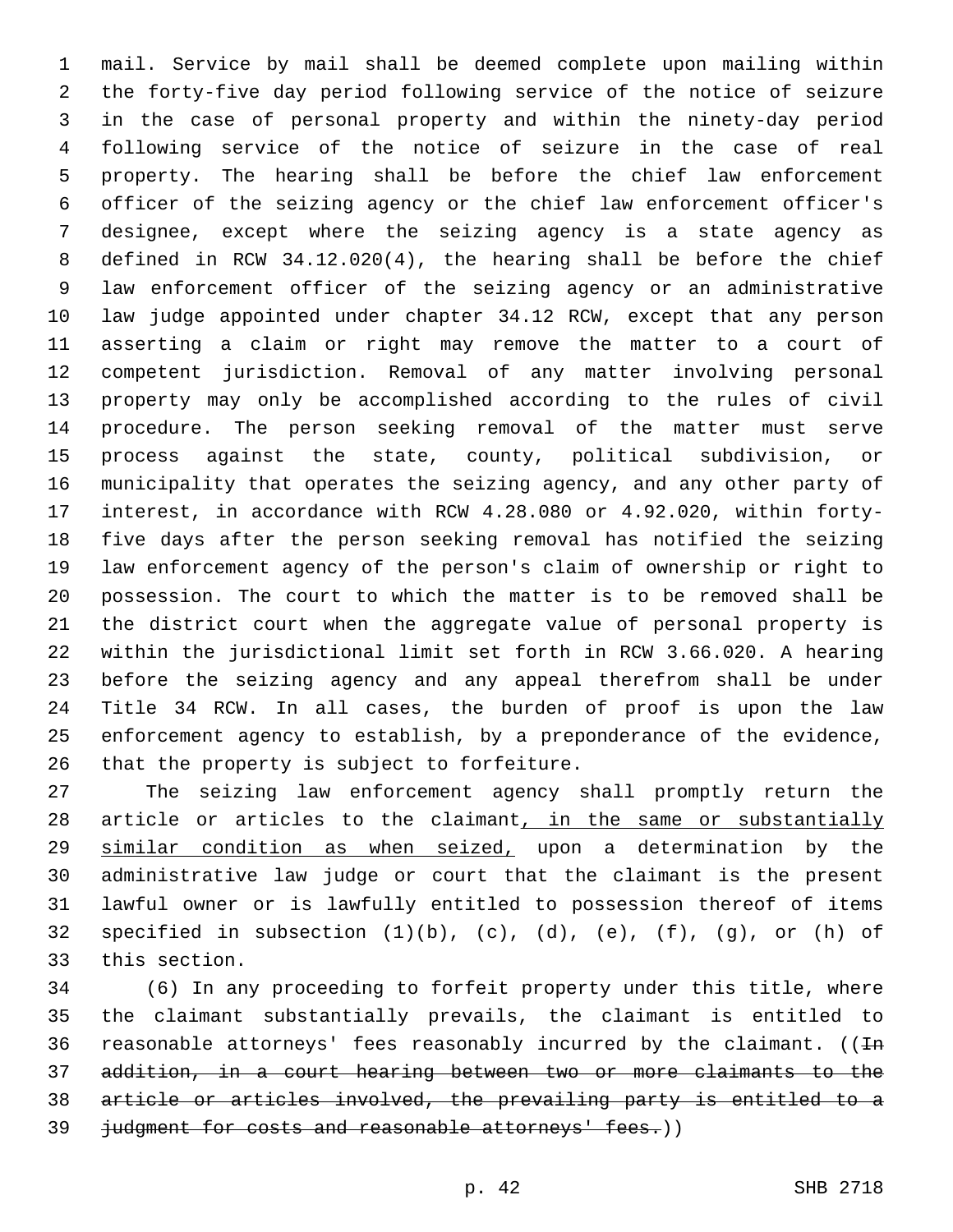1 (7) When property is forfeited under this chapter the ((board)) 2 commission or seizing law enforcement agency may:

3 (a) Retain it for official use or upon application by any law 4 enforcement agency of this state release such property to such agency 5 for the exclusive use of enforcing the provisions of this chapter;

6 (b) Sell that which is not required to be destroyed by law and 7 which is not harmful to the public;

8 (c) Request the appropriate sheriff or director of public safety 9 to take custody of the property and remove it for disposition in 10 accordance with law; or

11 (d) Forward it to the drug enforcement administration for 12 disposition.

13  $(8)((4)$  When property is forfeited, the seizing agency shall 14 keep a record indicating the identity of the prior owner, if known, a 15 description of the property, the disposition of the property, the 16 value of the property at the time of seizure, and the amount of 17 proceeds realized from disposition of the property.

18 (b) Each seizing agency shall retain records of forfeited 19 property for at least seven years.

20 (c) Each seizing agency shall file a report including a copy of 21 the records of forfeited property with the state treasurer each 22 ealendar quarter.

23 (d) The quarterly report need not include a record of forfeited 24 property that is still being held for use as evidence during the 25 investigation or prosecution of a case or during the appeal from a 26 eonviction.)) Seizing agencies are subject to the requirements of 27 section 4 of this act.

 (9)(a) By January 31st of each year, each seizing agency shall remit to the state treasurer an amount equal to ten percent of the net proceeds of any property forfeited during the preceding calendar year. Money remitted shall be deposited in the state general fund.

 (b) The net proceeds of forfeited property is the value of the forfeitable interest in the property after deducting the cost of satisfying any bona fide security interest to which the property is subject at the time of seizure; and in the case of sold property, after deducting the cost of sale, including reasonable fees or commissions paid to independent selling agents, and the cost of any valid landlord's claim for damages under subsection (15) of this 39 section.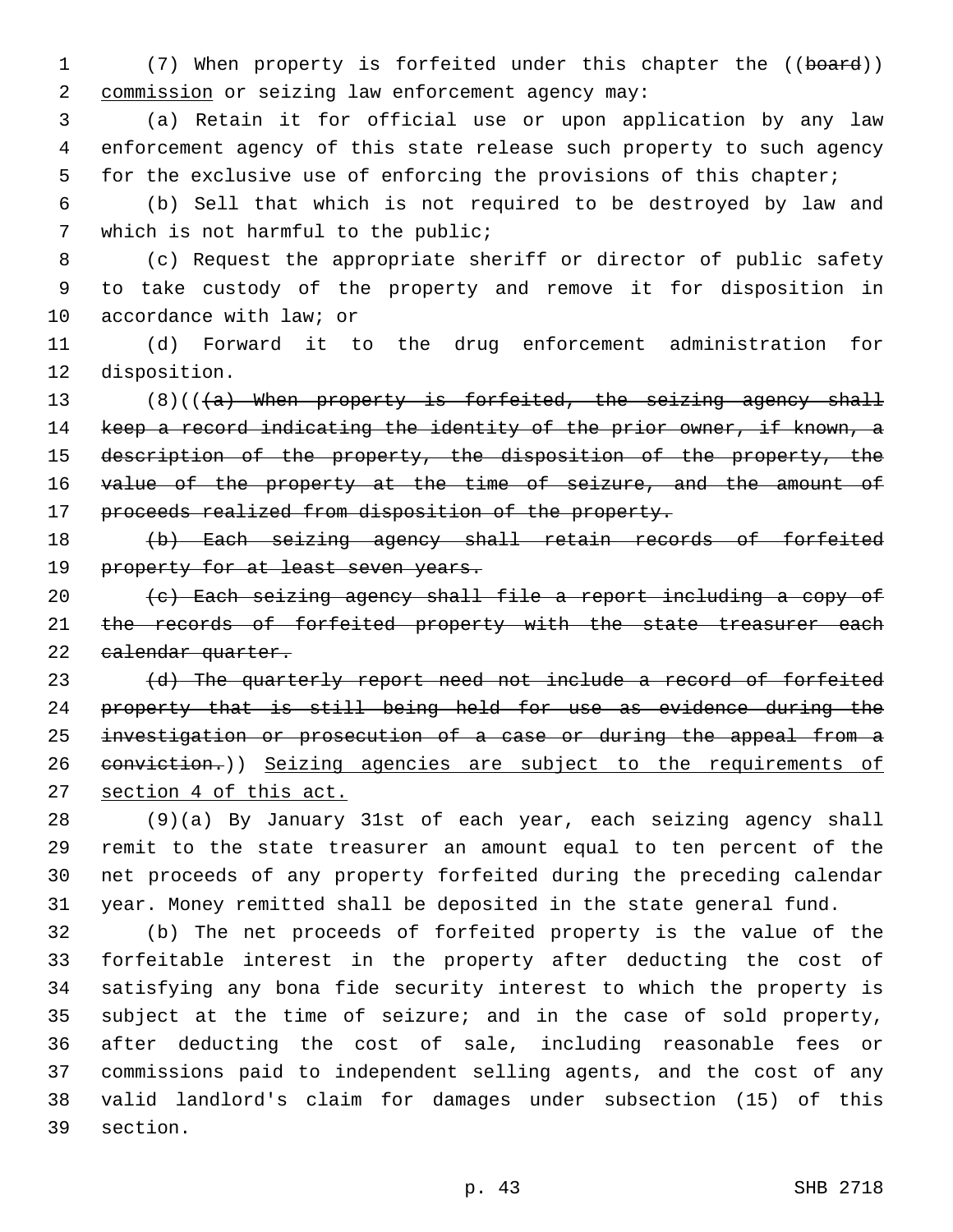(c) The value of sold forfeited property is the sale price. The value of retained forfeited property is the fair market value of the property at the time of seizure, determined when possible by reference to an applicable commonly used index, such as the index used by the department of licensing for valuation of motor vehicles. A seizing agency may use, but need not use, an independent qualified appraiser to determine the value of retained property. If an appraiser is used, the value of the property appraised is net of the cost of the appraisal. The value of destroyed property and retained 10 firearms or illegal property is zero.

 (10) Forfeited property and net proceeds not required to be paid to the state treasurer shall be retained by the seizing law enforcement agency exclusively for the expansion and improvement of controlled substances related law enforcement activity. Money retained under this section may not be used to supplant preexisting 16 funding sources.

 (11) Controlled substances listed in Schedule I, II, III, IV, and V that are possessed, transferred, sold, or offered for sale in violation of this chapter are contraband and shall be seized and summarily forfeited to the state. Controlled substances listed in Schedule I, II, III, IV, and V, which are seized or come into the 22 possession of the ((board)) commission, the owners of which are unknown, are contraband and shall be summarily forfeited to the 24 ((board)) commission.

 (12) Species of plants from which controlled substances in Schedules I and II may be derived which have been planted or cultivated in violation of this chapter, or of which the owners or cultivators are unknown, or which are wild growths, may be seized and 29 summarily forfeited to the ((board)) commission.

30 (13) The failure, upon demand by a ((board)) commission inspector or law enforcement officer, of the person in occupancy or in control of land or premises upon which the species of plants are growing or being stored to produce an appropriate registration or proof that he or she is the holder thereof constitutes authority for the seizure 35 and forfeiture of the plants.

 (14) Upon the entry of an order of forfeiture of real property, the court shall forward a copy of the order to the assessor of the county in which the property is located. Orders for the forfeiture of real property shall be entered by the superior court, subject to court rules. Such an order shall be filed by the seizing agency in

p. 44 SHB 2718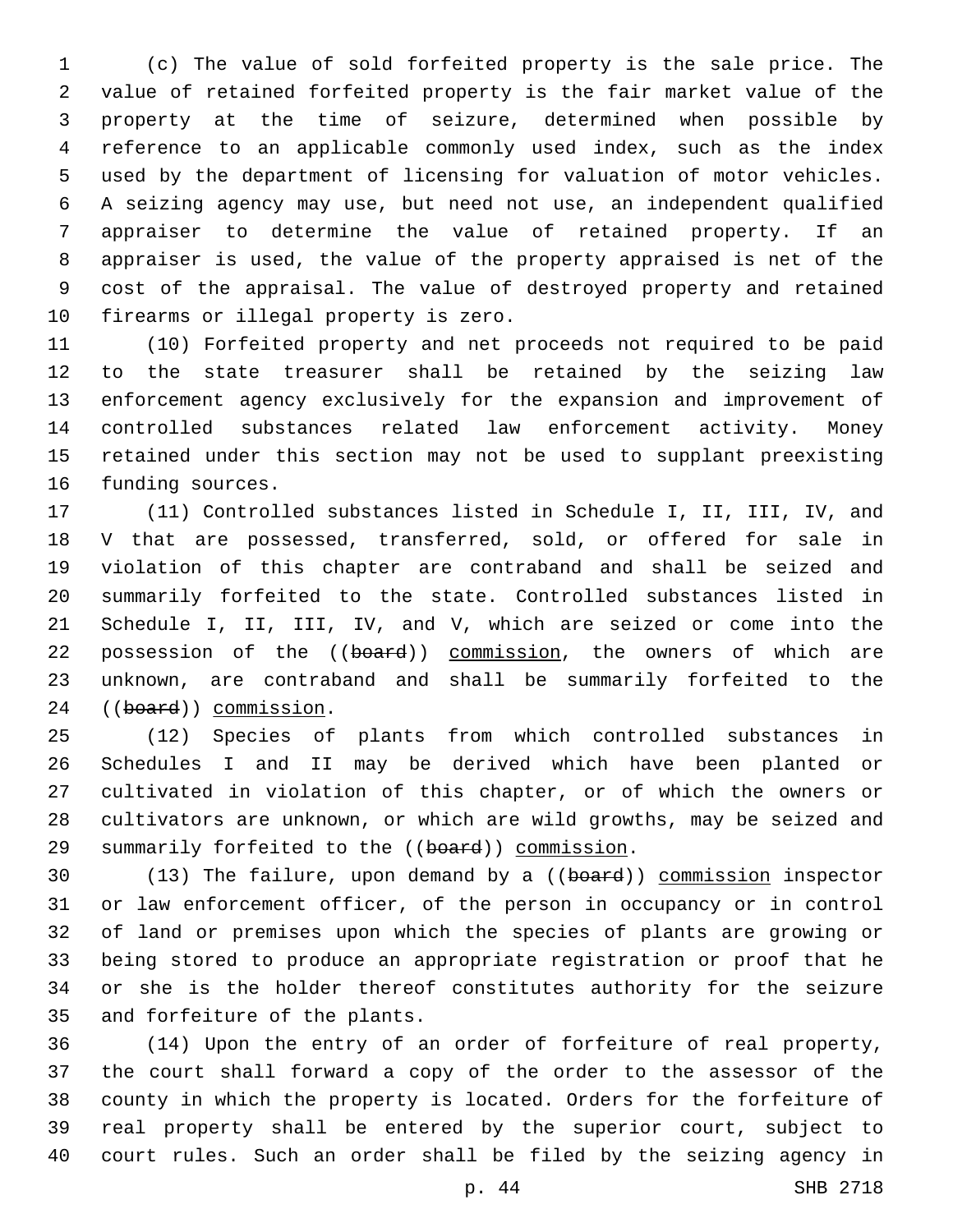the county auditor's records in the county in which the real property 2 is located.

 (15)(a) A landlord may assert a claim against proceeds from the sale of assets seized and forfeited under subsection (7)(b) of this 5 section, only if:

 (i) A law enforcement officer, while acting in his or her official capacity, directly caused damage to the complaining landlord's property while executing a search of a tenant's residence; 9 and

 (ii) The landlord has applied any funds remaining in the tenant's deposit, to which the landlord has a right under chapter 59.18 RCW, to cover the damage directly caused by a law enforcement officer prior to asserting a claim under the provisions of this section;

 (A) Only if the funds applied under (a)(ii) of this subsection are insufficient to satisfy the damage directly caused by a law enforcement officer, may the landlord seek compensation for the damage by filing a claim against the governmental entity under whose authority the law enforcement agency operates within thirty days 19 after the search;

 (B) Only if the governmental entity denies or fails to respond to the landlord's claim within sixty days of the date of filing, may the landlord collect damages under this subsection by filing within thirty days of denial or the expiration of the sixty-day period, whichever occurs first, a claim with the seizing law enforcement agency. The seizing law enforcement agency must notify the landlord of the status of the claim by the end of the thirty-day period. Nothing in this section requires the claim to be paid by the end of 28 the sixty-day or thirty-day period.

 (b) For any claim filed under (a)(ii) of this subsection, the law enforcement agency shall pay the claim unless the agency provides 31 substantial proof that the landlord either:

 (i) Knew or consented to actions of the tenant in violation of 33 this chapter or chapter 69.41 or 69.52 RCW; or

 (ii) Failed to respond to a notification of the illegal activity, provided by a law enforcement agency under RCW 59.18.075, within seven days of receipt of notification of the illegal activity.

 (16) The landlord's claim for damages under subsection (15) of this section may not include a claim for loss of business and is 39 limited to:

(a) Damage to tangible property and clean-up costs;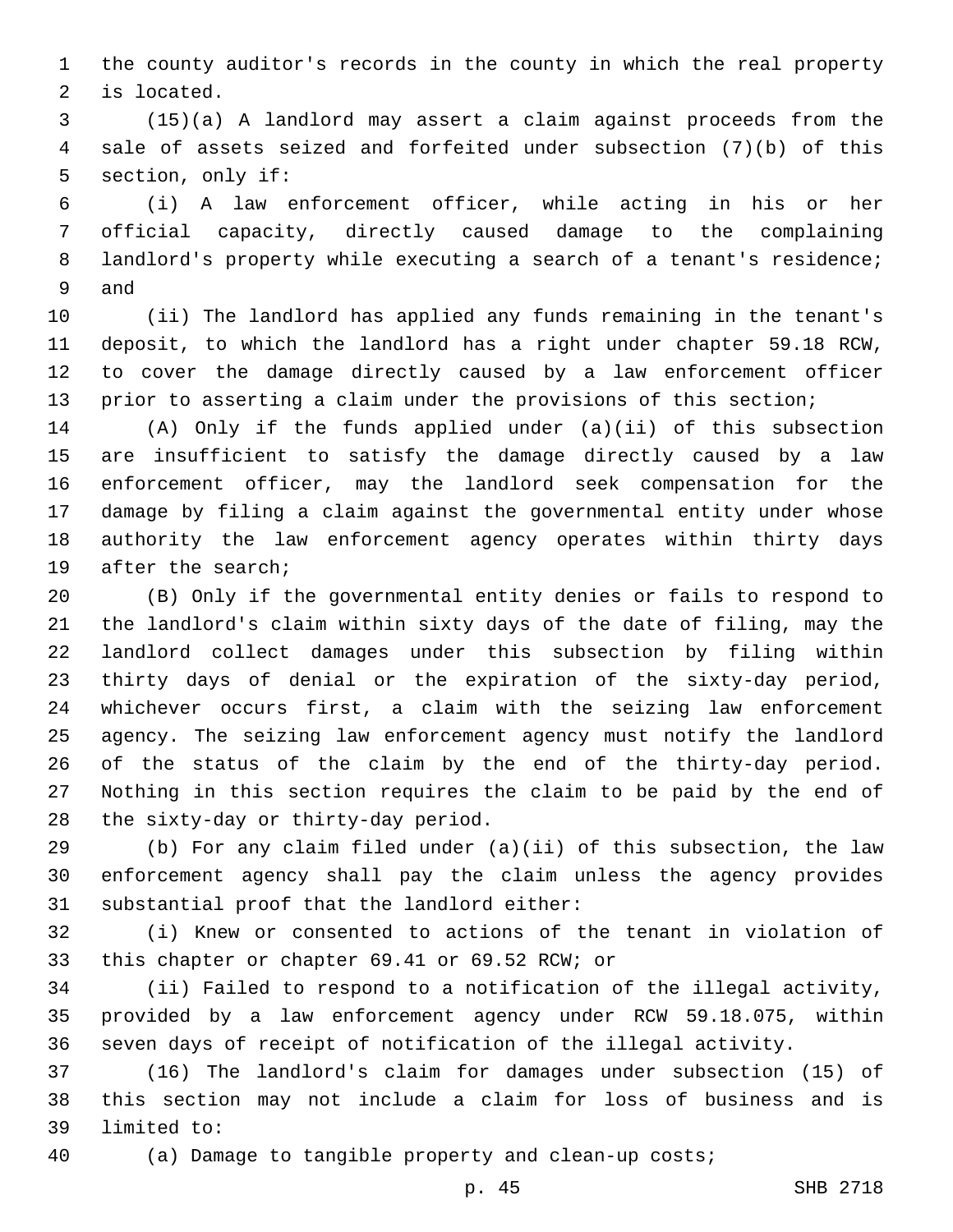(b) The lesser of the cost of repair or fair market value of the 2 damage directly caused by a law enforcement officer;

 (c) The proceeds from the sale of the specific tenant's property seized and forfeited under subsection (7)(b) of this section; and

 (d) The proceeds available after the seizing law enforcement agency satisfies any bona fide security interest in the tenant's property and costs related to sale of the tenant's property as 8 provided by subsection  $(9)(b)$  of this section.

 (17) Subsections (15) and (16) of this section do not limit any other rights a landlord may have against a tenant to collect for damages. However, if a law enforcement agency satisfies a landlord's claim under subsection (15) of this section, the rights the landlord has against the tenant for damages directly caused by a law enforcement officer under the terms of the landlord and tenant's contract are subrogated to the law enforcement agency.

16 (18) The protections afforded by the service members' civil 17 relief act, chapter 38.42 RCW, are applicable to proceedings under this section.

 **Sec. 16.** RCW 38.42.020 and 2014 c 65 s 2 are each amended to read as follows:20

 (1) Any service member who is ordered to report for military service and his or her dependents are entitled to the rights and protections of this chapter during the period beginning on the date on which the service member receives the order and ending one hundred eighty days after termination of or release from military service.

 (2) This chapter applies to any judicial or administrative proceeding commenced in any court or agency in Washington state in which a service member or his or her dependent is a party. This 29 chapter applies to civil asset forfeiture proceedings. This chapter 30 does not apply to criminal proceedings.

 (3) This chapter shall be construed liberally so as to provide fairness and do substantial justice to service members and their 33 dependents.

 NEW SECTION. **Sec. 17.** Sections 1 through 6 of this act constitute a new chapter in Title 7 RCW.

 NEW SECTION. **Sec. 18.** This act applies to seizures occurring on or after the effective date of this section.